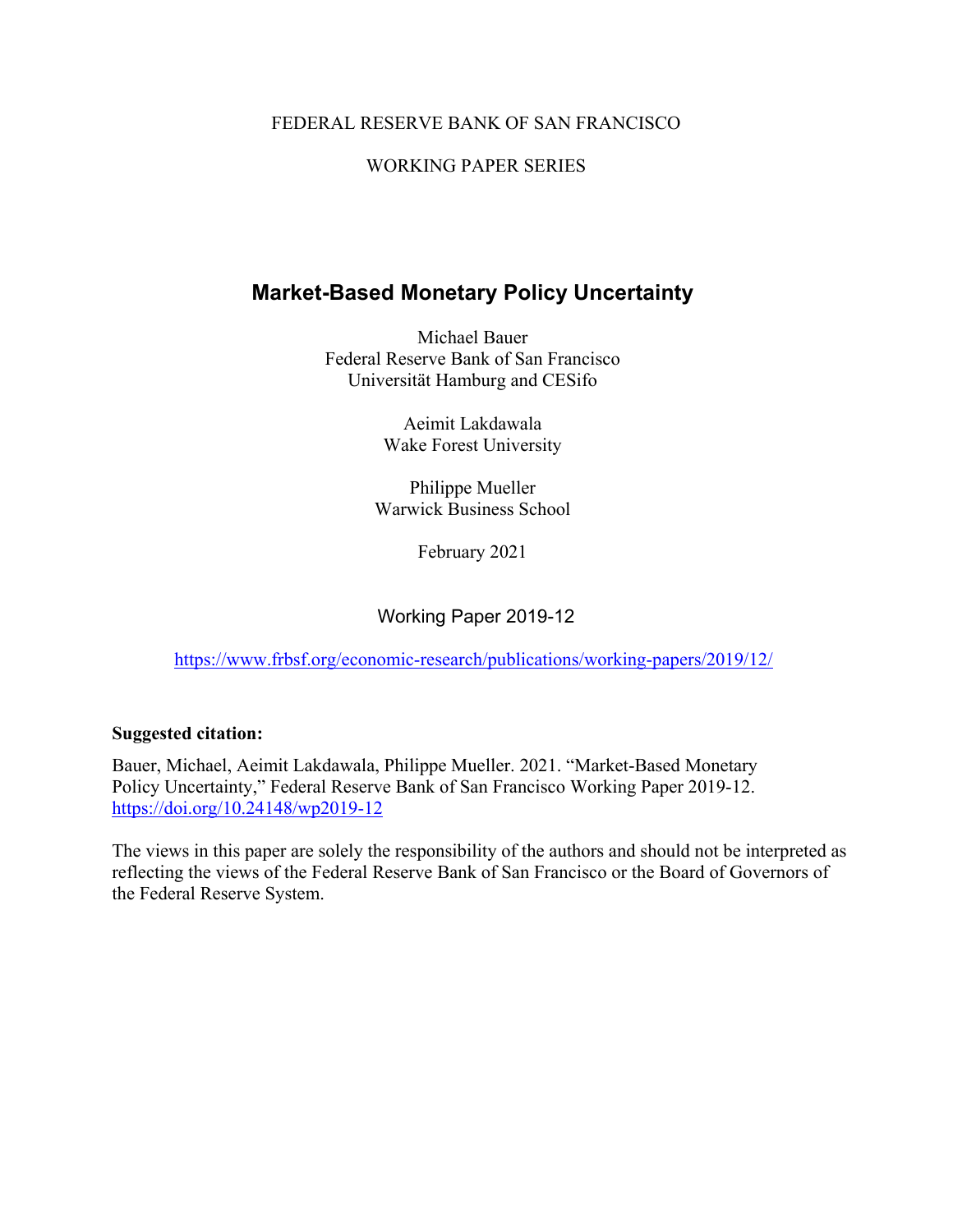# Market-Based Monetary Policy Uncertainty\*

Michael D. Bauer Universität Hamburg and CESifo Aeimit K. Lakdawala Wake Forest University

Philippe Mueller

Warwick Business School

First version: August 15, 2018 This version: February 20, 2021

#### Abstract

Uncertainty about future policy rates plays a crucial role for the transmission of monetary policy to financial markets. We demonstrate this using event studies of FOMC announcements and a new model-free uncertainty measure based on derivatives. Over the "FOMC uncertainty cycle" announcements systematically resolve uncertainty, which then gradually ramps up again over the subsequent two weeks. Changes in monetary policy uncertainty around FOMC announcements—often due to new forward guidance have pronounced effects on asset prices that are distinct from the effects of conventional policy surprises. Furthermore, the level of uncertainty determines the magnitude of the financial market reaction to surprises about the path of policy rates.

Keywords: monetary policy uncertainty, Federal Reserve, event study, monetary transmission, jumps, implied volatility, asset prices

#### JEL Classifications: E44, E52, E58, G10

<sup>\*</sup>We thank Ruslan Bikbov, Mike Chernov, Rodrigo Sekkel (discussant), and seminar participants at various seminars and conferences for their helpful comments; Brent Bundick and Eric Swanson for sharing their interest-rate uncertainty measures; and Shannon Sledz, Patrick Shultz, and Simon Zhu for excellent research assistance. Bauer: [michael.d.bauer@gmail.com](mailto:michael.d.bauer@gmail.com), Lakdawala: [lakdawa@wfu.edu](mailto:lakdawa@wfu.edu), Mueller: [philippe.mueller@wbs.ac.uk](mailto:Philippe.Mueller@wbs.ac.uk).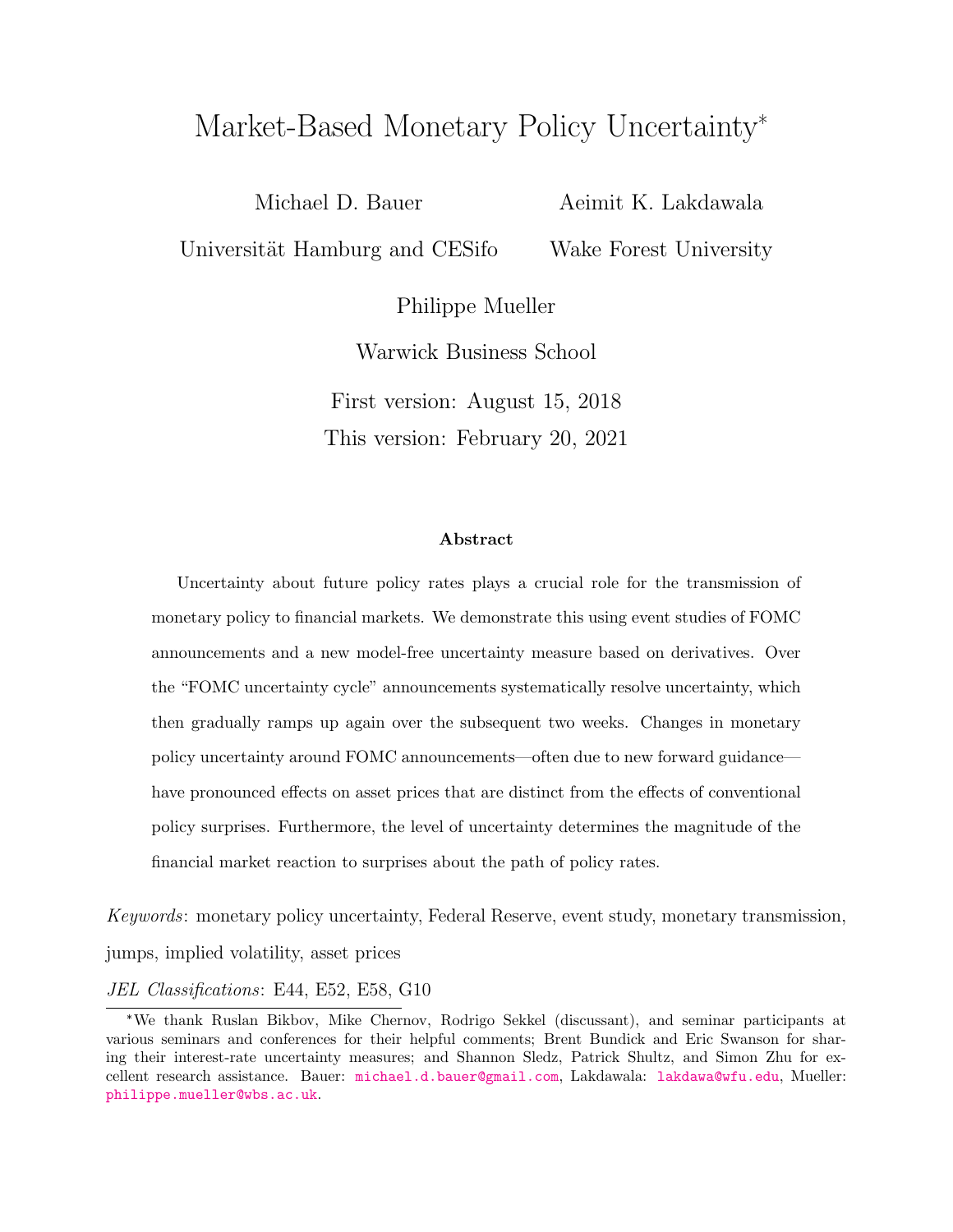# 1 Introduction

In order to better understand the transmission of monetary policy to financial markets, a large literature has studied the effects of changes in expected policy rates in event studies of FOMC announcements with high-frequency data.<sup>[1](#page-2-0)</sup> However, the role of second moments and uncertainty has received much less attention in this context. In this paper, we use a market-based measure of uncertainty about future short-term interest rates to document new findings about the drivers of policy uncertainty and the effects of uncertainty on asset prices.

The paper makes three main contributions. First, we introduce a new uncertainty measure based on prices of Eurodollar futures and options, the market-based conditional volatility of the future short-term interest rate. The measure is model-free, derived from prices of highly liquid interest rate derivatives, and available at a daily frequency for a long sample period. This allows us to use event studies to investigate changes in short-rate uncertainty around FOMC announcements, when changes in this uncertainty are primarily driven by changes in monetary policy uncertainty.

Second, we document the underlying drivers of changes in monetary policy uncertainty, including an "FOMC uncertainty cycle." On average, FOMC announcements cause uncertainty to fall, in line with a systematic resolution of uncertainty. Over the first two weeks after the announcement, uncertainty then gradually ramps up again. We investigate other events as potential drivers of uncertainty, such as macroeconomic news releases and speeches by FOMC participants, and none can match the impact of FOMC announcements on short-rate uncertainty.

Beyond this pattern over the FOMC cycle, monetary policy uncertainty exhibits substantial variation across FOMC announcements and systematically responds to specific Fed policy actions. In particular, forward guidance announcements typically lower uncertainty: FOMC meetings that are followed by the release of a Summary of Economic Projections (SEP) and

<span id="page-2-0"></span><sup>&</sup>lt;sup>1</sup>See, e.g., [Cook and Hahn](#page-28-0) [\(1989\)](#page-28-0), [Kuttner](#page-30-0) [\(2001\)](#page-30-0), [Bernanke and Kuttner](#page-27-0) [\(2005\)](#page-27-0), Gürkaynak et al. [\(2005a\)](#page-29-0), [Hanson and Stein](#page-29-1) [\(2015\)](#page-29-1), or [Nakamura and Steinsson](#page-30-1) [\(2018\)](#page-30-1).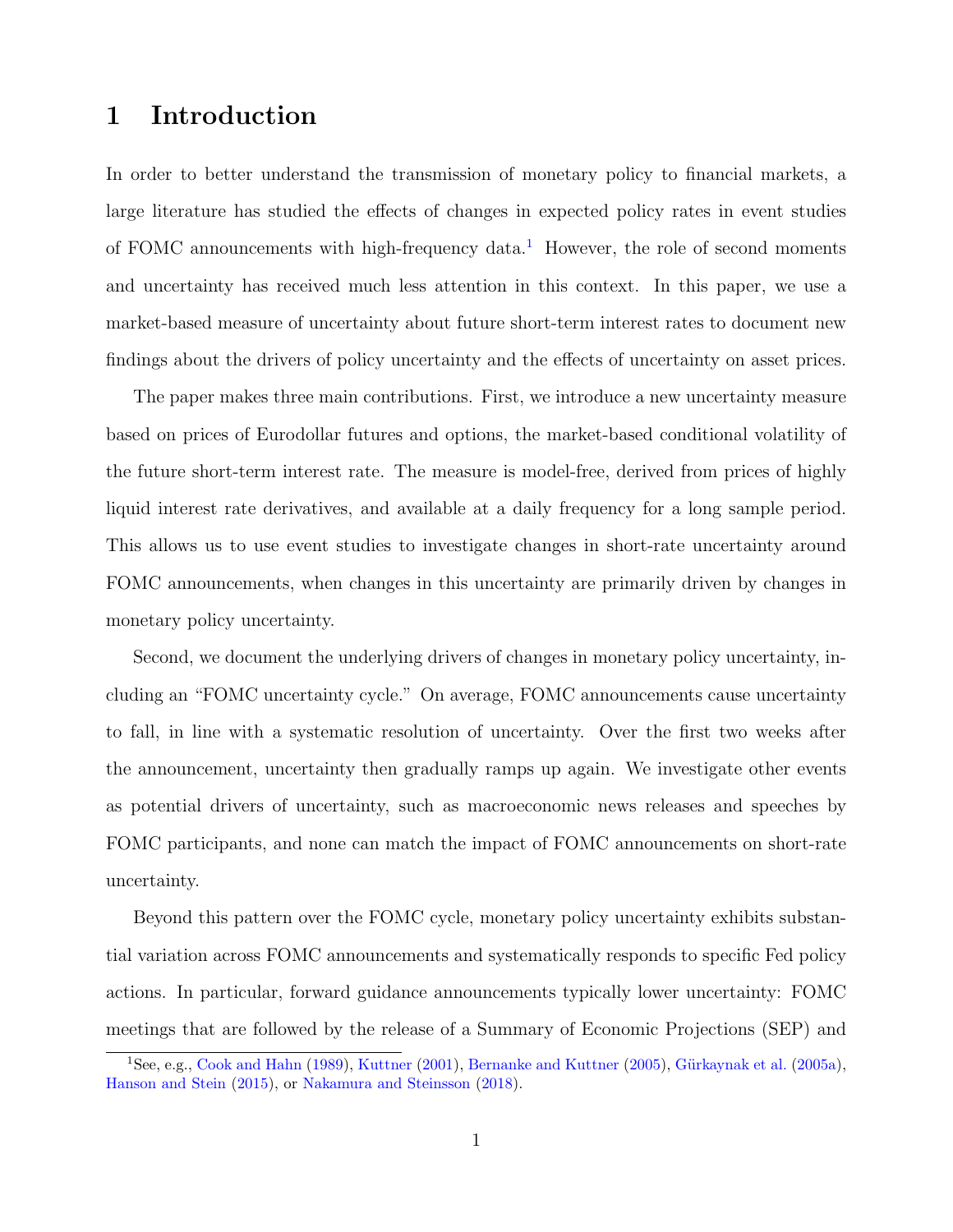a press conference lead to larger declines in uncertainty than other FOMC meetings over the same period (since 2012). A narrative analysis reveals that the most pronounced changes in policy uncertainty result from changes in the forward guidance language in the FOMC statement. While policy actions often move expectations and uncertainty about future policy rates in the same direction, the effects on uncertainty are a separate dimension of FOMC announcements. For example, some forward guidance announcements, such as the introduction of calendar-based guidance in August 2011, only caused a modestly dovish policy surprise as conventionally measured, but substantially lowered uncertainty. While Gürkaynak et al. [\(2005a\)](#page-29-0) emphasize the need to distinguish between surprises in current and expected future policy rates, our results imply that another relevant distinction is between changes in the level of the expected policy path and in the uncertainty around this future path.

Our findings—which are robust to the choice of sample period, the exclusion of influential observations, and different horizons for uncertainty—can be interpreted through the lens of a simple short-rate model with deterministic jumps at FOMC announcement dates. Uncertainty tends to sharply decline around announcements and then gradually increase due to the changing number of FOMC jumps contributing to conditional volatility. Further variation in policy uncertainty is due to changes in beliefs about the volatility of future jumps, likely due to forward guidance by the Fed.<sup>[2](#page-3-0)</sup>

The third contribution of the paper is to document an uncertainty channel for the transmission of FOMC actions to financial markets: Changes in policy uncertainty have significant effects on asset prices that are distinct from the effects of shifts in expectations, i.e., from the effects of conventional measures of the policy surprise.<sup>[3](#page-3-1)</sup> An increase in uncertainty around FOMC announcements raises nominal and real long-term interest rates, has a negative effect on the stock market—lowering S&P 500 returns and increasing the VIX—and causes the dollar

<span id="page-3-1"></span><span id="page-3-0"></span><sup>&</sup>lt;sup>2</sup>Additional evidence indicates the presence of substantial FOMC jump risk premia.

<sup>&</sup>lt;sup>3</sup>While we focus on transmission to U.S. financial markets in this paper, in follow-up work [Lakdawala](#page-30-2) [et al.](#page-30-2) [\(2020\)](#page-30-2) show that this effect spills over to international bond and equity markets in both advanced and emerging economies.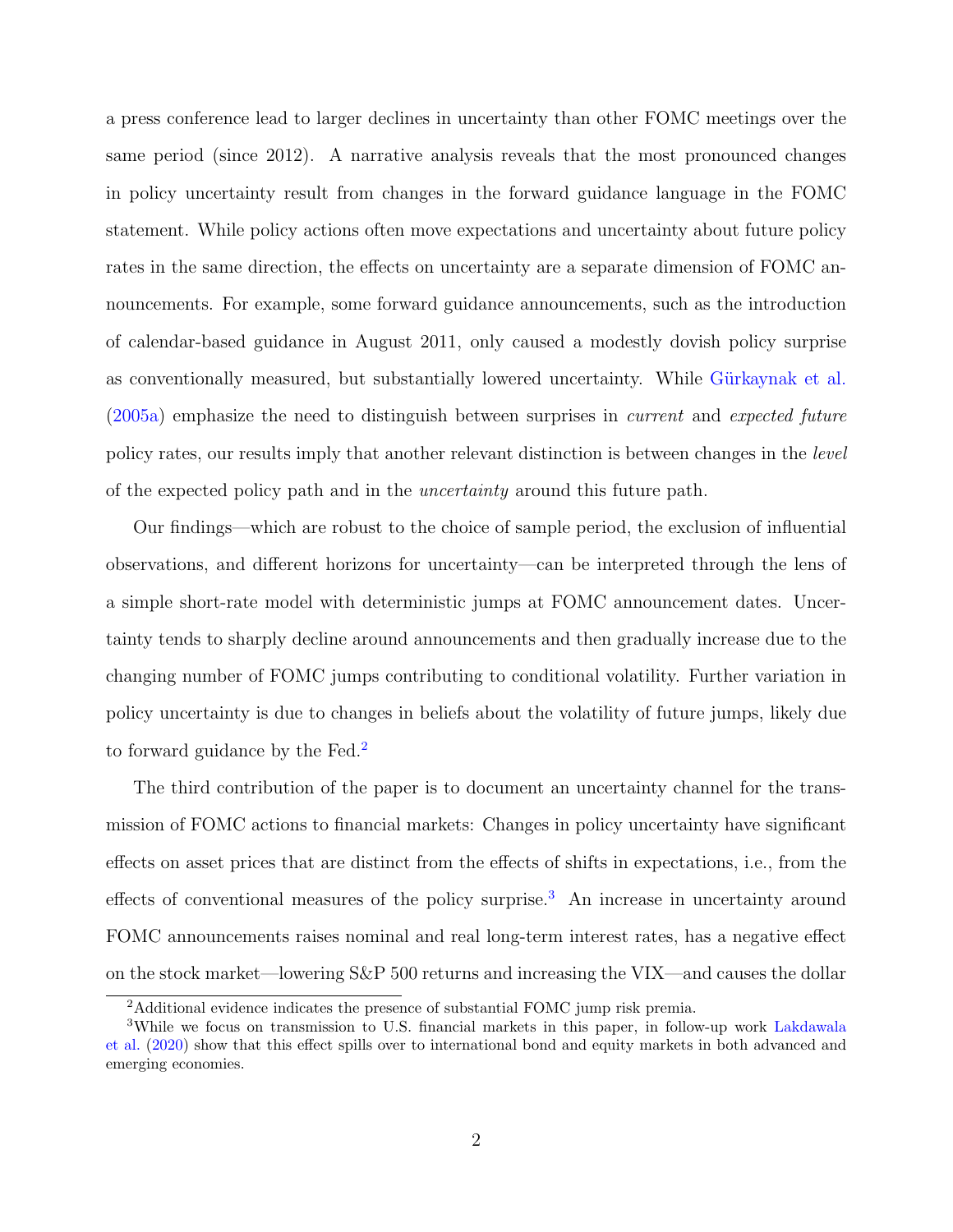to appreciate. An event study of unconventional monetary policy announcements shows that balance sheet policies and forward guidance substantially lower perceived monetary policy uncertainty, contributing to their effectiveness in easing financial conditions. The uncertainty channel appears to be particularly powerful when the zero lower bound constrains the policy rate and the main lever for forward guidance announcements is to affect second moments. The direction of the estimated effects on asset prices is consistent with a risk-based explanation: In standard asset-pricing models, higher uncertainty raises risk premia, leading to higher real and nominal yields and lower stock prices.[4](#page-4-0)

Our evidence on the uncertainty channel may help explain the puzzling large responses of long-term interest rates and other asset prices to Fed policy surprises that previous studies have documented; see, for example, [Hanson and Stein](#page-29-1) [\(2015\)](#page-29-1). Changes in the expected policy path are positively related to uncertainty: hawkish policy surprises are associated with smaller-thanaverage declines in uncertainty (or even increases) while dovish surprises are associated with larger declines. Since first-moment surprises are positively correlated with second-moment changes, and uncertainty has pronounced effects on asset prices, leaving out uncertainty in the common event-study regressions may cause an upward bias in the estimated effects of monetary policy surprises. We avoid this problem by accounting for the effects of monetary policy uncertainty on asset prices.

Finally, the level of short-rate uncertainty also matters for the transmission of policy actions to financial markets: At high levels of uncertainty, monetary policy surprises have much more muted effects on asset prices than when uncertainty is low. This empirical pattern is consistent with a signal-extraction logic that investors put higher weight on signals from the Fed when they are more confident about the expected policy path.<sup>[5](#page-4-1)</sup>

The paper is most closely related to the literature that uses market-based measures of second moments to study the role of risk and uncertainty in the transmission of monetary

<span id="page-4-1"></span><span id="page-4-0"></span><sup>&</sup>lt;sup>4</sup>Additional evidence about the response of term premia to changes in uncertainty supports this explanation.

<sup>&</sup>lt;sup>5</sup>This finding dovetails existing evidence that during periods of high uncertainty, monetary policy shocks have more muted effects on the macroeconomy [\(Aastveit et al.,](#page-26-0) [2017;](#page-26-0) [Tillmann,](#page-31-0) [2020\)](#page-31-0).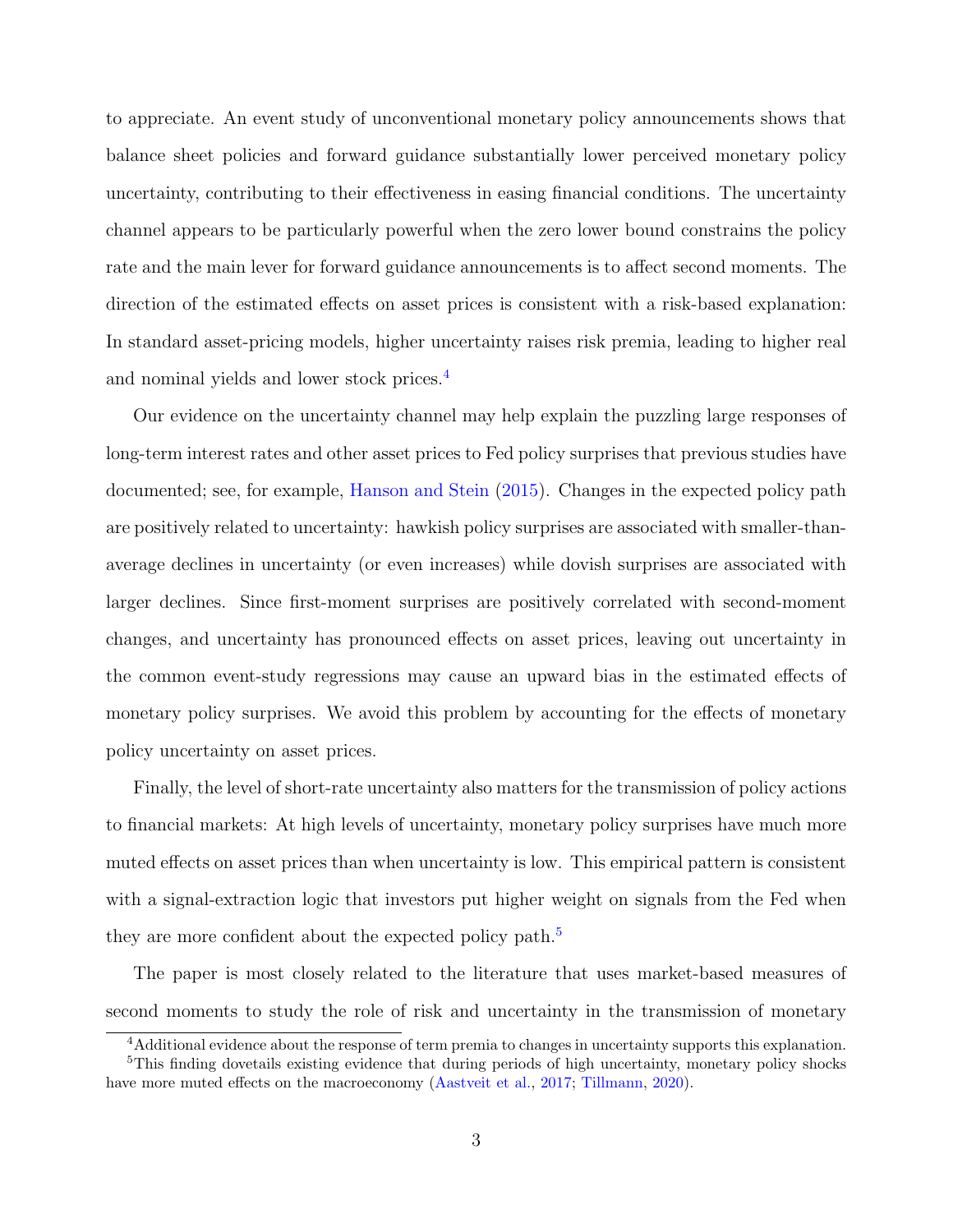policy to financial markets. In an early contribution, [Swanson](#page-31-1) [\(2006\)](#page-31-1) documents that optionbased short-rate uncertainty declines between 1989 and 2003, and that starting in 1994 it tends to fall around FOMC announcements, a fact he attributes to increased Fed transparency. We extend the evidence on the resolution of uncertainty and explain this pattern with FOMC jumps. [Bundick et al.](#page-28-1) [\(2017\)](#page-28-1) estimate positive effects of changes in short-rate uncertainty on term premia around FOMC announcements. We establish that changes in policy uncertainty affect a broad range of asset prices, including real and nominal bonds, stocks, and exchange rates and provide a risk-based explanation that is consistent with such term premium effects.<sup>[6](#page-5-0)</sup> [De Pooter et al.](#page-28-2) [\(2021\)](#page-28-2) also find that the response of long-term yields to monetary policy surprises depends on the level of short-rate uncertainty, and propose an explanation based on the bond inventory management of Primary Dealers. Our results show that this level effect is present in all asset price responses, and we propose a more general explanation based on signalextraction logic and investors' confidence about the future policy rate path. Finally, [Kroencke](#page-30-3) [et al.](#page-30-3) [\(2019\)](#page-30-3) document an "FOMC risk shift" as a separate dimension of FOMC announcement effects. They identify this risk-shift by changes in risk spreads and the VIX that are orthogonal to the conventional (first-moment) policy surprise, and show that this measure is correlated with stock returns. They hypothesize an "uncertainty channel" of policy announcements for which we provide direct evidence.<sup>[7](#page-5-1)</sup>

A quickly growing literature measures policy uncertainty using different text-based or

<span id="page-5-0"></span><sup>&</sup>lt;sup>6</sup>In contrast to [Bundick et al.](#page-28-1) [\(2017\)](#page-28-1), our event-study regressions control for conventional policy surprises, which is important due to their correlation with changes in uncertainty.

<span id="page-5-1"></span><sup>&</sup>lt;sup>7</sup>In older work, [Ederington and Lee](#page-28-3) [\(1996\)](#page-28-3) and [Beber and Brandt](#page-27-1) [\(2006\)](#page-27-1) document declines in optionimplied interest rate volatility around macroeconomic announcements. We show that the resolution of uncertainty on FOMC days is much more pronounced than on macro announcement days. Other papers that also use market-based measures of short-rate uncertainty and investigate the effects of monetary policy include [Neely](#page-30-4) [\(2005\)](#page-30-4), [Emmons et al.](#page-29-2) [\(2006\)](#page-29-2), and [Chang and Feunou](#page-28-4) [\(2013\)](#page-28-4). [Bundick and Herriford](#page-28-5) [\(2017\)](#page-28-5) show that short-rate uncertainty has declined since the FOMC started releasing its Survey of Economic Projections. In subsequent work, [Chatterjee et al.](#page-28-6) [\(2020\)](#page-28-6) find a reduction of swaption implied volatility around FOMC announcements. [Lucca and Moench](#page-30-5) [\(2015\)](#page-30-5) and [Mueller et al.](#page-30-6) [\(2017\)](#page-30-6) document profitable trading strategies around FOMC meetings, related to our results on an option-based strategy that benefits from declining uncertainty around FOMC announcements. In addition, several papers have shown that the VIX tends to fall around FOMC announcements [\(Fernandez-Perez et al.,](#page-29-3) [2017;](#page-29-3) [Amengual and Xiu,](#page-27-2) [2018;](#page-27-2) [Gu et al.,](#page-29-4) [2018\)](#page-29-4). Finally, [Benamar et al.](#page-27-3) [\(2020\)](#page-27-3) investigate the role of uncertainty for the response of yields to macroeconomic news.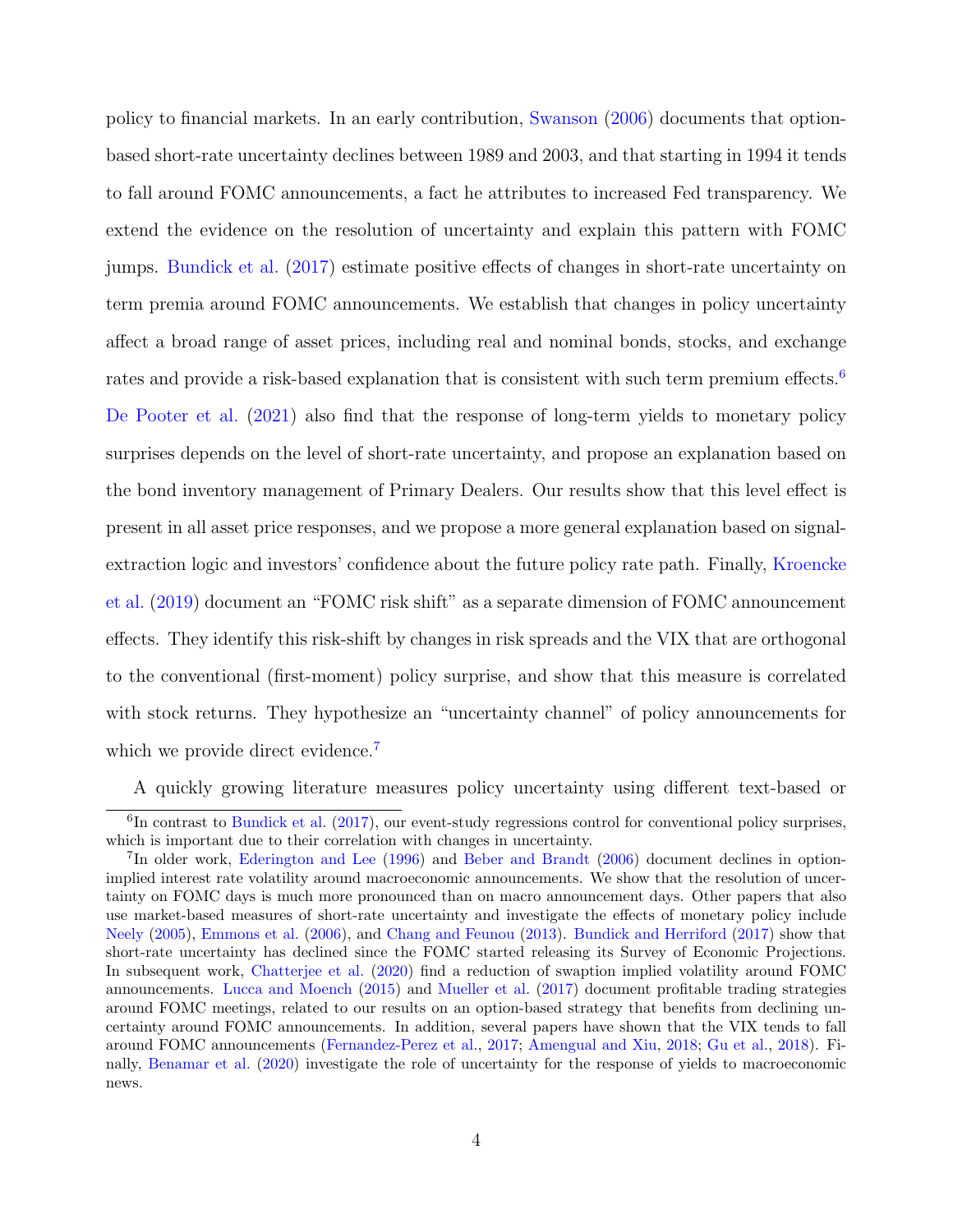model-based approaches. In a landmark contribution, [Baker et al.](#page-27-4) [\(2016\)](#page-27-4) propose a methodology to measure policy uncertainty based on newspaper coverage. [Husted et al.](#page-29-5) [\(2020\)](#page-29-5) leverage this methodology to create an index of monetary policy uncertainty. Using state-of-the-art time series methods, Fernández-Villaverde et al. [\(2015\)](#page-29-6) and [Creal and Wu](#page-28-7) [\(2017\)](#page-28-7) estimate fiscal and monetary policy rules, respectively, and measure policy uncertainty as the stochastic volatility of the rules' innovations. Each of these methods has its own unique advantages. What distinguishes our market-based measure is that it has a very clear economic interpretation as the conditional volatility of the future short rate, and that it is available at a daily frequency, which is crucial when using event studies to investigate the role of uncertainty in financial markets.

## <span id="page-6-0"></span>2 Measuring short-rate uncertainty with option prices

While long-term interest rates are driven by *expectations* of future short rates, market-based estimation of the *uncertainty* around these expectations requires option prices, which reflect information about the entire distribution of future short rates. We use daily prices of Eurodollar futures and options from CME Group for the period from January 1994 to September 2020. The advantages of these exchange-traded interest rate derivatives include their high liquidity, long maturity horizons, and extensive historical data availability. Their underlying rate is the three-month U.S. dollar London Interbank Offered Rate, or LIBOR, a benchmark short-term interest rate. For any trading day t and option expiration date  $T$ , we use the prices of out-ofthe-money options to calculate the implied conditional variance of future LIBOR,  $L_T$ , that is, a market-based estimate of  $Var_t(L_T)$ . The methodology is based on modern variance swap theory (like the VIX), and Appendix  $A.1$  contains the details. Our market-based short-rate uncertainty is the conditional standard deviation,  $SRU_{t,T} = [Var_t(L_T)]^{1/2}$ , measured in percentage points. For most of what follows we use a constant-maturity measure that is linearly interpolated to a one-year horizon.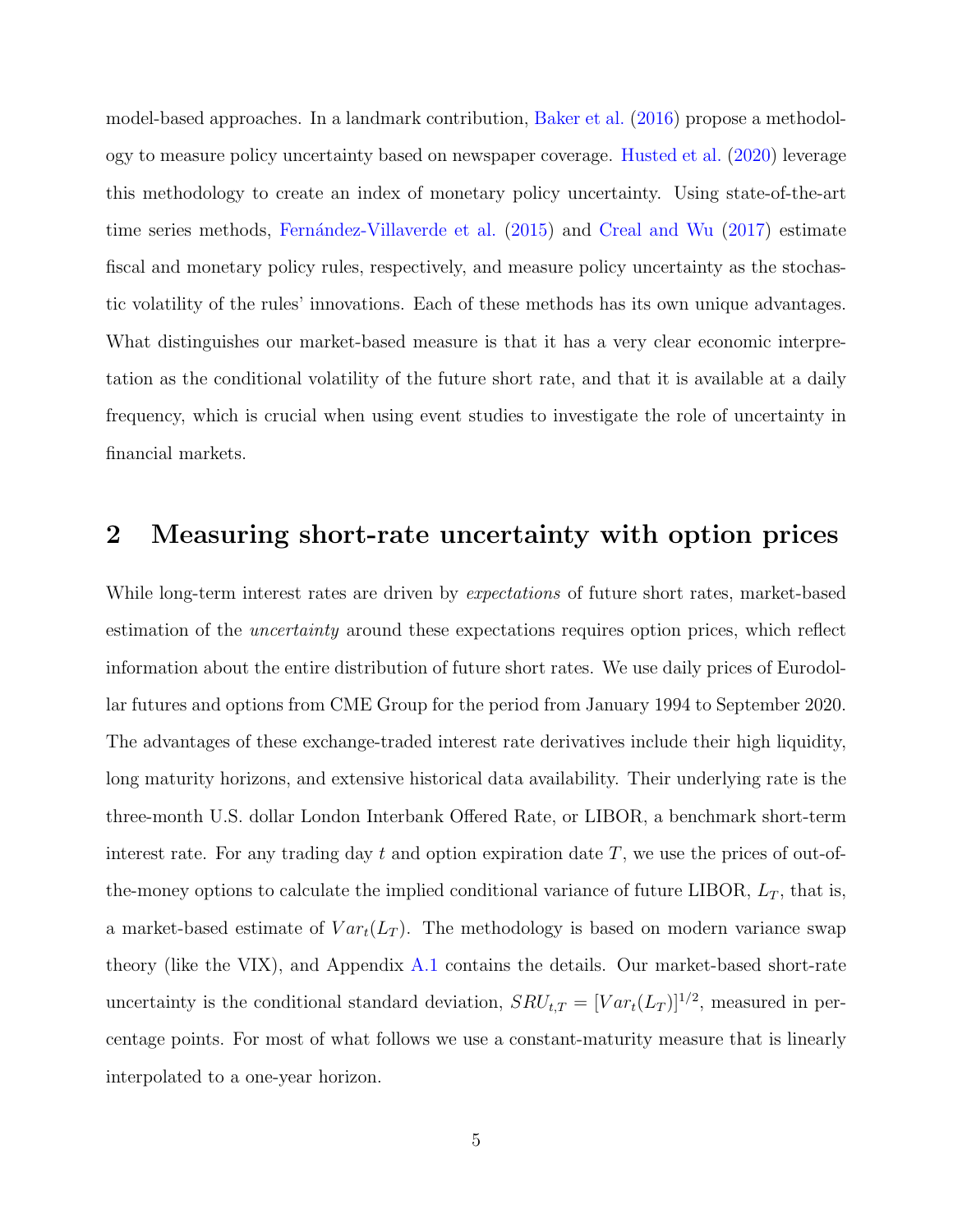<span id="page-7-0"></span>



Risk-neutral standard deviation of three-month LIBOR rate at a one-year horizon, estimated from Eurodollar futures and options. Gray-shaded areas show ZLB periods. Sample period: 1/3/1994 to 09/30/2020.

Figure [1](#page-7-0) plots the time series of SRU from 1994 to 2020. Uncertainty exhibits considerable variation, ranging from about 0.2 to two percent, and a pronounced downward trend that is only briefly interrupted by a period of elevated uncertainty during the financial crisis in  $2008$  $2008$ .<sup>8</sup> One possible explanation for the secular decline in uncertainty is the increasing transparency of the Fed about its monetary policy decisions, including ever more extensive use of forward guidance [\(Swanson,](#page-31-1) [2006\)](#page-31-1). During the two zero-lower-bound (ZLB) periods the Fed's forward guidance appears to play an important role in lowering uncertainty. In the first ZLB episode SRU at first remained elevated due to uncertainty about possible liftoff but then dropped to very low levels with the introduction of extensive forward guidance in 2011. During the second ZLB episode during the COVID pandemic *SRU* reaches an all-time low, potentially

<span id="page-7-1"></span><sup>8</sup>There is a moderate positive correlation between the level of interest rates and uncertainty, consistent with existing findings of a positive relationship between the level and volatility of short rates [\(Chan et al.,](#page-28-8) [1992\)](#page-28-8): Comparing the one-year interpolated Eurodollar futures rate (not shown) to one-year SRU, the correlation is 0.6 in levels and 0.4 in daily changes.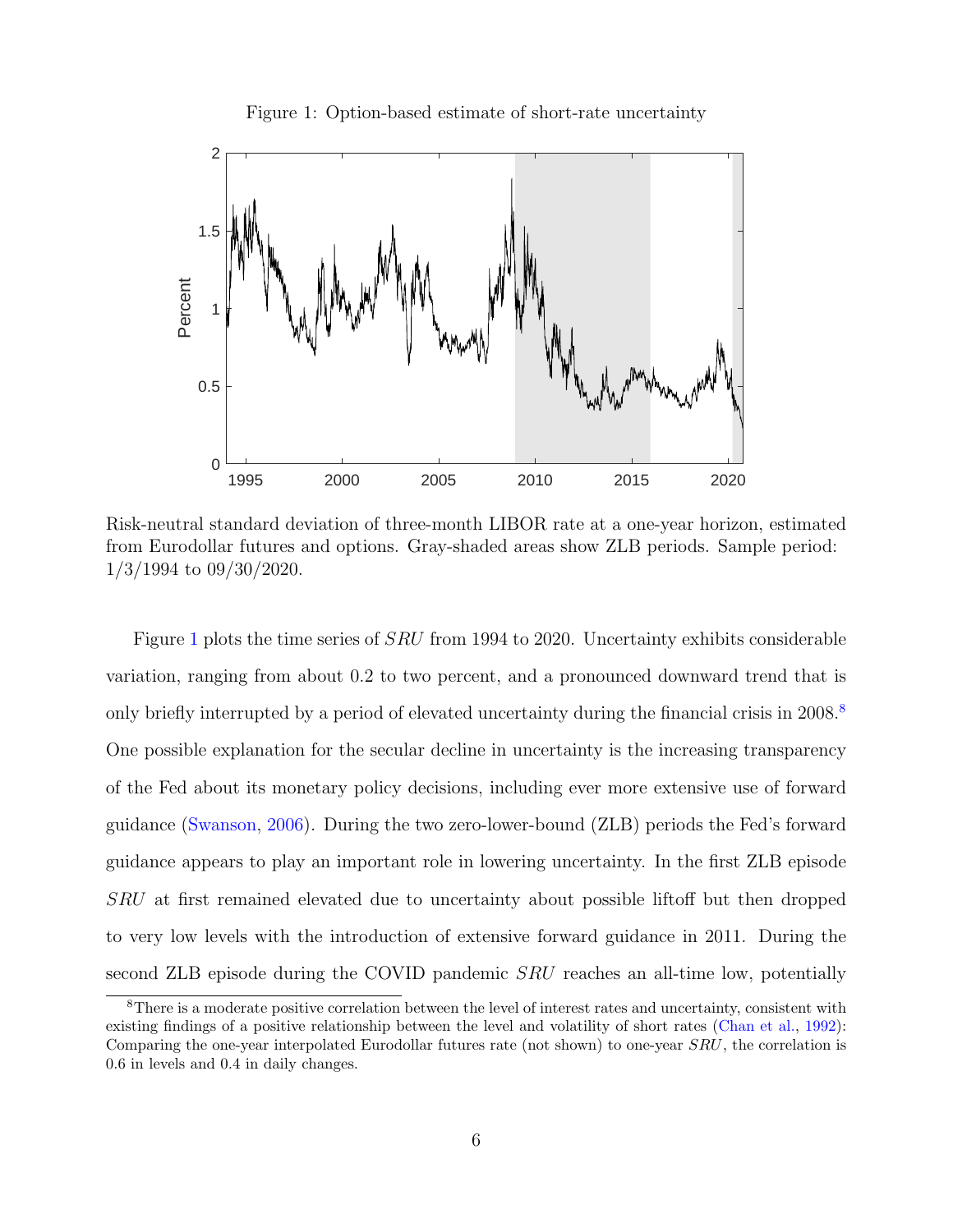again driven by extensive forward guidance from the Fed.

But interpreting the changes in *SRU* shown in Figure [1](#page-7-0) is difficult. Uncertainty about future short rates can arise both from uncertainty about monetary policy, i.e., about the Fed's policy actions, as well as from uncertainty about the economic outlook. Given the two-way endogenous feedback between economic conditions and monetary policy, a structural dynamic model would be required for a meaningful decomposition into pure monetary policy uncertainty on the one hand and macro uncertainty on the other hand.[9](#page-8-0) We take a different route to overcome this identification challenge by instead focusing on daily changes in SRU around the Fed's monetary policy announcements. In doing so, we follow a large existing event-study literature that takes advantage of the fact that over short event windows, these announcements are the key drivers of asset prices. Since these changes in SRU are caused by the FOMC announcements, we refer to them as monetary policy uncertainty  $(MPU)$ . The traditional view of central bank communication is that monetary policy announcements contain new information about the conduct of monetary policy (i.e., the Fed's reaction function or policy shocks). In addition, as emphasized by a more recent literature on central bank "information effects," such announcements may also directly affect beliefs and uncertainty about the economic outlook, although recent work by [Bauer and Swanson](#page-27-5) [\(2020\)](#page-27-5) suggests that there is little evidence for such information effects. Here, however, we do not need to take a stand on this issue: Our goal is simply to capture all effects due to changes in uncertainty around FOMC announcements, and to investigate their role in the transmission of the Fed's policy actions to financial markets.

Before turning to the event-study analysis, we discuss a few issues related to the measurement of uncertainty. Given our focus on monetary policy, a disadvantage of Eurodollar derivatives is that their underlying rate is LIBOR. Because the spread between LIBOR and

<span id="page-8-0"></span><sup>&</sup>lt;sup>9</sup>Appendix [B](#page-37-0) shows that several commonly used macro uncertainty measures have only a very modest correlation with SRU. There, we also discuss the issues and different possible approaches for decomposing short-rate uncertainty into macro and policy uncertainty in the context of a structural model, the canonical three-equation New Keynesian model.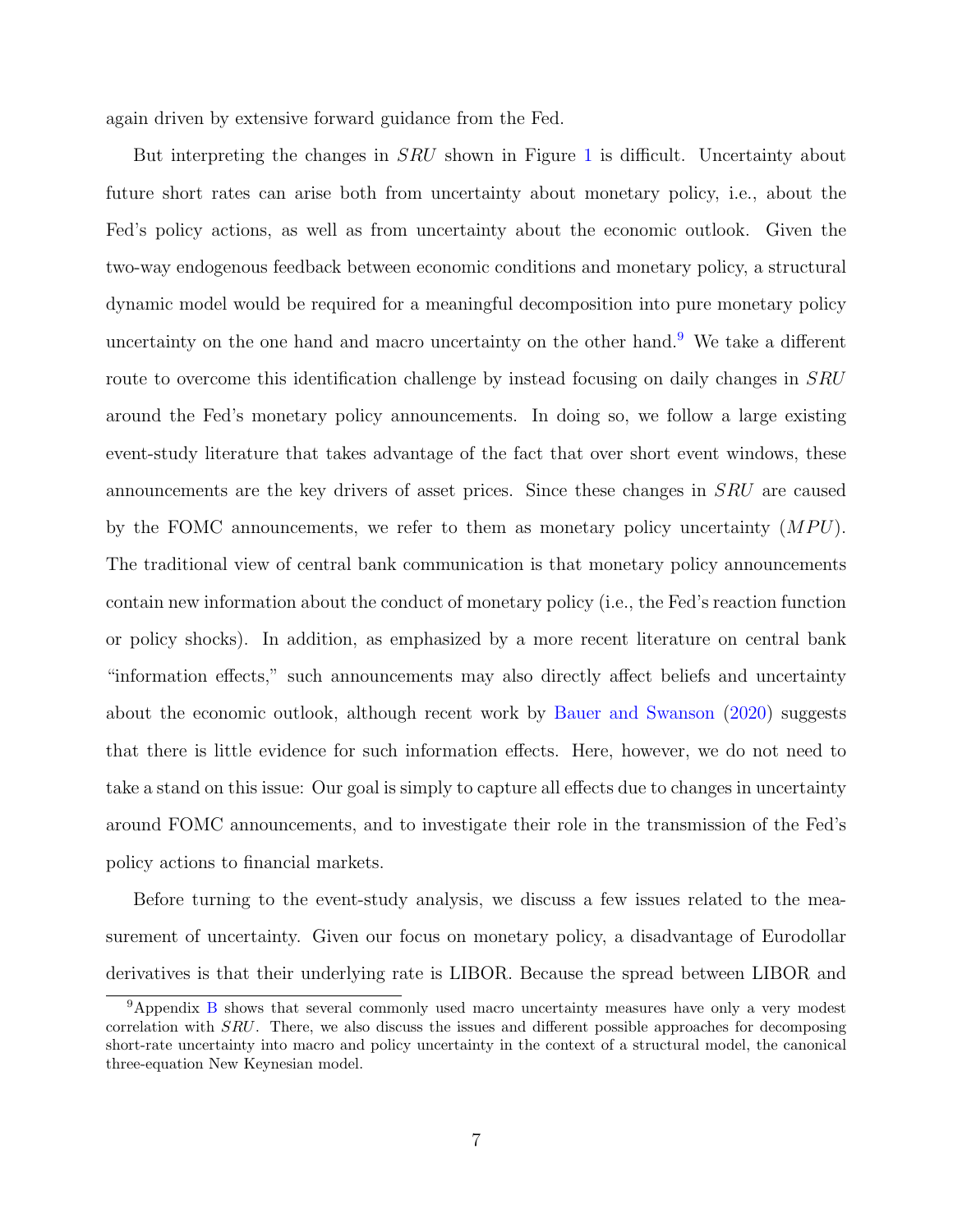the Fed's policy rate varies over time, SRU also captures uncertainty about changes in this spread. Appendix [A.2](#page-33-0) shows that the spread exhibits pronounced variation and sudden spikes during the financial crisis from July 2007 to June 2009. Outside of this period, however, the spread is remarkably stable. Therefore, our pragmatic solution is to exclude this period from our sample, and to rely on the assumption that over our sample period SRU mainly reflects uncertainty about the future value of the policy rate.

Our SRU series, which could be called "model-free basis point volatility" for LIBOR, has several advantages over other commonly used market-based measures of interest-rate uncertainty: It is model-free (instead of relying on distributional assumptions or even just the absence of jumps), it incorporates information from a range of strike prices (instead of only at-the-money [ATM] contracts), it uses prices of exchange-traded option contracts (instead of potentially stale quotes or over-the-counter prices), and it provides a market-based measure of the conditional volatility of the future short-term interest rate (instead of uncertainty about medium- or long-term rates or about returns). Table [1](#page-10-0) compares SRU to other interest-rate uncertainty measures that do not have all of these advantages.<sup>[10](#page-9-0)</sup> Basis point volatility is the product of Black implied volatility (IV) with the futures price, and we interpolate to a constant one-year horizon as well. This measure has a mean modestly below that of SRU, because it uses only ATM options and misses some additional uncertainty that is present in the tails of the distribution and reflected in out-of-the-money options. The volatility is similar to that of SRU, both for levels and changes, and the levels of the two series are very highly correlated. However, for daily changes, which are the main focus of our subsequent analysis, the correlation is only 0.86, which raises a warning flag against exclusively relying on ATM options and the Black model for investigating changes in short-rate uncertainty. Two other model-free volatility measures using Eurodollar options have been proposed in other work. [Bundick et al.](#page-28-1)  $(2017)$  use the well-known VIX formula, resulting in an approximate IV for changes in LIBOR. Table [1](#page-10-0) reports results for IV at the four-quarter horizon, which

<span id="page-9-0"></span><sup>10</sup>Appendix [A.3](#page-36-0) provides more details and a visual comparison.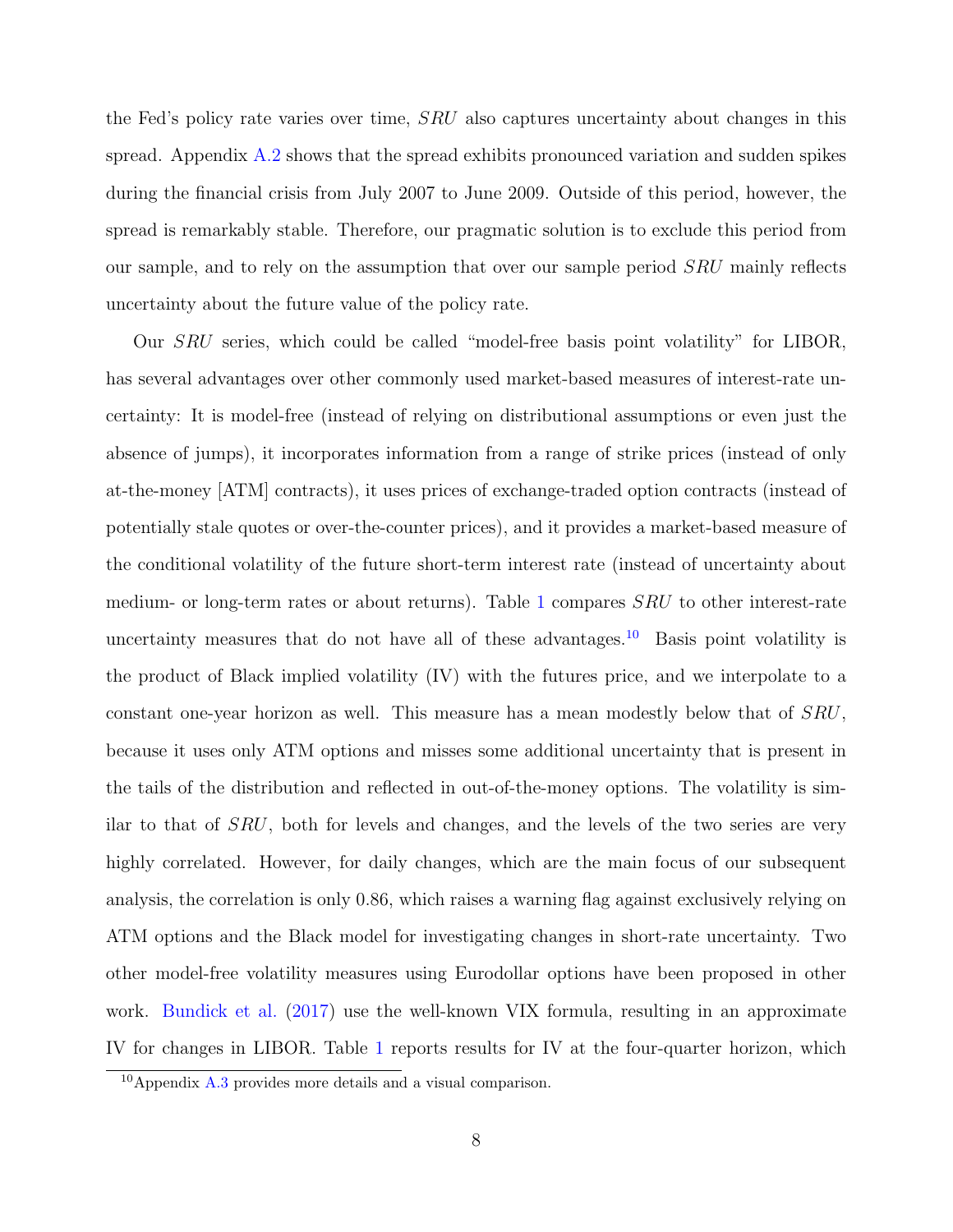| Measure        | $E(U_t)$ | $\sigma(U_t)$ | $\sigma(\Delta U_t)$ | $\rho(U_t, SRU_t)$ | $\rho(\Delta U_t, \Delta SRU_t)$ | Period              | Obs. |
|----------------|----------|---------------|----------------------|--------------------|----------------------------------|---------------------|------|
| <b>SRU</b>     | 0.902    | 0.341         | 0.023                | 1.000              | 1.000                            | $01/1990 - 09/2020$ | 7756 |
| BP vol         | 0.858    | 0.352         | 0.027                | 0.995              | 0.861                            | 01/1990-09/2020     | 7756 |
| <b>Bundick</b> | 1.167    | 0.259         | 0.036                | 0.969              | 0.688                            | $01/1994 - 12/2008$ | 3782 |
| Swanson        | 1.420    | 0.520         | 0.139                | 0.908              | 0.339                            | 10/1995-12/2012     | 4337 |
| Swaption IV    | 0.706    | 0.308         | 0.023                | 0.964              | 0.688                            | 05/2005-09/2020     | 3764 |
| <b>SRVIX</b>   | 0.803    | 0.102         | 0.008                | 0.045              | 0.395                            | 06/2012-09/2020     | 2068 |
| <b>MOVE</b>    | 0.921    | 0.275         | 0.040                | 0.766              | 0.438                            | $01/1990 - 09/2020$ | 7751 |
| TIV/TYVIX      | 6.715    | 1.883         | 0.519                | 0.669              | 0.211                            | $01/1990 - 05/2020$ | 7598 |

<span id="page-10-0"></span>Table 1: Comparison of market-based measures of interest-rate uncertainty

Summary statistics for daily market-based measures of interest-rate uncertainty. BP vol: basis point volatility (Black IV multiplied by futures price) for ATM Eurodollar options, interpolated (as SRU) to the one-year horizon. Bundick: model-free IV measure for Eurodollar options from [Bundick et al.](#page-28-1) [\(2017\)](#page-28-1) at a four-quarter horizon. Swanson: short-rate uncertainty measure of [Swanson and Williams](#page-31-2) [\(2014\)](#page-31-2). Swaption IV: normal vol for 1y-1y ATM swaptions. SRVIX: CBOE interest rate volatility index based on 1y-10y swaptions. MOVE: weighted average of BP vol for 1m Treasury options.  $TIV/TYVIX$ : model-free IV for 1y options on 10y T-Note futures from [Choi et al.](#page-28-9) [\(2017\)](#page-28-9). For each series  $U_t$  the table reports the mean, volatility of levels and daily changes, correlation with SRU in levels and changes, available sample period, and number of daily observatiosn.

has similar properties to *SRU* but with a correlation of daily changes of below 0.7. [Swanson](#page-31-1) [\(2006\)](#page-31-1) calculates an uncertainty measure, later used in [Swanson and Williams](#page-31-2) [\(2014\)](#page-31-2), as the interquintile range of an option-based probability distribution. This series is a fair amount more volatile than ours, and changes in the two are not very highly correlated.

Financial professionals typically measure interest-rate uncertainty using swaptions or Treasury derivatives, and we consider four popular measures in Table [1.](#page-10-0) Among them, Swaption IV, which is the normal vol (i.e., IV assuming a normal distribution) of ATM 1y-1y swaptions, is the most closely related to our measure, though the correlation of daily changes is still below 0.7. The SRVIX, a relatively new model-free interest rate volatility index from CBOE that is based on 1y-10y swaptions, has a correlation with our measure (and with other measures) that is surprisingly low.<sup>[11](#page-10-1)</sup> The long-standing MOVE index, a weighted average of basis point vol for one-month Treasury options across bond maturities, as well as the "Treasury Implied Volatility" (TIV) index of [Choi et al.](#page-28-9) [\(2017\)](#page-28-9) that is essentially identical to the TYVIX from

<span id="page-10-1"></span><sup>&</sup>lt;sup>11</sup>Swaption IVs and the SRVIX are based on over-the-counter prices.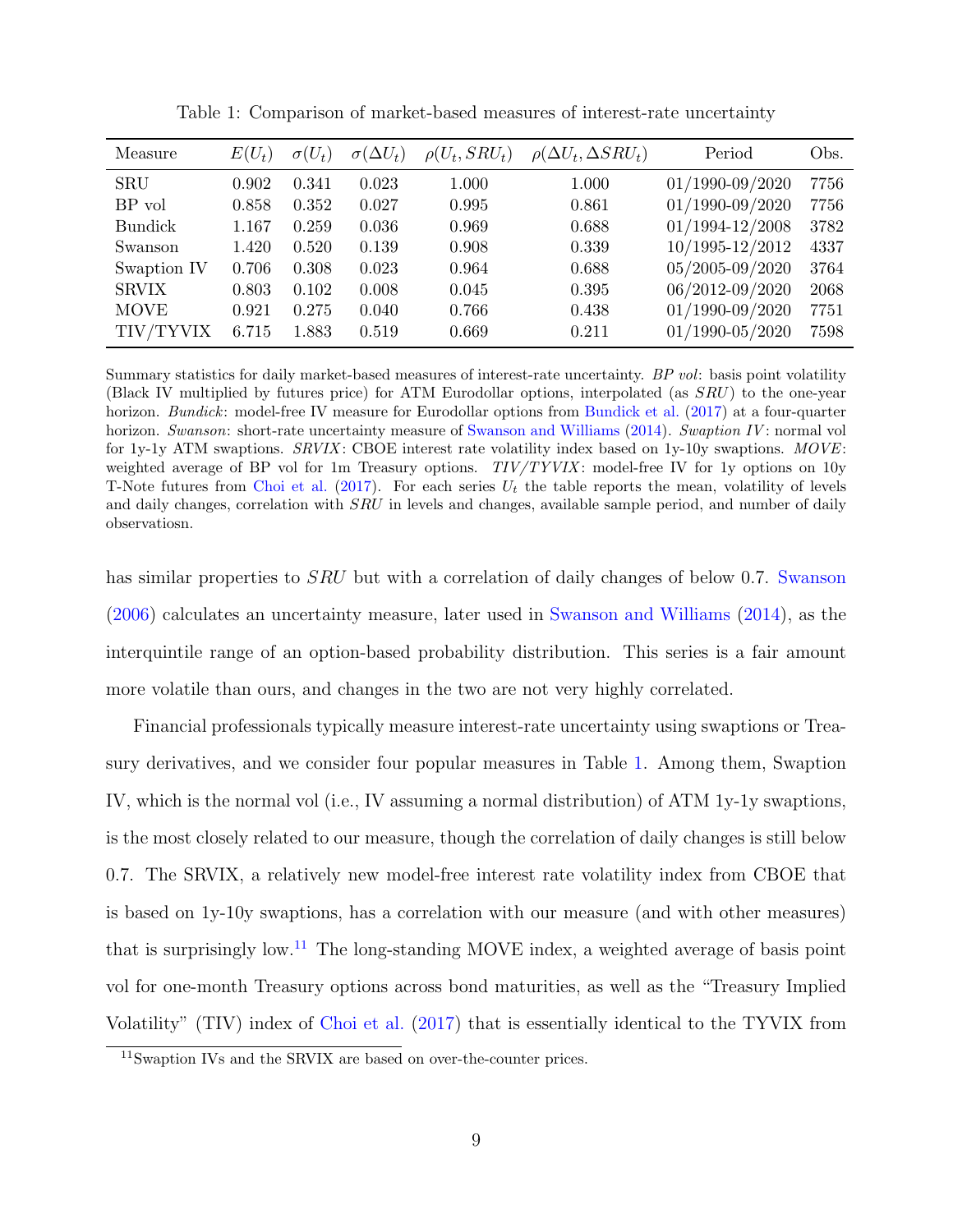Bloomberg, both have only moderate correlation with our preferred measure.<sup>[12](#page-11-0)</sup> All of these series measure uncertainty about medium- or long-term interest rates, which reflect not only expected future short rates but also a time-varying term premium. Therefore, these alternative measures are not suitable for analyzing uncertainty about short-term interest rates and monetary policy, which is the purpose of our study.

Market-based uncertainty measures reflect not only the true uncertainty but also a potentially time-varying variance risk premium [\(Choi et al.,](#page-28-9) [2017\)](#page-28-9). Analogously, market interest rates reflect not only expected future overnight rates but also a term premium. In this paper, we follow the tradition in the macro-finance literature of using market-based measures in monetary policy event studies. Our model-free approach ensures that we accurately capture, on a day-to-day basis, how investors perceive and value the uncertainty about future short rates.[13](#page-11-1)

## <span id="page-11-2"></span>3 Changes in uncertainty around FOMC announcements

The first step of our event-study analysis is to characterize and understand changes in SRU around FOMC announcements. As discussed above, these daily changes are mainly driven by the monetary policy announcements, so we refer to "monetary policy uncertainty" and denote these changes by  $MPU$ .

FOMC announcements and policy actions typically lead to a substantial resolution of un*certainty* about the future path of interest rates. Figure [2](#page-12-0) plots  $MPU$  for all 229 FOMC announcements between January 1994 and September 2020, and shows that uncertainty declines around most of them (188 or 82%). Table [2](#page-13-0) shows summary statistics for the 197 announcements that followed regularly scheduled FOMC meetings and occurred outside the

<span id="page-11-0"></span><sup>&</sup>lt;sup>12</sup>We splice together the historical data for the TIV index with the more recent data for TYVIX (which was discontinued in May 2020), using the average of the two series from 2002 to 2015 when both are available.

<span id="page-11-1"></span><sup>&</sup>lt;sup>13</sup>Further separating statistical variance from variance risk premia requires a dynamic model for volatility (as in [Bekaert et al.,](#page-27-6) [2013\)](#page-27-6) which entails substantial estimation and specification uncertainty.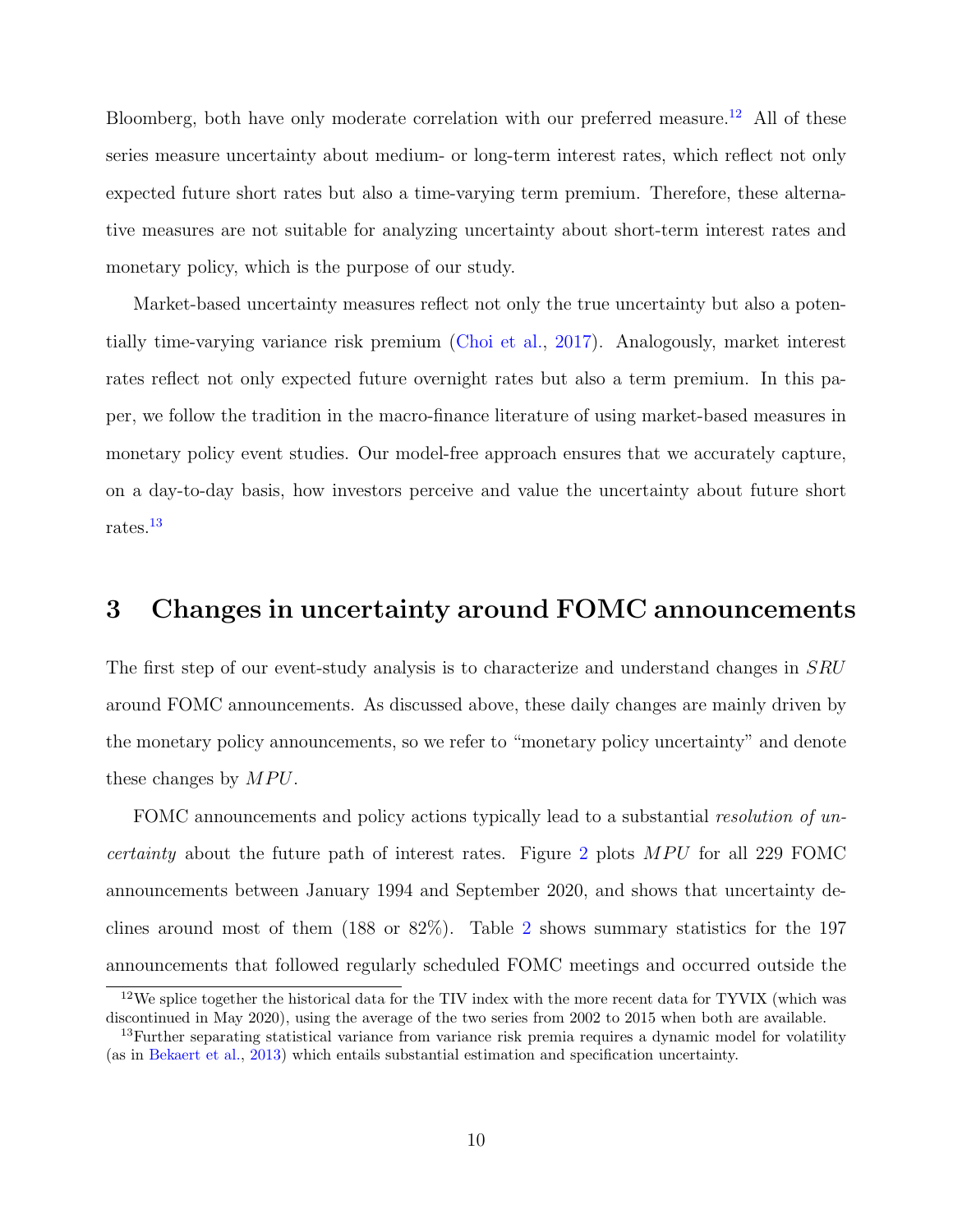

<span id="page-12-0"></span>Figure 2: Changes in monetary policy uncertainty around FOMC announcements

Changes in monetary policy uncertainty on days with FOMC announcements, or MPU. Sample includes all 229 FOMC announcements from January 1994 to September 2020. Shaded region shows the period from July 2007 to June 2009 containing the Global Financial Crisis.

period from July 2007 to June 2009 containing the Global Financial Crisis.[14](#page-12-1) The first column reports an average decline on FOMC days of 1.6 basis points (bps), which is both highly statistically significant and large in magnitude, compared to the standard deviation of 2.5 bps on FOMC days and 1.9 bps on other days. Negative skewness arises from the frequent large declines in uncertainty evident in Figure [2.](#page-12-0) The resolution of uncertainty around FOMC meetings contrasts with the average change on non-FOMC days, reported in the second column, which is essentially zero.<sup>[15](#page-12-2)</sup>

The Federal Reserve has made substantial changes to the way the outlook for the economy

<span id="page-12-2"></span><span id="page-12-1"></span><sup>&</sup>lt;sup>14</sup>All our results remain essentially unchanged when we include the unscheduled FOMC announcements.

<sup>15</sup>Our results are based on daily uncertainty estimates and leave open the question of when exactly uncertainty gets resolved around the release of an FOMC announcement. Pre-announcement effects in stock prices [\(Lucca and Moench,](#page-30-5) [2015\)](#page-30-5) and the VIX [\(Hu et al.,](#page-29-7) [2019\)](#page-29-7) suggest that some uncertainty might decline before the actual FOMC announcement. While we cannot conclusively answer this question with daily data, our evidence below that link  $MPU$  to changes in the FOMC statement language, as well as further evidence in Appendix [D.1](#page-46-0) on pre-announcement effects, on the whole is most consistent with the view that changes in uncertainty occur in response to the actual announcement.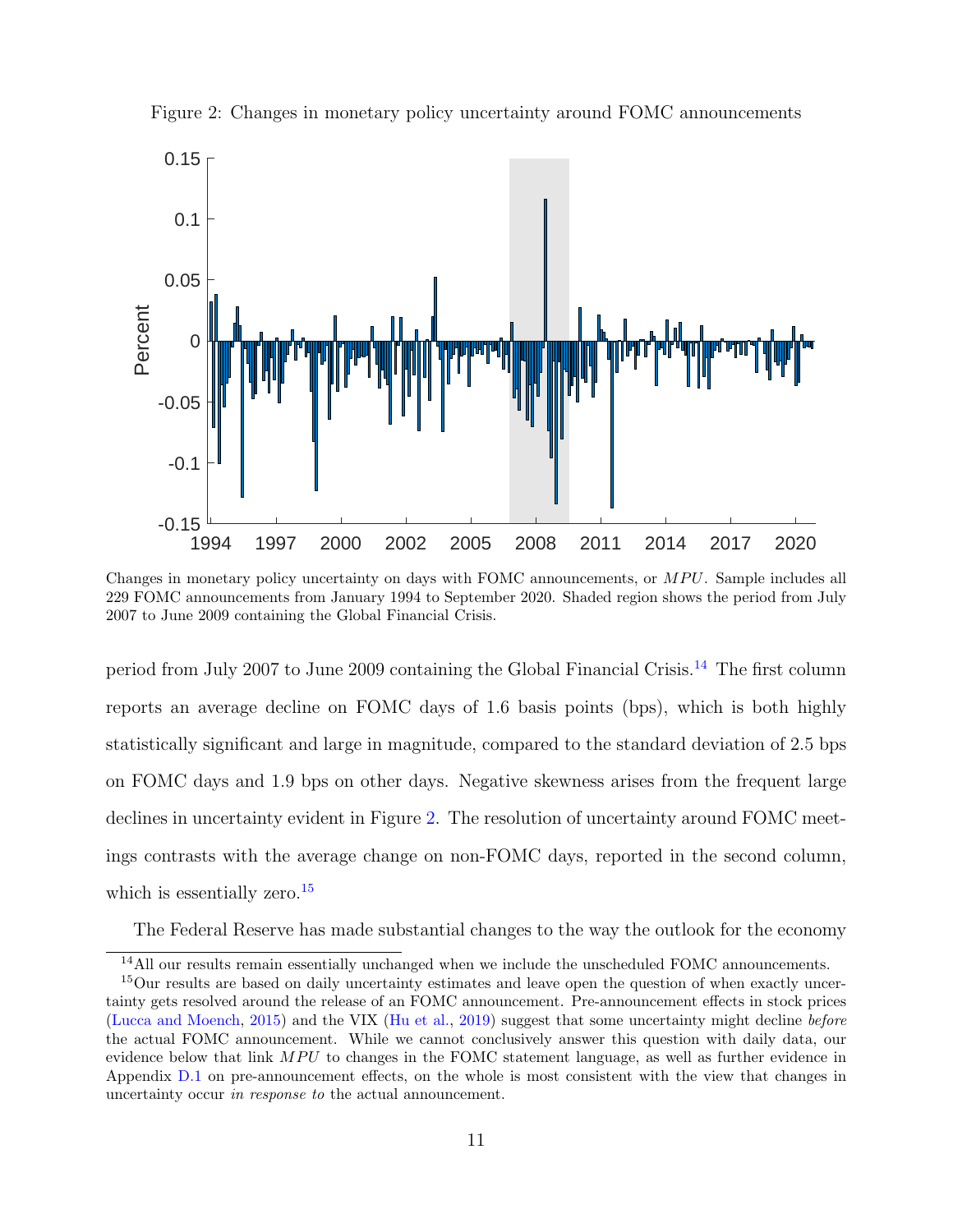|                    |             | Jan. 1994 to Sep. 2020 |          | Jan. 2012 to Dec. 2018 |          |  |  |
|--------------------|-------------|------------------------|----------|------------------------|----------|--|--|
|                    | <b>FOMC</b> | Non-FOMC               | All FOMC | With SEP               | W/o SEP  |  |  |
| Observations       | 197         | 6032                   | 56       | 29                     | 27       |  |  |
| Mean               | $-0.016$    | 0.000                  | $-0.008$ | $-0.013$               | $-0.002$ |  |  |
| $t$ -statistic     | $-8.94$     | 1.37                   | $-4.60$  | $-5.12$                | $-1.35$  |  |  |
| Standard deviation | 0.025       | 0.019                  | 0.013    | 0.014                  | 0.009    |  |  |
| <b>Skewness</b>    | $-1.64$     | 1.31                   | $-0.56$  | $-0.33$                | 0.68     |  |  |
| Cumulative change  | $-3.16$     | 2.08                   | $-0.44$  | $-0.38$                | $-0.06$  |  |  |

<span id="page-13-0"></span>Table 2: Summary statistics for changes in uncertainty

Summary statistics for changes in SRU, the market-based standard deviation for the short-term interest rate one year into the future, measured in percentage points. t-statistics are based on White heteroscedasticityrobust standard errors. The first two columns report results for our baseline sample period from January 1994 to September 2020, excluding the period from July 2007 to June 2009 containing the Global Financial Crisis. The last three columns focus on the period from January 2012 to December 2018, when every alternate FOMC meeting was followed by a press conference and release of the Summary of Economic Projections (SEP).

and interest rates is communicated to the public. Most significant are the press conferences held by the Chair and the release of the economic forecasts of the FOMC participants, the "Summary of Economic Projections" (SEP).<sup>[16](#page-13-1)</sup> Through these communication channels the Committee provides more information about economic fundamentals and the rationale underlying the policy actions. From January 2012 to December 2018, the FOMC released the SEP and held a press conference after every other FOMC meeting. The last three columns of Table [2](#page-13-0) show summary statistics for this period, comparing those meetings with and without an SEP release. Policy uncertainty declined mainly around SEP meetings, while the average change around other meetings is small and not significantly different from zero. Thus, it appears that the release of this extra information about the policy and economic outlook through the SEP and press conference contributes in a meaningful way to the resolution of policy uncertainty.<sup>[17](#page-13-2)</sup>

<span id="page-13-1"></span><sup>&</sup>lt;sup>16</sup>In October 2007, the FOMC began releasing the SEP together with the Minutes three weeks after the FOMC meeting and since April 2011 the SEP is released on the same day as the FOMC statement. In April 2011 Chairman Ben Bernanke also started the tradition of holding regular press conferences at every other FOMC meeting; since January 2019, every meeting is followed by a press conference. From January 2012 onwards the FOMC also started releasing committee members' projections for the appropriate future path of the policy rate as part of the SEP, the so-called "dot plot."

<span id="page-13-2"></span><sup>&</sup>lt;sup>17</sup>Consistent with this interpretation, [Boguth et al.](#page-28-10)  $(2019)$  find that more attention is being paid to these particular FOMC meetings. [Bundick and Herriford](#page-28-5) [\(2017\)](#page-28-5) also investigate the impact of SEP releases on monetary policy uncertainty, but focusing on the level instead of changes: They show that short-rate uncertainty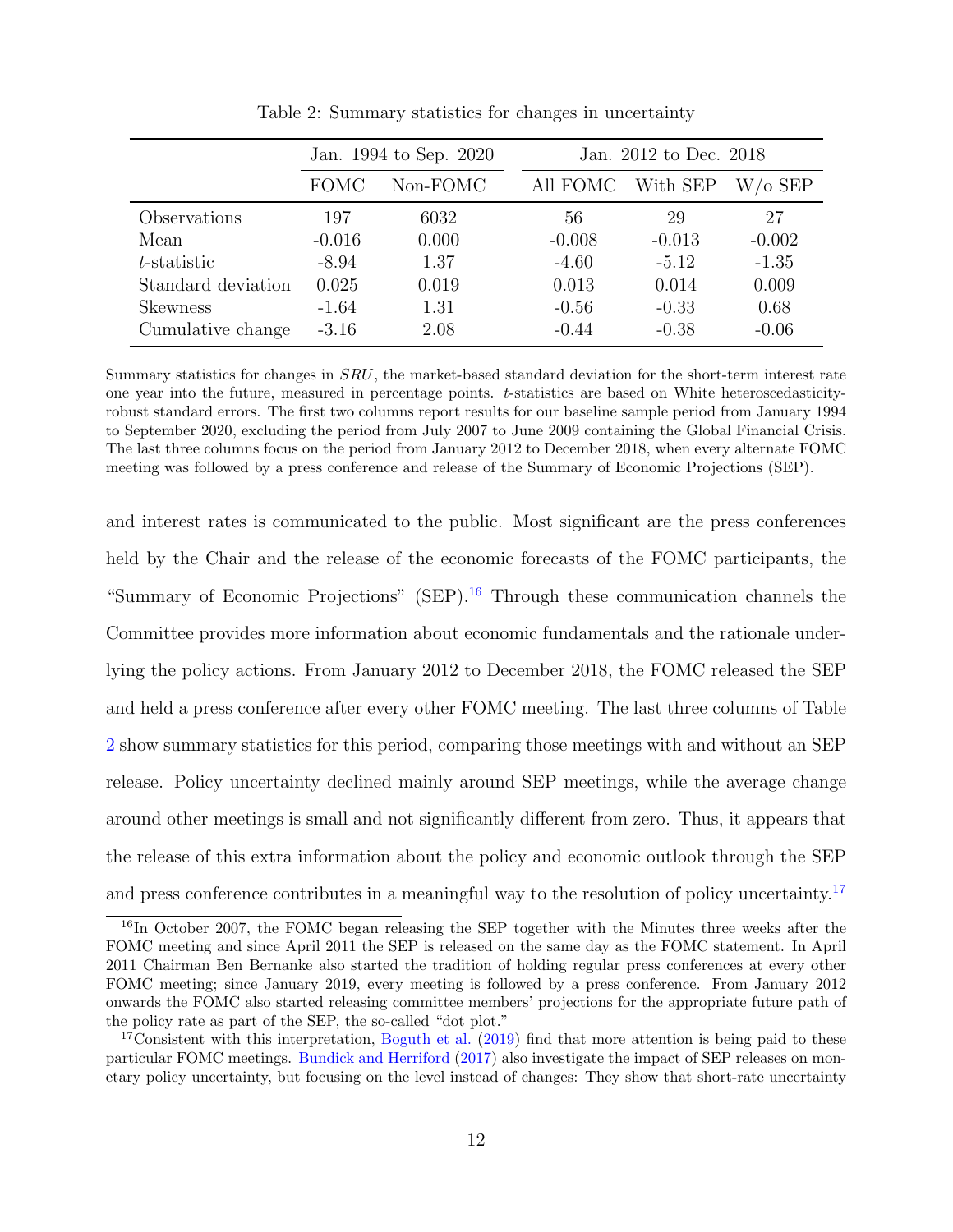A simple model of the short-term interest rate helps with the interpretation of our empirical results. Since FOMC announcements generally follow a known schedule and often lead to substantial changes in asset prices (Gürkaynak et al., [2005a;](#page-29-0) [Bauer,](#page-27-7) [2015\)](#page-27-7), the model includes jumps in the short rate that occur at deterministic times, as in [Piazzesi](#page-31-3) [\(2001\)](#page-31-3). The details of the model are in Appendix [C,](#page-40-0) which also reports additional empirical results on the importance of jumps and jump risk premia. The short rate  $L_t$  follows a jump-diffusion process with diffusion variance  $\sigma^2$ . Jump j occurs at time  $t = \tau_j$  and has stochastic jump size  $Z_j$ , which is Gaussian with zero mean and jump variance  $\sigma_j^2$ . On the day of the FOMC announcement corresponding to this jump, the change in the conditional variance for the future short rate is

<span id="page-14-0"></span>
$$
Var_t(L_T) - Var_{t-\delta}(L_T) = -\delta\sigma^2 - \sigma_j^2 + \sum_{i:t < \tau_i \le T} (E_t - E_{t-\delta})Z_i^2,
$$
\n<sup>(1)</sup>

where  $\delta$  is the length of a trading day in years. Aside from the passing of time which results in lower diffusion variance for a fixed expiration  $(-\delta \sigma^2)$ , uncertainty changes for two reasons. First, it systematically declines around FOMC meetings because after the meeting there is one less market-moving event causing uncertainty. This "dropping-out" effect is reflected by the term  $-\sigma_j^2$  in equation [\(1\)](#page-14-0), and it explains the resolution of uncertainty around FOMC meetings. It also explains why SEP meetings had larger declines in uncertainty: Presumably the interest-rate jumps on these meetings had larger variance, since between January 2012 to December 2018 the FOMC only changed the policy rate at such meetings. A second reason for variation in uncertainty are changes in beliefs about future jump variances, captured by the last term in equation [\(1\)](#page-14-0). If FOMC announcements provide information about the likely size of future short-rate jumps, this explains why  $MPU$  exhibits substantial variation and is even sometimes positive. Consistent with this interpretation, we show below that the biggest changes in uncertainty occurred when the FOMC changed its forward guidance about future policy rates. In sum, the passing of the current FOMC jump explains the negative mean of has been lower since the FOMC started releasing the SEP.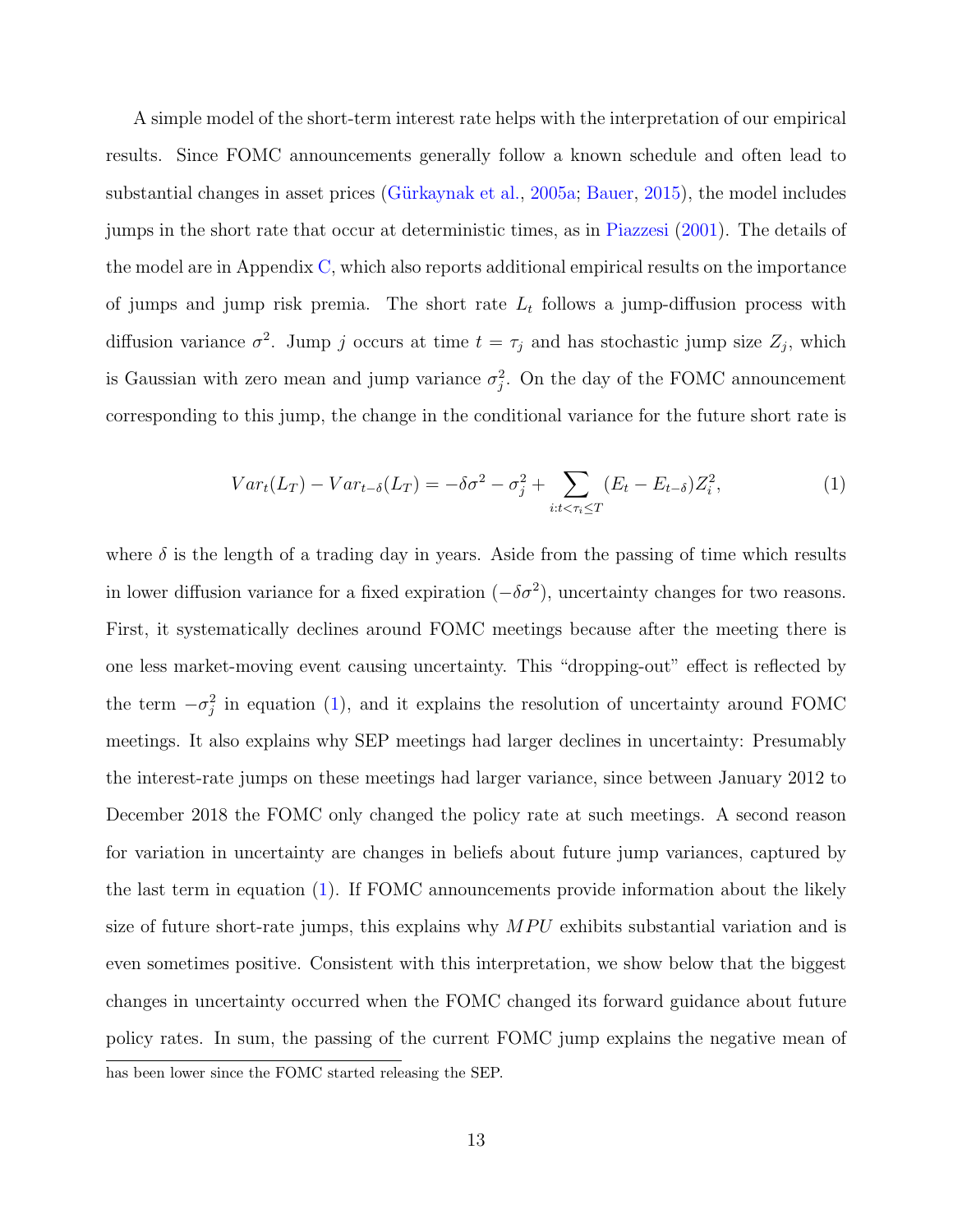$MPU$ , while changes in the beliefs about the likely size of future FOMC jumps explains the substantial variation in  $MPU$ .<sup>[18](#page-15-0)</sup>

Many other types of news could affect short-rate uncertainty. Macroeconomic data releases are known to create substantial volatility in stock and bond markets [\(Andersen et al.,](#page-27-8) [2007\)](#page-27-8). However, SRU declines only modestly on days with key macro announcements, such as the monthly employment report, and no macro release leads to a similarly large resolution of uncertainty as FOMC announcements, as documented in Appendix [D.3.](#page-49-0) Other important news for financial markets include speeches by FOMC participants, which one might expect to potentially increase short-rate uncertainty due to the wide range of views expressed about the outlook for monetary policy, but Appendix [D.4](#page-49-1) shows that they have no systematic effect on SRU. Indeed, FOMC announcements appear unique in terms of their impact on short-rate uncertainty.

While short-rate uncertainty declines markedly on days with FOMC announcements, it tends to increase on non-FOMC days, as evident from the cumulative change reported in Table [2.](#page-13-0) Since the creation of uncertainty does not appear to be linked to macro announcements or other policy events, the question arises, when is uncertainty actually created? Figure [3](#page-16-0) shows that after the initial drop around FOMC announcements, short-rate uncertainty tends to steadily increase over the first two weeks of the intermeeting period. This "FOMC uncertainty cycle" reveals that the average decline in short-rate uncertainty is transitory and soon reversed.<sup>[19](#page-15-1)</sup> Part of the explanation for the increase over the FOMC intermeeting period

<span id="page-15-0"></span><sup>&</sup>lt;sup>18</sup>As shown in Appendix [C,](#page-40-0) the average decline in the conditional variance around FOMC meetings implies a typical jump volatility around 8-19 bps, which is substantially larger than the historical volatility of interest rate changes on FOMC days, about 1.5 bps. This suggests that jump risk premia may play an important role to explain the resolution of uncertainty around FOMC announcements. Appendix [C](#page-40-0) presents additional evidence that investors may indeed require compensation for the risk of FOMC jumps: A simple option trading strategy designed to benefit from falling uncertainty—short straddle positions around FOMC announcements—yields significantly positive returns. Despite some caveats to these specific results, such as the presence of transaction costs, the evidence on the whole appears consistent with the presence of significant FOMC jump risk premia.

<span id="page-15-1"></span><sup>&</sup>lt;sup>19</sup>This pattern of short-rate uncertainty over the FOMC intermeeting period is much more pronounced than the pattern for the VIX. Appendix  $D.5$  shows that the decline in  $SRU$  on FOMC days is about twice as large as the decline in the VIX, and there is no clear ramp-up pattern in the VIX aside from a modest increase towards the day before the FOMC meeting. While further research is needed to pinpoint the exact reasons for these differences, a crucial distinction is that SRU directly measures the uncertainty most directly affected by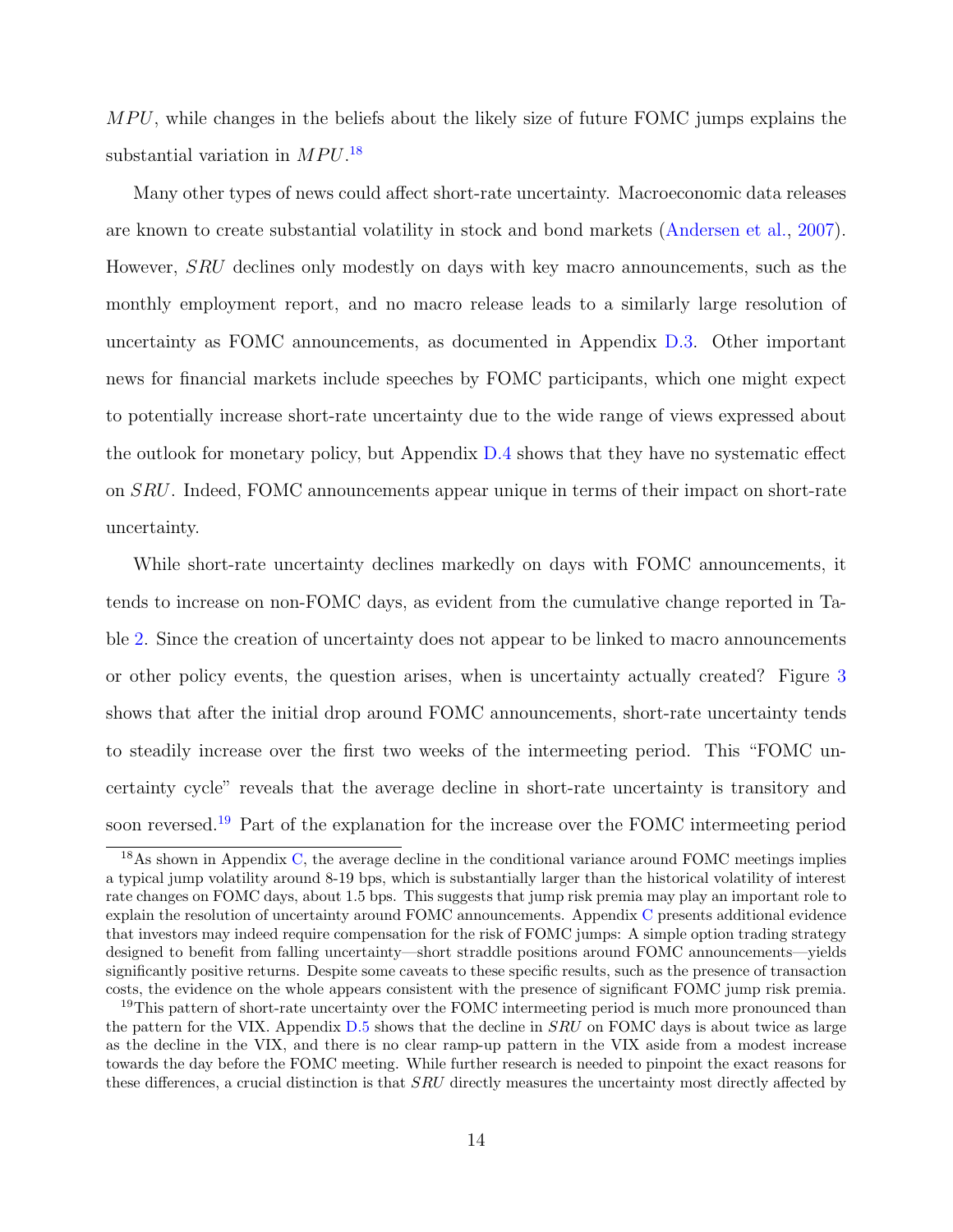<span id="page-16-0"></span>



Changes in uncertainty over the FOMC meeting cycle: average change in one-year SRU on trading days around scheduled FOMC announcements, relative to the day before the announcement (marked with a dashed red line), that is, sample mean of  $SRU_{t+j-1} - SRU_{t-1}$  across all FOMC days t, for each value of j ranging from −14 to +14 (since the average FOMC intermeeting period is about 30 trading days). Shaded areas show 95% confidence intervals based on White standard errors. Sample: 197 scheduled FOMC announcements from January 1994 to September 2020, excluding the period from July 2007 to June 2009 containing the Global Financial Crisis.

is mechanical: Right after an FOMC meeting, our interpolated one-year uncertainty measure contains fewer scheduled announcements within its horizon. According to our model, the measured uncertainty should then gradually move up as the average number of FOMC announcements within the next year increases. Interestingly, Figure [3](#page-16-0) suggests that uncertainty ramps up only over the first two weeks after the announcement. Additional evidence in Appendix [D.5](#page-49-2) confirms that these two weeks are special and exhibit a significantly larger change in uncertainty than the rest of the intermeeting period. This quick ramp up in priced uncertainty, which is not explained by our simple jump model, is an intriguing characteristic of the FOMC uncertainty cycle.

How do actions taken by the FOMC affect monetary policy uncertainty? The substantial

FOMC decisions, whereas stock market uncertainty is affected by many other factors. In addition, the shorter horizon and somewhat different methodology of the VIX (which uses option contracts of almost exactly 30 days maturity) may contribute to the differences.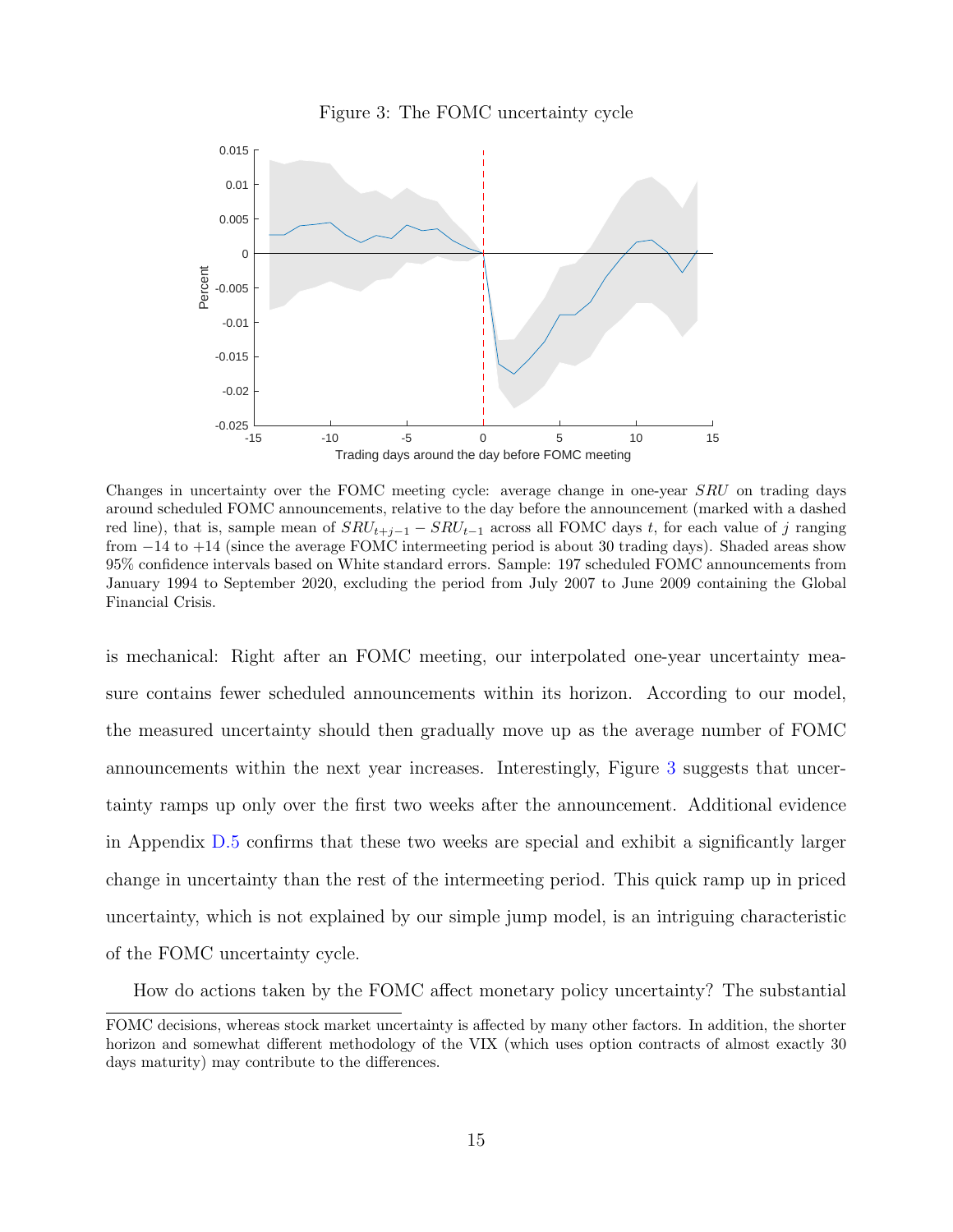variation in  $MPU$  evident in Figure [2](#page-12-0) naturally raises this question. To answer it, we first investigate the relationship between  $MPU$  and conventional measures of the first moment policy surprise arising from FOMC announcements. Then we zoom in on the largest changes in MPU and uncover the drivers of these changes in the language of the actual FOMC statements.

Monetary policy surprises are typically measured as the changes in the expected policy rate path, using money market futures rates. We follow [Nakamura and Steinsson](#page-30-1) [\(2018\)](#page-30-1) and construct our monetary policy surprise, MPS, as the first principal component of rate changes based on fed funds and Eurodollar futures contracts expiring up to a year following the FOMC meeting.<sup>[20](#page-17-0)</sup> A regression of  $MPU$  on  $MPS$  reveals a moderate positive correlation between changes in perceived first and second moments of future short rates, with an  $R<sup>2</sup>$  of 0.27 and a positive slope coefficient that is highly statistically significant. This means that a more hawkish policy surprise—an increase in the expected rate path—is associated with a smaller than average decline or even an increase in uncertainty, and a dovish policy surprise is associated with a larger than average decline.<sup>[21](#page-17-1)</sup> There are two important implications: First, because of this correlation, estimates of the financial market impact of FOMC announcements should include not only the policy surprise measure, as is commonly done, but also changes in policy uncertainty. Otherwise such regressions may suffer from an omitted variable bias and incorrectly attribute some of the effects of  $MPU$  on asset prices to  $MPS$ . Second, a substantial portion of the variation in  $MPU$  is orthogonal to the first-moment surprise, which raises the possibility of a separate uncertainty channel for the monetary transmission. In Section [4](#page-20-0) we will present results that separately account for both effects.

A narrative analysis of FOMC statements shows that the most pronounced impact of policy actions on uncertainty typically results from changes in the Fed's forward guidance.

<span id="page-17-0"></span><sup>&</sup>lt;sup>20</sup>We use daily rate changes to be consistent with the daily changes in uncertainty.  $MPS$  is scaled so that the effect on the four-quarters-ahead futures rate is equal to one.

<span id="page-17-1"></span> $^{21}$ Details, including a scatter plot, are in Appendix [D.2.](#page-47-0) There we also show results for alternative measures of the policy surprise, such as the target and path factors of Gürkaynak et al. [\(2005a\)](#page-29-0). The positive correlation between MPU and the policy surprises does not explain the negative mean of  $MPU$ , i.e., the resolution of uncertainty around FOMC meetings.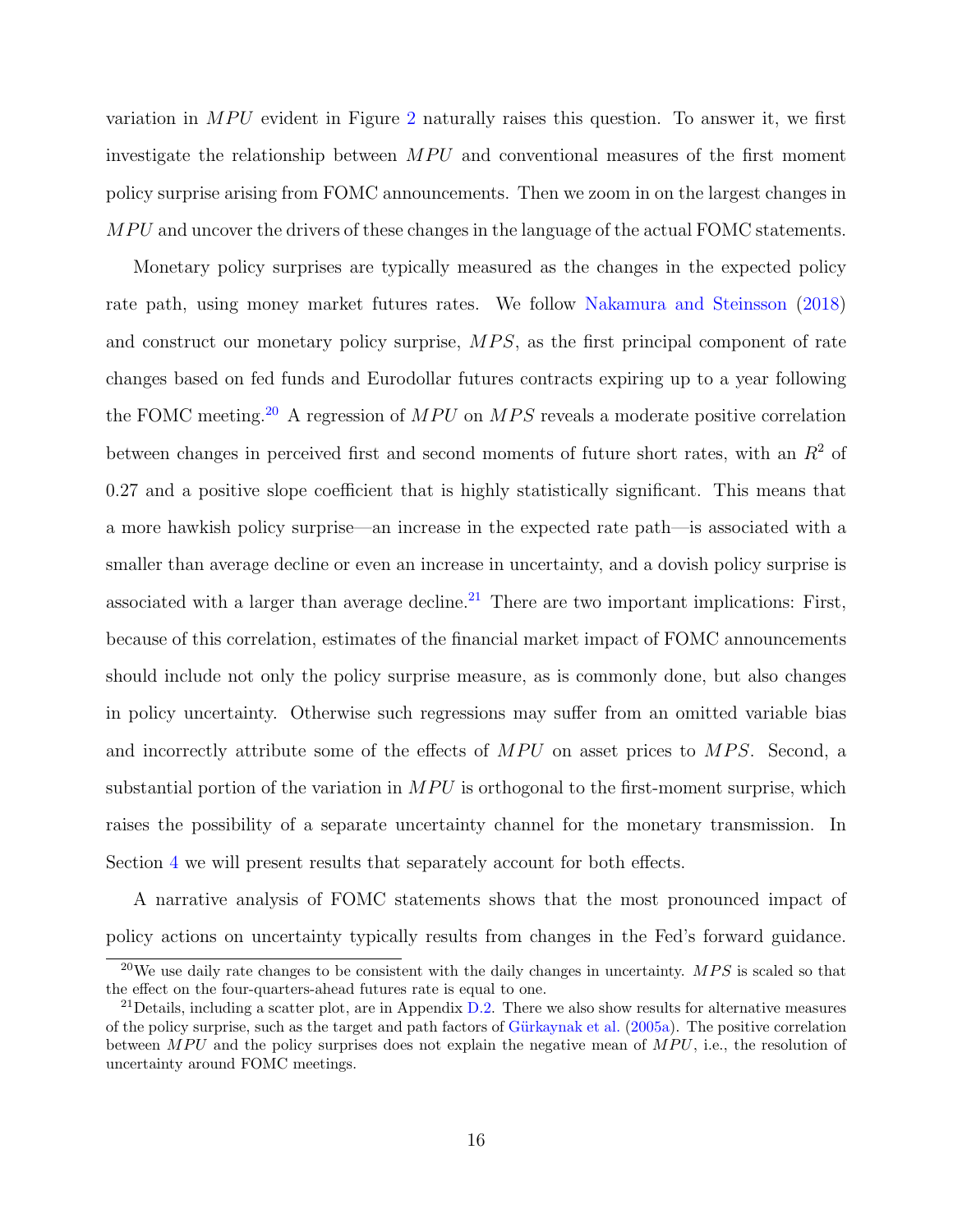|                   |              |          | Top 10 declines in monetary policy uncertainty                                                                                                                                                                |
|-------------------|--------------|----------|---------------------------------------------------------------------------------------------------------------------------------------------------------------------------------------------------------------|
| Meeting date      | ${\cal MPU}$ | MPS      | Description                                                                                                                                                                                                   |
| 09 Aug 2011       | $-0.137$     | $-0.032$ | Introduction of calendar-based forward guidance: "exceptionally low levels for<br>the federal funds rate at least through mid-2013."                                                                          |
| 16 Dec 2008       | $-0.134$     | $-0.252$ | ZLB is reached and introduction of clear forward guidance phrase: "exception-<br>ally low levels of the federal funds rate for some time."                                                                    |
| 06 Jul 1995       | $-0.129$     | $-0.213$ | First explicit mention of numerical target for federal funds rate. Also interest<br>rate cut: "inflationary pressures have receded enough to accommodate a<br>modest adjustment in monetary conditions."      |
| 17 Nov 1998       | $-0.123$     | $-0.032$ | Third cut in a row and signal that there may not be further cuts: "financial<br>conditions can reasonably be expected to be consistent with fostering sustained<br>economic expansion"                        |
| 17 May 1994       | $-0.101$     | $-0.140$ | Fed funds target rate increased by 50 bps to "substantially remove the degree<br>of monetary accommodation which prevailed throughout 1993."                                                                  |
| 25 Nov 2008       | $-0.096$     | $-0.156$ | TALF announcement: " increase credit availability and support economic<br>activity by facilitating renewed issuance of consumer and small business ABS<br>at more normal interest rate spreads."              |
| 15 Oct 1998       | $-0.083$     | 0.085    | FOMC stated that "further easing of the stance of monetary policy was judged<br>to be warranted to sustain economic growth"                                                                                   |
| 18 Mar 2009       | $-0.081$     | $-0.189$ | Change in language about low rates to "for an extended period" from previous<br>statement which said "for some time"                                                                                          |
| $30$ Jun $2004\,$ | $-0.074$     | $-0.091$ | First increase in four years and guidance about future rate increases.                                                                                                                                        |
| 29 Oct 2008       | $-0.074$     | $-0.108$ | Fed funds target rate cut by 50bps. Confirmation that the FOMC "will act<br>as needed to promote sustainable economic growth and price stability."                                                            |
|                   |              |          | Top 5 increases in monetary policy uncertainty                                                                                                                                                                |
| Meeting Date      | ${\cal MPU}$ | MPS      | Description                                                                                                                                                                                                   |
| 08 Oct 2008       | 0.116        | $-0.020$ | Announcement after unscheduled meeting of concerted actions by central banks<br>around the world                                                                                                              |
| $28$ Jan $2004\,$ | 0.052        | 0.115    | Change in language to "can be patient in removing its policy accommoda-<br>tion" and removal of "considerable period" language.                                                                               |
| 18 Apr 1994       | 0.038        | 0.207    | Unscheduled conference call: "increase slightly the degree of pressure on reserve<br>positions. This action is expected to be associated with a small increase in<br>short-term money market interest rates." |
| 04 Feb 1994       | 0.032        | 0.139    | First rate hike in years in line with the FOMC decision "to move toward a<br>less accommodative stance in monetary policy"                                                                                    |
| 28 Mar 1995       | 0.028        | 0.121    | The FOMC indicated "asymmetric directive also would provide a clear signal<br>of the Committee's intention to resist higher inflation."                                                                       |

<span id="page-18-0"></span>Table 3: FOMC announcements and the largest changes in monetary policy uncertainty

Ten largest declines and five largest increases in monetary policy uncertainty,  $MPU$ , along with the monetary policy surprise,  $MPS$ , and a brief narrative based on the FOMC statement.

Table [3](#page-18-0) lists the most influential FOMC announcements: those ten with the biggest declines and those five with the biggest increases in uncertainty (also clearly visible in Figure [2\)](#page-12-0). For each announcement, the table notes a key phrase or aspect of the FOMC statement and its role in the current monetary policy cycle. The first phase of explicit forward guidance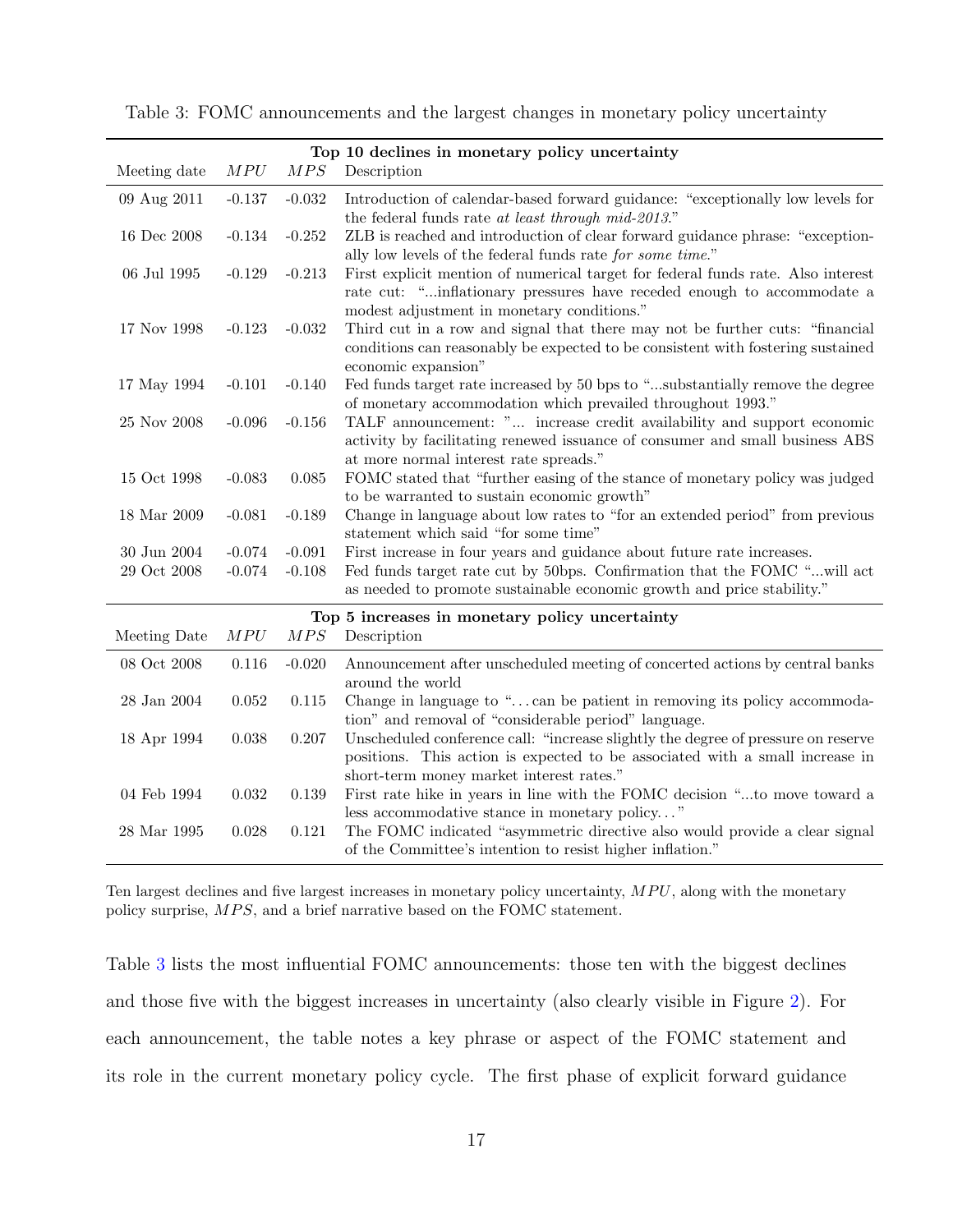began in 2003 when the FOMC under Alan Greenspan introduced the "considerable period" language at its May meeting to more clearly signal low future policy rates, which substantially reduced uncertainty. However, in January 2004 this language was replaced by a phrase "can be patient" which led to the second-largest increase in uncertainty in our sample. The second phase of explicit forward guidance began during the financial crisis and was marked by clearer messaging about the likely path for the future funds rate. It started with the "for some time" language introduced in December 2008, when the FOMC lowered the policy rate to essentially zero, coinciding with the second largest decline in uncertainty. The guidance was strengthened in March 2009 to "for an extended period" which also reduced uncertainty substantially. A third phase was the introduction of calendar-based guidance in August 2011 with the phrase "at least through mid-2013." This forward guidance dramatically reduced the uncertainty about liftoff and the future rate path, with the largest decrease in our sample.

Table [3](#page-18-0) also shows that the effects on uncertainty are often quite distinct from those on the expected policy path. The positive correlation between  $MPS$  and  $MPU$  is evident in these announcements, but the correlation is far from perfect: The largest declines in uncertainty did not always coincide with large dovish surprises about the policy path, and vice versa. For example, among the four announcements with the largest declines in uncertainty, two of them (in July 1995 and December 2008) also led to substantial dovish surprises, whereas the other two (in August 2011 and November 1998) caused only modest first-moment policy surprises. The market change in forward guidance on August 9, 2011, is particularly noteworthy in this regard. Overall, our narrative evidence suggests that Fed communication has important effects on perceived monetary policy uncertainty, and that these changes in uncertainty are often a separate dimension of the Fed's policy actions. Through the lens of our jump model, the Fed's forward guidance changed investors' perceptions about future rate jumps and thus affected market-based uncertainty about future short rates. The next section will show the effects of such changes on asset prices.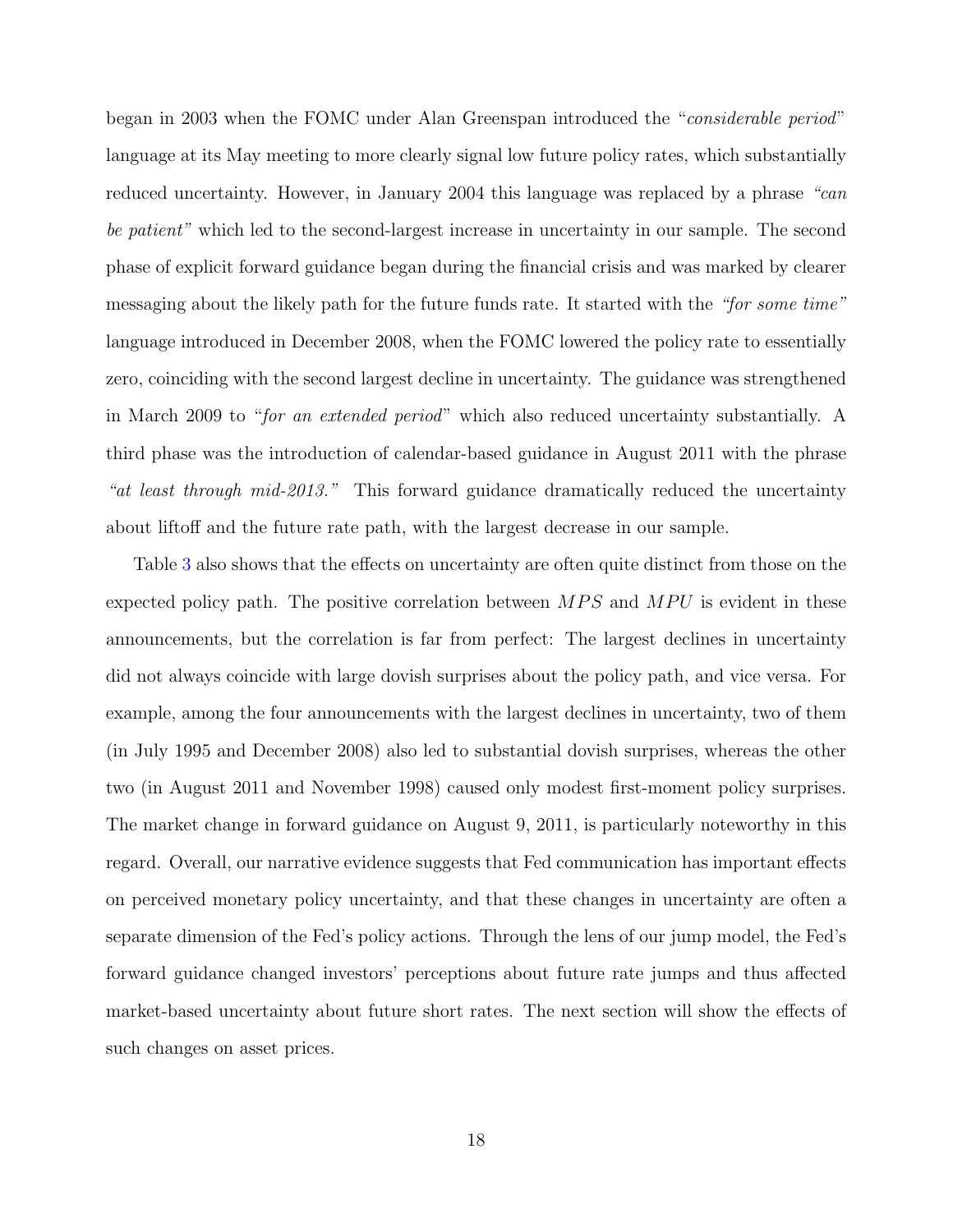## <span id="page-20-0"></span>4 Monetary policy transmission to asset prices

Having established how short-rate uncertainty changes on FOMC announcement days and over the FOMC meeting cycle, we now investigate its role in the transmission of monetary policy to asset prices. We estimate the financial market effects of FOMC announcements using three different event-study regressions. A baseline regression estimates the response of asset prices to  $MPS$ , the market-based measure of the monetary policy surprise described in Section [3.](#page-11-2) A second regression adds the change in monetary policy uncertainty around the announcement,  $MPU = \Delta SRU$ , to estimate its effects on asset prices while controlling for its correlation with  $MPS$ . Finally, we further add an interaction effect between  $MPS$  and the level of short-rate uncertainty on the day before the FOMC announcement,  $SRU_{-1}$ , to investigate whether the prevailing level of uncertainty affects the financial market response to policy surprises.[22](#page-20-1)

The top panel of Table [4](#page-21-0) reports estimates for changes in nominal and real Treasury yields. We use nominal yields from Gürkaynak et al. [\(2007\)](#page-29-8) and TIPS yields from Gürkaynak et al. [\(2010\)](#page-29-9) which start in February 1999. For nominal yields the first specification confirms the well-established result that policy surprises have sizeable and significant effects (Gürkaynak [et al.,](#page-29-0) [2005a\)](#page-29-0). The second regression shows a statistically significant and positive response of yields to  $MPU$ , in addition to the well-known effects of the policy surprise. A one standard deviation increase in uncertainty raises the five- and ten-year nominal yields by around 2 bps. Real yields also exhibit strong responses to policy surprises, in line with the findings by [Hanson and Stein](#page-29-1) [\(2015\)](#page-29-1) and [Nakamura and Steinsson](#page-30-1) [\(2018\)](#page-30-1). Uncertainty has statistically significant effects on real yields that are similar in magnitude to its effects on nominal yields.<sup>[23](#page-20-2)</sup>

<span id="page-20-1"></span> $^{22}$ Our sample of FOMC announcements was described in Section [3.](#page-11-2) To economize on space in our tables, we do not report the estimated regression intercept, or the coefficient on the lagged level of uncertainty that is included in the third regression specification to accurately estimate the interaction effect.

<span id="page-20-2"></span><sup>&</sup>lt;sup>23</sup>These estimates suggest that effects of changes in policy uncertainty around the notable FOMC announcements highlighted in Table [3](#page-18-0) are sizeable. For example, on August 11, 2011 uncertainty dropped by 13.7 bps, and our estimates indicate that roughly half the actual decline of 20 bps in the nominal and 18 bps in the real 10 year Treasury yield on that day is attributable to  $MPU$ .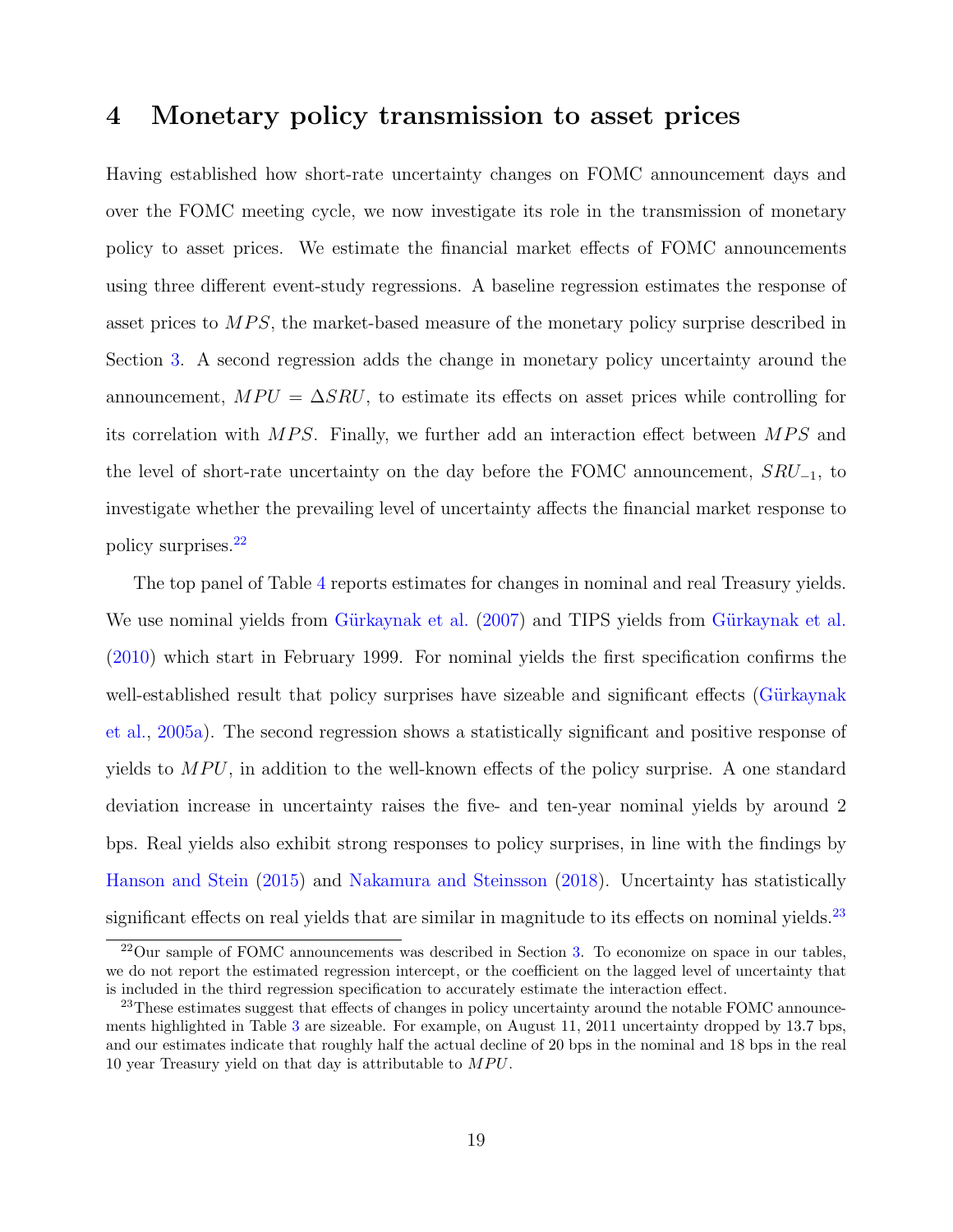|                       |           | 5y nominal yield |           |          | 10y nominal yield |           |        | 10y TIPS yield |           |
|-----------------------|-----------|------------------|-----------|----------|-------------------|-----------|--------|----------------|-----------|
| MPS                   | 0.65      | 0.53             | 1.26      | 0.46     | 0.32              | 0.74      | 0.44   | 0.33           | 1.25      |
|                       | [8.64]    | [6.33]           | [6.51]    | $[7.42]$ | [4.78]            | [4.42]    | [6.06] | $[4.35]$       | [3.57]    |
| MPU                   |           | 0.60             | 0.81      |          | 0.68              | 0.86      |        | 0.72           | 0.88      |
|                       |           | [2.76]           | $[3.49]$  |          | [2.82]            | $[3.33]$  |        | [3.13]         | $[3.62]$  |
| $MPS \times SRU_{-1}$ |           |                  | $-0.66$   |          |                   | $-0.38$   |        |                | $-0.97$   |
|                       |           |                  | $[-3.54]$ |          |                   | $[-2.33]$ |        |                | $[-2.68]$ |
| $R^2$                 | 0.46      | 0.51             | 0.57      | 0.27     | 0.34              | 0.38      | 0.20   | 0.26           | 0.36      |
|                       |           |                  |           |          |                   |           |        |                |           |
|                       |           | S&P 500          |           |          | <b>VIX</b>        |           |        | Dollar index   |           |
| MPS                   | $-3.31$   | $-1.60$          | $-11.22$  | 4.07     | $-0.28$           | 16.95     | 2.40   | 1.52           | 12.25     |
|                       | $[-3.32]$ | $[-1.26]$        | $[-3.13]$ | [2.83]   | $[-0.12]$         | [2.99]    | [3.62] | [2.14]         | $[3.93]$  |
| <i>MPU</i>            |           | $-8.66$          | $-10.88$  |          | 22.06             | 26.60     |        | 4.30           | 6.20      |
|                       |           | $[-1.75]$        | $[-2.16]$ |          | [1.73]            | [1.95]    |        | $[2.22]$       | $[3.98]$  |
| $MPU \times SRU_{-1}$ |           |                  | 8.73      |          |                   | $-15.63$  |        |                | $-9.52$   |
|                       |           |                  | [2.82]    |          |                   | $[-2.75]$ |        |                | $[-4.04]$ |

<span id="page-21-0"></span>Table 4: Transmission of monetary policy uncertainty to financial markets

Event-study regressions for FOMC announcemente of changes in asset prices on a monetary policy surprise  $(MPS)$ , the change in policy uncertainty  $(MPU)$ , and an interaction of  $MPS$  with the ex-ante level of shortrate uncertainty  $(SRU_{-1})$ . The third specification also includes  $SRU_{-1}$  but the coefficient is omitted, as are all regression intercepts, to economize on space. Dependent variables are daily changes in yields, daily returns in the S&P500 index, changes in the VIX, and returns on a foreign currency portfolio short G9 currencies and long the dollar. White heteroscedasticity-robust t-statistics are in brackets. Sample: 197 scheduled FOMC announcements from January 1994 to September 2020, excluding the period from July 2007 to June 2009 containing the Global Financial Crisis, except that the sample for TIPS yields starts in September 1999, and the sample for the dollar index ends in June 2020.

Changes in monetary policy uncertainty also matter for other asset prices, as shown in the bottom panel of Table [4.](#page-21-0) Stock prices tend to fall not only in response to hawkish policy surprises, but also when short-rate uncertainty increases.<sup>[24](#page-21-1)</sup> A one standard deviation increase in uncertainty reduces stock prices by 0.3%. Similarly, the VIX and thus stock market volatility tends to increase not only with a hawkish policy surprise but also with rising policy uncertainty. A one standard deviation increase in uncertainty increases the VIX by 0.7 percentage points. Changes in monetary policy uncertainty appear to be an important driver of the stock market around FOMC announcements. Finally we consider the transmission of uncertainty to the

<span id="page-21-1"></span> $^{24}$ In our baseline regression the stock market response to  $MPS$  is a little smaller relative to [Bernanke and](#page-27-0) [Kuttner](#page-27-0) [\(2005\)](#page-27-0) and Gürkaynak et al. [\(2005a\)](#page-29-0), mainly because of our use of a daily window to construct MPS. Using an intra-day policy surprise yields larger estimates of the effects on stock prices, as noted in [Lakdawala](#page-30-7) [and Schaffer](#page-30-7) [\(2019\)](#page-30-7).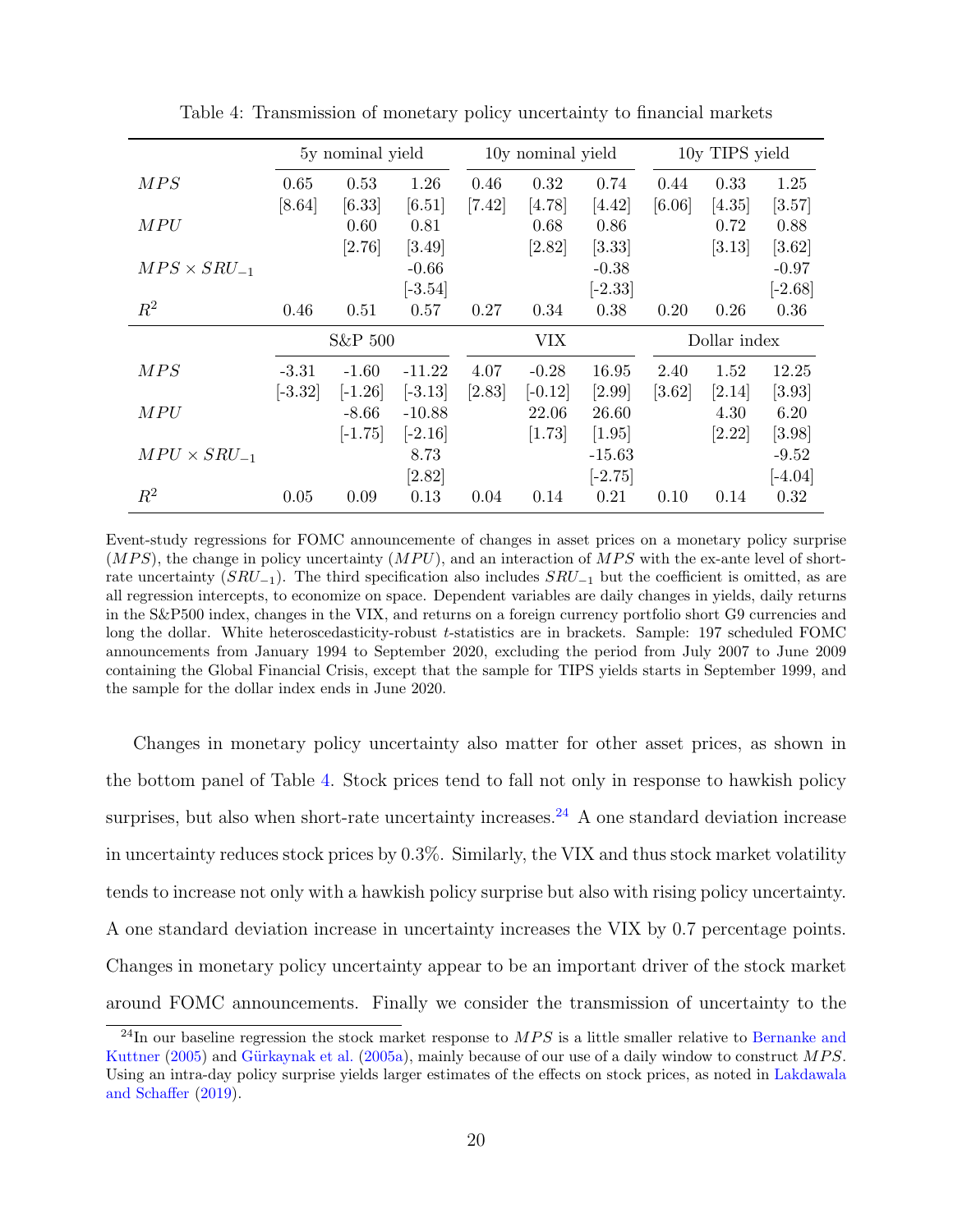foreign exchange market, using a US dollar index based on a foreign exchange portfolio that goes short the G9 currencies and long the US dollar.<sup>[25](#page-22-0)</sup> Due to data availability, the sample for the exchange rate regression ends in June 2020. A contractionary policy surprise leads to an appreciation of the dollar, consistent with the notion that tighter Fed policy make dollar fixed income investments more attractive and increase demand for the US dollar. Again, the table shows a statistically significant and economically meaningful additional impact of  $MPU$ . A one standard deviation rise in uncertainty leads to an appreciation of the US Dollar index by 0.16%.

Regressions that include both  $MPS$  and  $MPU$  show clear evidence for an uncertainty channel of the transmission of FOMC actions to financial markets. Interestingly, they estimate a smaller effect of  $MPS$  than a univariate regression does. This suggests that part of the large previously estimated effects of policy surprises on yields and asset prices may be due to the impact of policy uncertainty, which is omitted in the commonly used univariate regressions. Since conventional policy surprises are positively correlated with changes in uncertainty, omitting  $MPU$  from event-study regressions attributes its asset price effects to MPS and may lead to an upward bias in the estimated impact of the policy surprise. Once we control for changes in uncertainty, these estimated responses decline.

Estimates for our third specification reveal that for all yields and asset prices, the magnitude of the response to policy surprises depends on the level of short-rate uncertainty on the day before the FOMC announcement  $(SRU_{-1})$ : The response to MPS is generally more muted when uncertainty is high. For yields, the interaction coefficients are negative, meaning that the positive impact of  $MPS$  on yields is stronger when uncertainty is low. To gauge the magnitude of the effect, we use the  $25<sup>th</sup>$  and  $75<sup>th</sup>$  percentiles of SRU to classify "low" and "high" uncertainty periods. In response to a 100 basis point contractionary monetary policy surprise, the five-year (ten-year) nominal yield increases by 91 (54) bps when uncertainty is

<span id="page-22-0"></span><sup>&</sup>lt;sup>25</sup>The return to the dollar index is constructed by forming an equal weighted portfolio of the Australian dollar, the Canadian dollar, the British pound, the euro, the Japanese yen, the New Zealand dollar, the Norwegian krone, the Swedish krona and the Swiss franc, as in [Lustig et al.](#page-30-8) [\(2011\)](#page-30-8).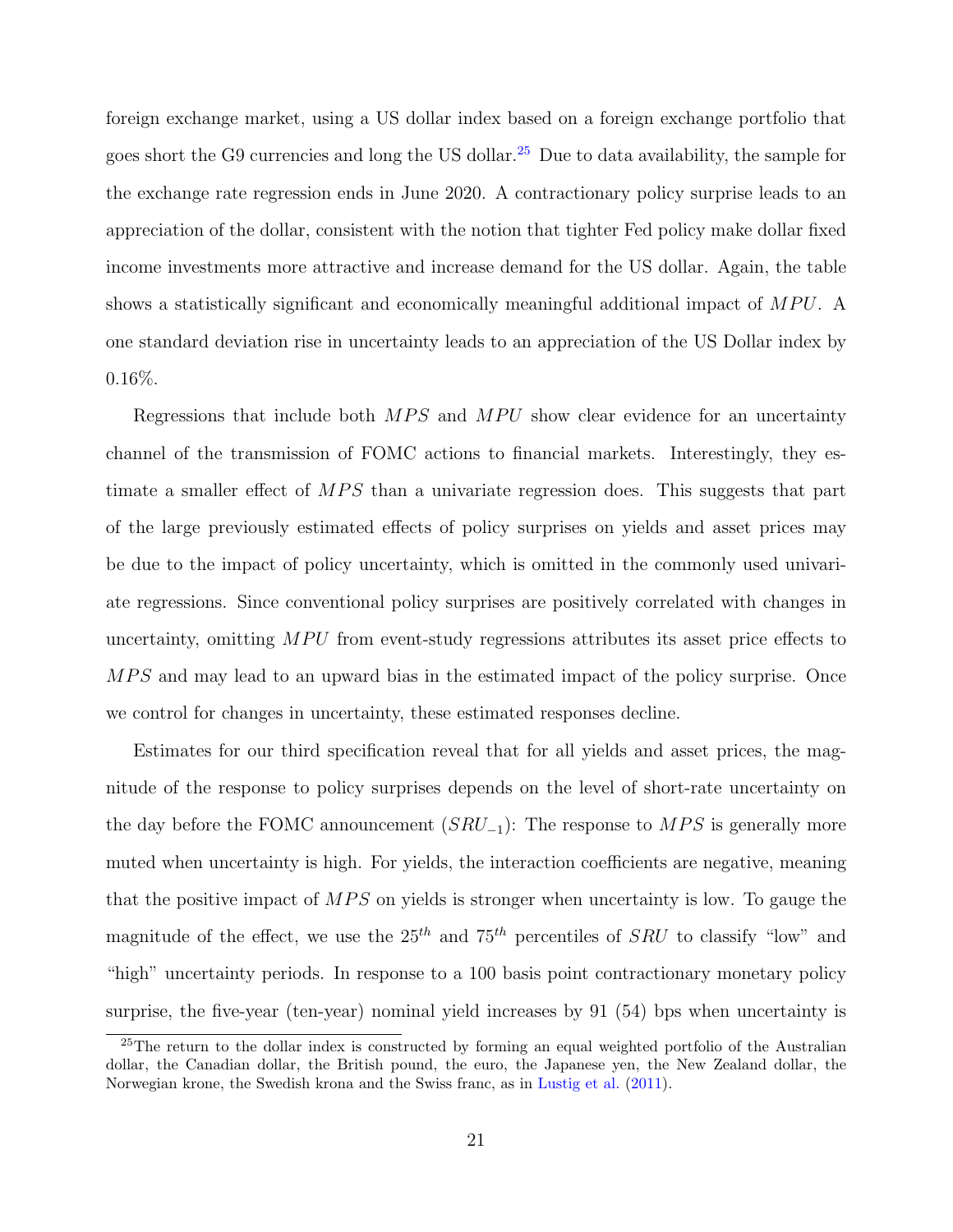low but only by 54 (33) bps when uncertainty is high. The dependence of the real yield response on uncertainty is even more pronounced. The ten-year real yield increases by 74 bps when uncertainty is low but only by 19 bps when uncertainty is high. A similar calculation for the S&P 500 shows that a 100 bps hakwkish surprise, stock prices fall 6.6% when uncertainty is low but only by 1.7% when uncertainty is high.

These findings are robust across a variety of different empirical specifications. Neither the inclusion of unscheduled announcements and those during the financial crisis period, nor different choices of the monetary policy surprise—using for example higher-frequency (30 minute window) or lower-frequency (2-day window) changes—has any material impact on our results (results omitted). Appendix [E](#page-51-0) reports two additional sets of robustness checks: Estimates for nominal and real forward rates, using the empirical approach of [Hanson and](#page-29-1) [Stein](#page-29-1) [\(2015\)](#page-29-1), show similar results to those reported above both for the effect of changes in uncertainty and the interaction effects. And regressions that replace  $MPS$  with the target and path facts of Gürkaynak et al.  $(2005a)$ , who showed that two separate factors are useful for accurately characterizing monetary policy surprises, also lead to similar results. This last result implies that even when controlling for the policy surprise, i.e., for shifts in first moments, in this more flexible two-dimensional way, there is a clear separate role for second moments in the transmission of policy actions to financial markets.

Our analysis has shown that the uncertainty channel has been an important part of monetary policy actions taken by the Federal Reserve over about the last quarter century. Most of these were conventional policy actions. Appendix  $F$  presents additional results for an event study of specific announcements of unconventional monetary policies, such as balance sheet policies and forward guidance. Such announcements had substantial effects on perceived monetary policy uncertainty, which increased the effectiveness of forward guidance and of the signaling channel of asset purchases [\(Bauer and Rudebusch,](#page-27-9) [2014\)](#page-27-9). Overall, the uncertainty channel also appears to significantly contribute to the financial market effects of unconventional monetary policy.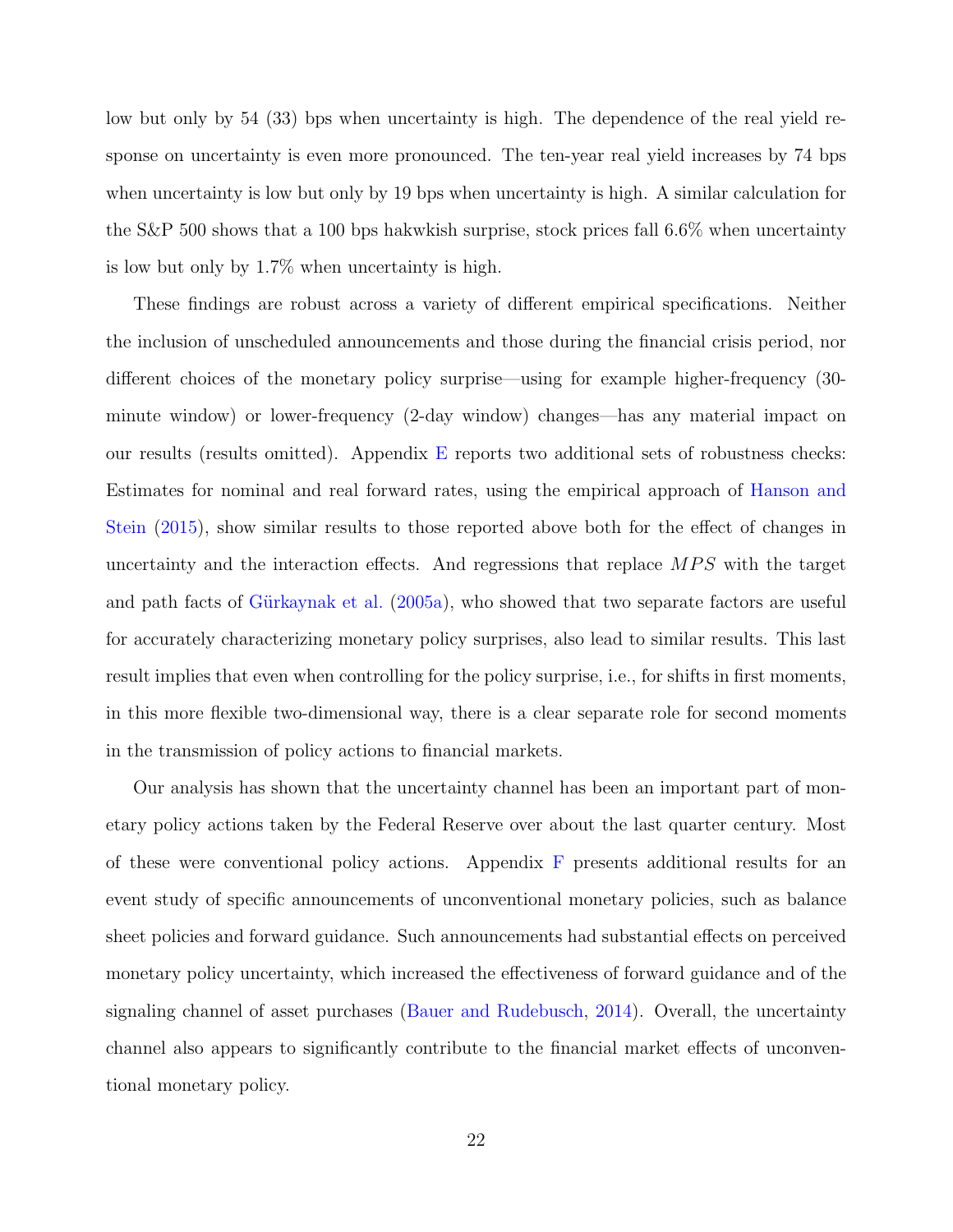We have documented two channels through which uncertainty matters for monetary transmission to financial markets, related to (i) changes in uncertainty due to FOMC announcement, and (ii) the prevailing level of uncertainty before the FOMC announcement. While a full theoretical account of the empirical findings is beyond the scope of our paper, we suggest a plausible explanation for each one.

A simple risk-based explanation can provide a rationale for the negative effects of higher uncertainty on bond prices, stock prices, and the value of foreign currencies vis-a-vis the dollar. Standard asset pricing theory implies that expected excess returns depend on the negative covariance of returns with the stochastic discount factor (SDF). As pointed out by [Hanson and Stein](#page-29-1) [\(2015\)](#page-29-1), the factors driving this covariance are the uncertainty about future returns, the uncertainty about the SDF, and the correlation. Our results are consistent with effects of higher uncertainty on risk premia: If higher short-rate uncertainty coincides with higher uncertainty about the returns of the above-mentioned asset classes, then this raises expected excess returns/risk premia and lowers asset prices.<sup>[26](#page-24-0)</sup> Evidence that supports this risk-based explanation comes from estimated risk premiums: Appendix [E](#page-51-0) shows that estimates of the term premium exhibit a strong positive response to  $MPU<sup>.27</sup>$  $MPU<sup>.27</sup>$  $MPU<sup>.27</sup>$  Given the uncertainty in estimated risk premiums this evidence is only suggestive, but it supports the view that the effects of monetary policy uncertainty on asset prices are partly due to changes in risk premia.

This risk-based explanation has implications for how we should interpret the large effects of monetary policy surprises on asset prices that previous studies have estimated (Gürkaynak

$$
E_t R_{t+1} - R_t^f = -Cov_t(M_{t+1}, R_{t+1})/E_t M_{t+1}.
$$

<span id="page-24-0"></span><sup>&</sup>lt;sup>26</sup>Specifically, for gross return  $R_{t+1}$ , risk-free rate  $R_t^f$ , and SDF  $M_{t+1}$ [, absence of arbitrage implies](#page-29-10)

[The risk premium increases and the current asset price declines if the covariance between](#page-29-10)  $M_{t+1}$  and  $R_{t+1}$ [becomes more negative, which could arise due to \(a\) higher](#page-29-10)  $\sigma_t(R_{t+1})$ , (b) higher  $\sigma_t(M_{t+1})$ , (c) a more negative [correlation, or a combination of these factors. If higher](#page-29-10)  $SRU$  coincides with higher conditional return volatility  $\sigma_t(R_{t+1})$  then asset prices will fall. Another risk-based channel could work through higher  $\sigma_t(M_{t+1})$ , which [would simultaneously raise both the variance risk premia inherent in our](#page-29-10) SRU measure as well as the risk [premia in all other financial assets.](#page-29-10)

<span id="page-24-1"></span><sup>&</sup>lt;sup>27</sup>These findings are consistent with those of [Bundick et al.](#page-28-1)  $(2017)$ , althought we use a different empirical [framework. In particular, we control for changes in the expected policy path, measured by](#page-29-10)  $MPS$ , which is [important because of the correlation with](#page-29-10)  $MPU$ .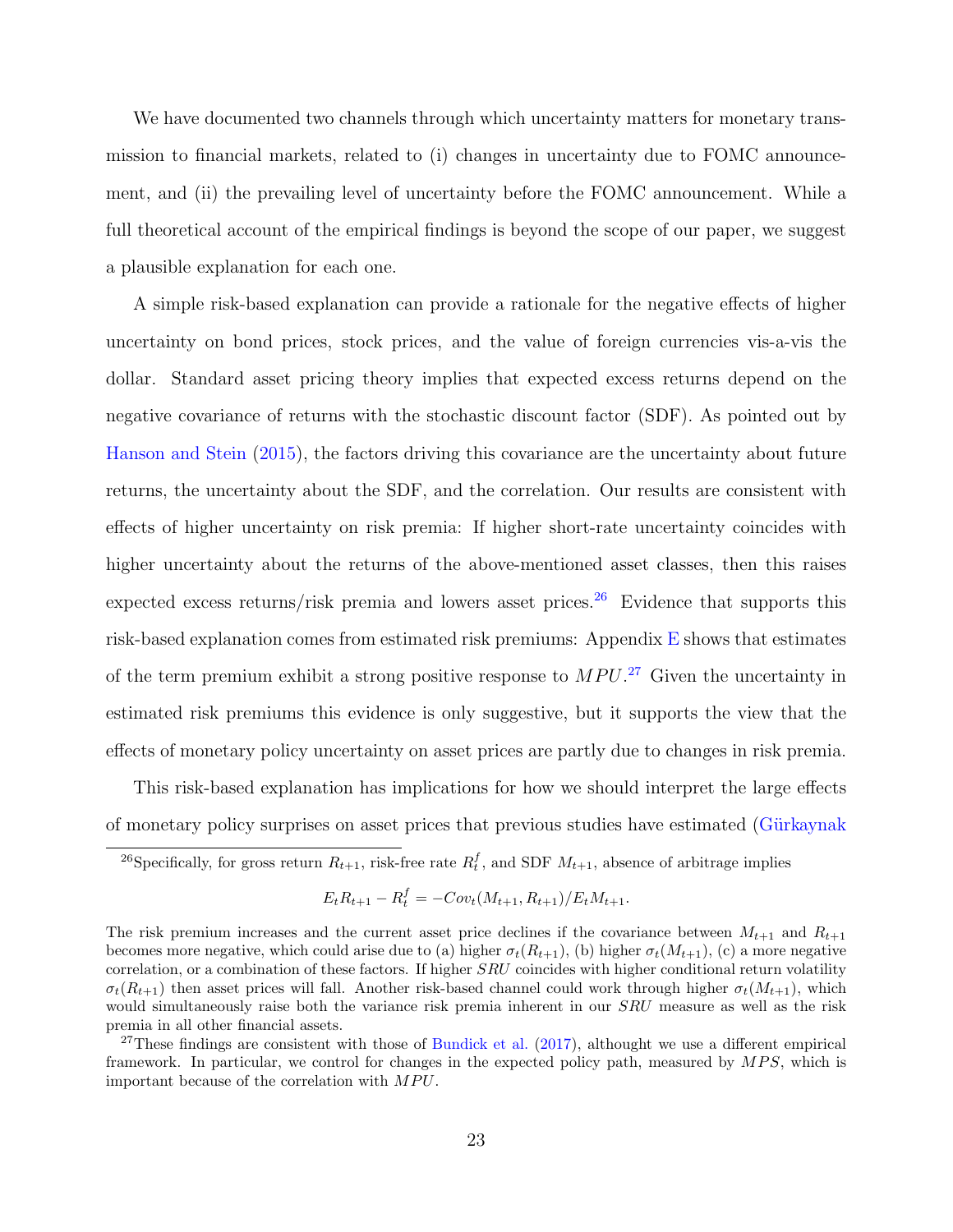[et al.,](#page-29-10) [2005b;](#page-29-10) [Bernanke and Kuttner,](#page-27-0) [2005;](#page-27-0) [Hanson and Stein,](#page-29-1) [2015;](#page-29-1) [Nakamura and Steinsson,](#page-30-1) [2018\)](#page-30-1). A portion of these large estimated effects appears to be due to a positive correlation with changes in uncertainty and risk premia. [Hanson and Stein](#page-29-1) [\(2015\)](#page-29-1) questioned that policy surprises increase term premia by changing uncertainty, stating that "little evidence exists for it in the data" (p. 442). But we have provided exactly this evidence, by documenting the positive correlation between  $MPS$  and  $MPU$ , as well as the effects on risk premiums. The effects of monetary policy uncertainty can provide an explanation for the puzzle why policy surprises cause such large swings in asset prices.

The second channel we document is that high uncertainty mutes the effects of a monetary policy surprise on asset prices, while low uncertainty leads to a significantly stronger impact. This result can be rationalized using the logic of signal extraction (for a formal argument, see Appendix [G\)](#page-53-0). Market participants form their forecasts of future asset prices and fundamentals based on a variety of signals, including signals from the Fed about the expected path of future policy rates. Under general conditions, the weight put on the signal from the Fed increases in the precision of that signal. Thus when uncertainty is low (precision of the signal is high), market participants will revise their forecasts more in response to the information in the public signal (i.e. policy surprise). Vice versa, in the presence of high uncertainty, signals from the Fed are less precise and thus elicit a more muted reaction of asset prices.<sup>[28](#page-25-0)</sup>

## 5 Conclusion

While the macro-finance literature has mainly studied the effects of changes in the first moment of the distribution of the future policy rate, this paper provides new evidence that the second moment of this distribution also plays an important role for the transmission of monetary

<span id="page-25-0"></span> $28$ [De Pooter et al.](#page-28-2) [\(2021\)](#page-28-2) also show that monetary policy surprises have stronger effects on Treasury yields when uncertainty is low. They propose a very different explanation that relies on institutional features of the Treasury market: Primary dealers appear to behave differently during times when uncertainty is low, and this behavior might amplify the impact of policy surprises on Treasury yields. Our signal-extraction argument, by contrast, can explain the broader findings beyond Treasury markets that we document in Table [4.](#page-21-0)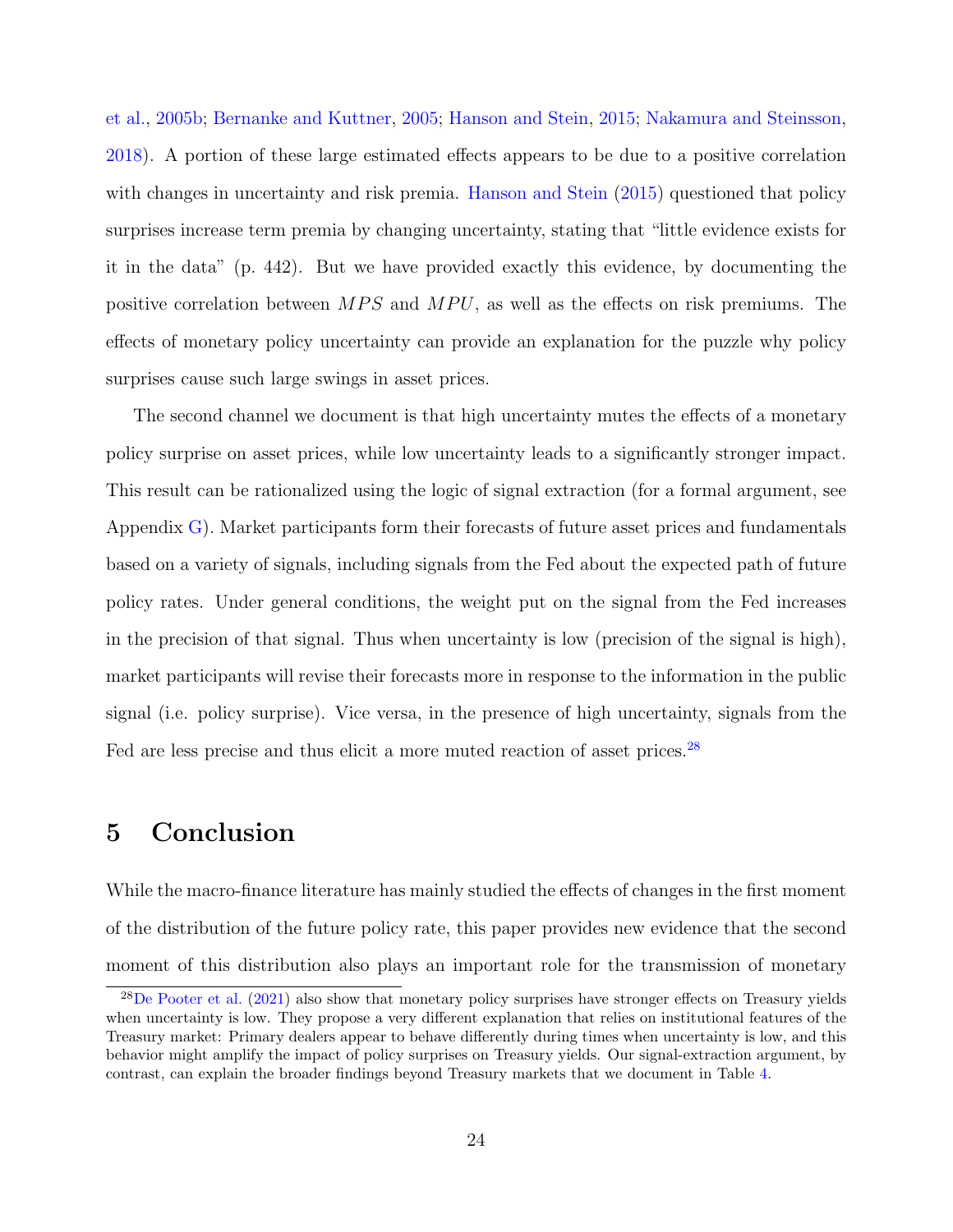policy to financial markets. FOMC announcements have substantial effects on uncertainty: On average, we observe a systematic resolution of uncertainty that is most drastic for announcements of forward guidance. In addition, monetary policy uncertainty matters for the transmission of policy actions to financial markets in two ways: First, changes in uncertainty about the policy rate have strong additional effects on a variety of asset prices, even after controlling for changes in the expected policy rate path. Second, the level of uncertainty leading up to a FOMC announcement is critical in determining how policy surprises are transmitted to financial markets. Specifically, policy surprises have larger effects on asset prices when monetary policy uncertainty is lower. Taken together, this evidence indicates the presence of an uncertainty channel for the transmission of monetary policy to financial markets.

Our paper points to several fruitful directions for future research. What are the respective roles of macroeconomic and policy uncertainty for the overall level of uncertainty about future interest rates? A meaningful decomposition using structural models with time-varying uncertainty would likely yield important new insights. What type of central bank communications and policy actions are most effective in lowering policy uncertainty? The use of novel tools of textual analysis and natural language processing appears particularly promising to address this question. And what are the macroeconomic effects of changes in monetary policy uncertainty? Some recent studies have taken important first steps in this direction, including [Husted et al.](#page-29-5) [\(2020\)](#page-29-5) and [Bundick et al.](#page-28-1) [\(2017\)](#page-28-1). However, much work remains to be done to make full use of high-frequency, market-based uncertainty measures to identify the causal effects of changes in monetary policy uncertainty on macroeconomic variables.

# References

- <span id="page-26-0"></span>Aastveit, Knut Are, Gisle James Natvik, and Sergio Sola (2017) "Economic uncertainty and the influence of monetary policy," Journal of International Money and Finance, Vol. 76, pp. 50–67.
- <span id="page-26-1"></span>Adrian, Tobias, Richard Crump, and Emanuel Moench (2013) "Pricing the Term Structure with Linear Regressions," Journal of Financial Economics, Vol. 110, pp. 110–138.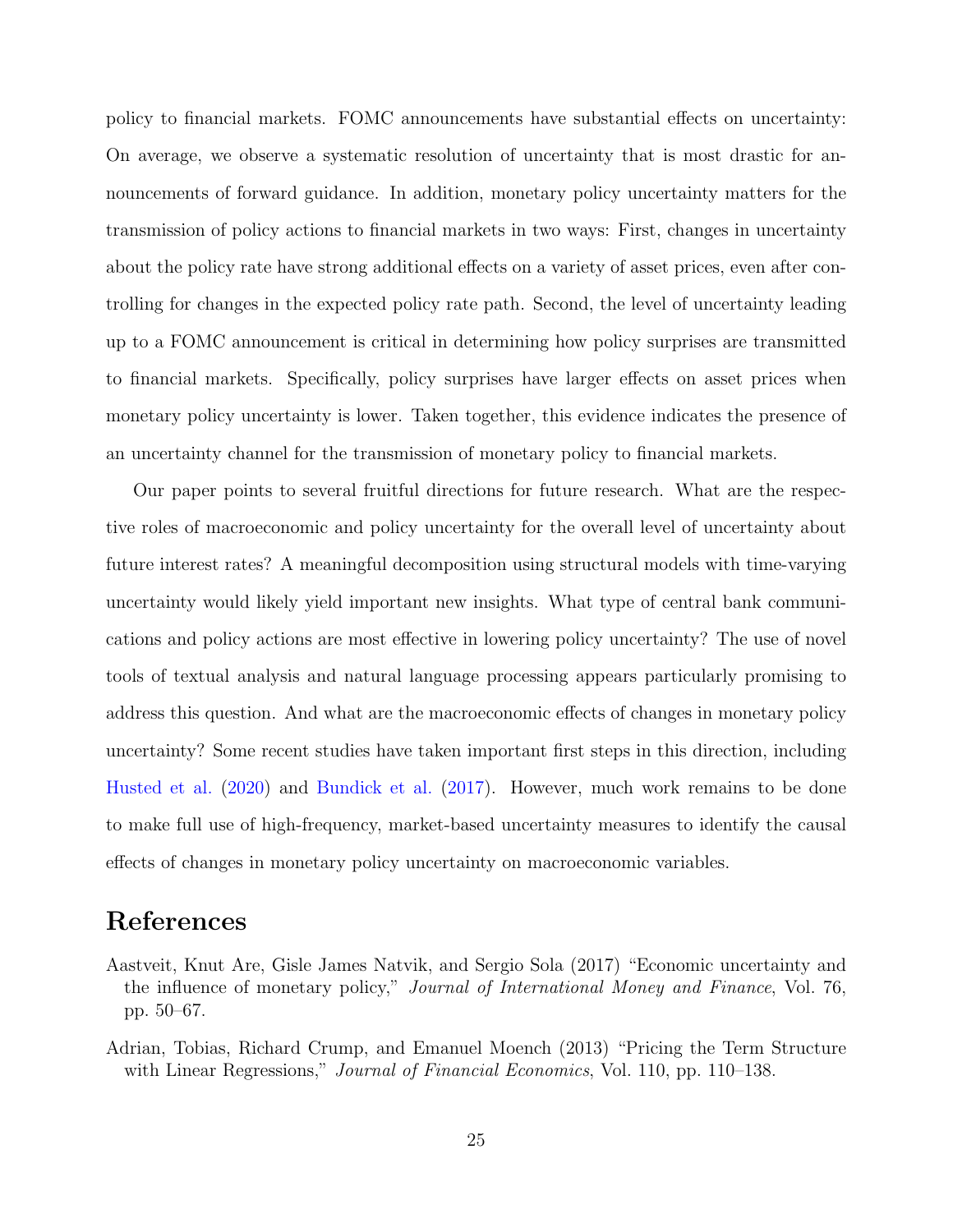- <span id="page-27-2"></span>Amengual, Dante and Dacheng Xiu (2018) "Resolution of Policy Uncertainty and Sudden Declines in Volatility," Journal of Econometrics, Vol. 203, pp. 297–315.
- <span id="page-27-8"></span>Andersen, Torben G, Tim Bollerslev, Francis X Diebold, and Clara Vega (2007) "Real-time price discovery in global stock, bond and foreign exchange markets," Journal of International Economics, Vol. 73, pp. 251–277.
- <span id="page-27-12"></span>Andrade, Philippe and Filippo Ferroni (2020) "Delphic and Odyssean monetary policy shocks: Evidence from the euro area," Journal of Monetary Economics.
- <span id="page-27-4"></span>Baker, Scott R., Nicholas Bloom, and Steven J. Davis (2016) "Measuring Economic Policy Uncertainty," *Quarterly Journal of Economics*, Vol. 131, pp. 1593–1636.
- <span id="page-27-7"></span>Bauer, Michael D. (2015) "Nominal Interest Rates and the News," Journal of Money, Credit and Banking, Vol. 47, pp. 295–332.
- <span id="page-27-13"></span>Bauer, Michael D. and Christopher J. Neely (2014) "International Channels of the Fed's Unconventional Monetary Policy," Journal of International Money and Finance, Vol. 44, pp. 24–46.
- <span id="page-27-9"></span>Bauer, Michael D. and Glenn D. Rudebusch (2014) "The Signaling Channel for Federal Reserve Bond Purchases," International Journal of Central Banking, Vol. 10, pp. 233–289.
- <span id="page-27-5"></span>Bauer, Michael D. and Eric T. Swanson (2020) "The Fed's Response to Economic News Explains the "Fed Information Effect"," Working Paper w27013, National Bureau of Economic Research.
- <span id="page-27-1"></span>Beber, A. and M. W. Brandt (2006) "The Effect of Macroeconomic News on Beliefs and Preferences: Evidence from the Options Market," Journal of Monetary Economics, Vol. 53, pp. 1997–2039.
- <span id="page-27-6"></span>Bekaert, Geert, Marie Hoerova, and Marco Lo Duca (2013) "Risk, Uncertainty and Monetary Policy," Journal of Monetary Economics, Vol. 60, pp. 771–788.
- <span id="page-27-3"></span>Benamar, Hedi, Thierry Foucault, and Clara Vega (2020) "Demand for Information, Uncertainty, and the Response of US Treasury Securities to News," forthcoming, Review of Financial Studies.
- <span id="page-27-0"></span>Bernanke, Ben S. and Kenneth N. Kuttner (2005) "What explains the stock market's reaction to Federal Reserve policy?" Journal of Finance, Vol. 60, pp. 1221–1257.
- <span id="page-27-10"></span>Bikbov, Ruslan and Mikhail Chernov (2009) "Unspanned stochastic volatility in affine models: evidence from eurodollar futures and options," Management Science, Vol. 55, pp. 1292–1305.
- <span id="page-27-11"></span>Black, Fisher (1976) "The Pricing of Commodity Contracts," Journal of Financial Economics, Vol. 3, pp. 167–179.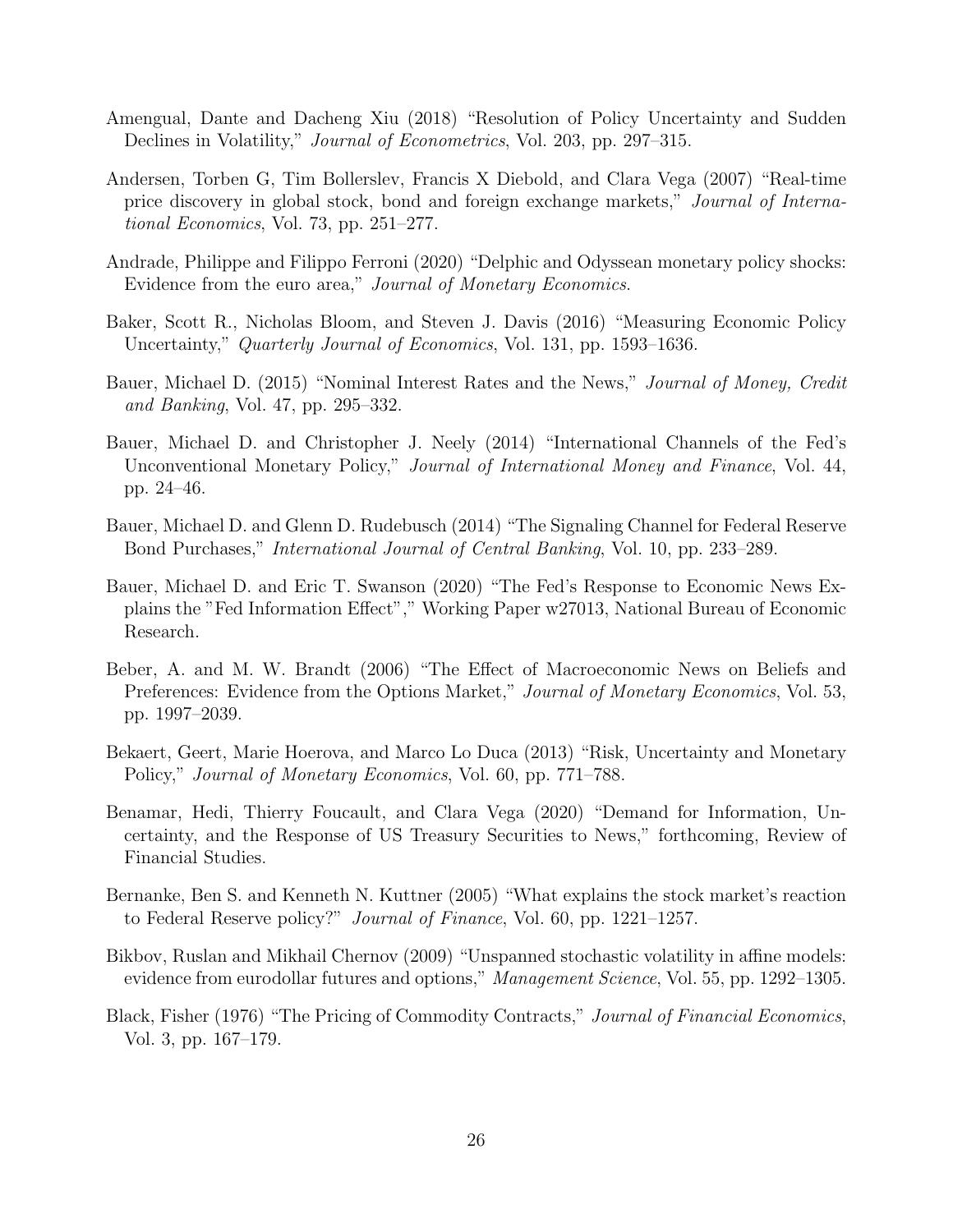- <span id="page-28-10"></span>Boguth, Oliver, Vincent Grégoire, and Charles Martineau (2019) "Shaping Expectations and Coordinating Attention: The Unintended Consequences of FOMC Press Conferences," Journal of Financial and Quantitative Analysis, Vol. 54, pp. 2327–2353.
- <span id="page-28-11"></span>Britten-Jones, Mark and Anthony Neuberger (2000) "Option Prices, Implied Price Processes, and Stochastic Volatility," Journal of Finance, Vol. 55, pp. 839–866.
- <span id="page-28-5"></span>Bundick, Brent and Trenton Herriford (2017) "How Do FOMC Projections Affect Policy Uncertainty?" Economic Review, Vol. 102, pp. 5–23.
- <span id="page-28-1"></span>Bundick, Brent, Trenton Herriford, and A. Lee Smith (2017) "Forward Guidance, Monetary Policy Uncertainty, and the Term Premium," Working Paper, Federal Reserve Bank of City.
- <span id="page-28-12"></span>Cascaldi-Garcia, Danilo, Cisil Sarisoy, Juan M. Londono, John Rogers, Deepa Datta, Thiago Ferreira, Olesya Grishchenko, Mohammad R. Jahan-Parvar, Francesca Loria, Sai Ma, Marius Rodriguez, , and Ilknur Zer (2020) "What is Certain about Uncertainty?" International Finance Discussion Papers 1294, Federal Reserve Board of Governors.
- <span id="page-28-8"></span>Chan, K. C., G. Andrew Karolyi, Francis A. Longstaff, and Anthony B. Sanders (1992) "An Empirical Comparison of Alternative Models of the Short-Term Interest Rate," Journal of Finance, Vol. 47, pp. 1209–1227.
- <span id="page-28-4"></span>Chang, Bo Young and Bruno Feunou (2013) "Measuring Uncertainty in Monetary Policy Using Implied Volatility and Realized Volatility," Bank of Canada Working Paper No. 2013-37.
- <span id="page-28-6"></span>Chatterjee, Indradeap, Marina Di Giacinto, and Claudio Tebaldi (2020) "Impact of FOMC Cycle on Market Uncertainty: Evidence From Interest Rate Derivatives," August, working paper.
- <span id="page-28-9"></span>Choi, Hoyong, Philippe Mueller, and Andrea Vedolin (2017) "Bond Variance Risk Premiums," Review of Finance, Vol. 21, pp. 987–1022.
- <span id="page-28-0"></span>Cook, Timothy and Thomas Hahn (1989) "The Effect of Changes in the Federal Funds Rate Target on Market Interest Rates in the 1970s," Journal of Monetary Economics, Vol. 24, pp. 331–351.
- <span id="page-28-7"></span>Creal, Drew D. and Jing Cynthia Wu (2017) "Monetary policy uncertainty and economic fluctuations," *International Economic Review*, Vol. 58, pp. 1317–1354.
- <span id="page-28-2"></span>De Pooter, Michiel, Giovanni Favara, Michele Modugno, and Jason Wu (2021) "Monetary policy uncertainty and monetary policy surprises," Journal of International Money and Finance, Vol. 112.
- <span id="page-28-13"></span>Dubinsky, Andrew, Michael Johannes, Andreas Kaeck, and Norman J Seeger (2018) "Option pricing of earnings announcement risks," Review of Financial Studies, Vol. 32, pp. 646–687.
- <span id="page-28-3"></span>Ederington, Louis H. and Jae Ha Lee (1996) "The Creation and Resolution of Market Uncertainty: The Impact of Information Releases on Implied Volatility," Journal of Financial and Quantitative Analysis, Vol. 31, pp. 513–539.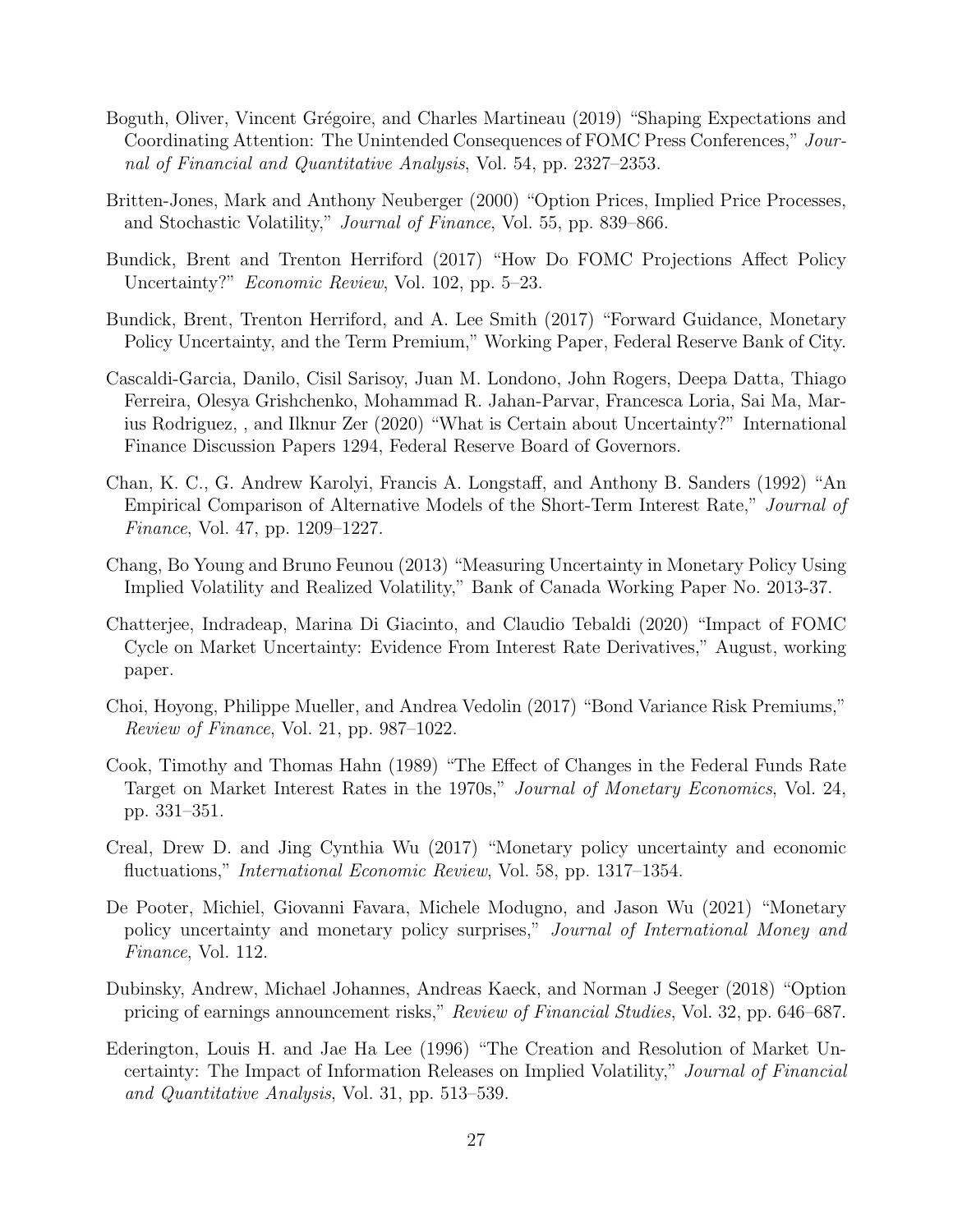- <span id="page-29-2"></span>Emmons, William R., Aeimit K. Lakdawala, and Christopher J. Neely (2006) "What are the odds? Option-based forecasts of FOMC target changes," Federal Reserve Bank of St. Louis Review, Vol. 88, pp. 543–561.
- <span id="page-29-3"></span>Fernandez-Perez, Adrian, Bart Frijns, and Alireza Tourani-Rad (2017) "When no news is good news–The decrease in investor fear after the FOMC announcement," Journal of Empirical Finance, Vol. 41, pp. 187–199.
- <span id="page-29-6"></span>Fernández-Villaverde, Jesús, Pablo Guerrón-Quintana, Keith Kuester, and Juan Rubio-Ramírez (2015) "Fiscal volatility shocks and economic activity," American Economic Review, Vol. 105, pp. 3352–84.
- <span id="page-29-13"></span>Gagnon, Joseph, Matthew Raskin, Julie Remache, and Brian P. Sack (2011) "The Financial Market Effects of the Federal Reserve's Large-Scale Asset Purchases," International Journal of Central Banking, Vol. 7, pp. 3–43.
- <span id="page-29-4"></span>Gu, Chen, Alexander Kurov, and Marketa Halova Wolfe (2018) "Relief Rallies after FOMC Announcements as a Resolution of Uncertainty," *Journal of Empirical Finance*, Vol. 49, pp. 1–18.
- <span id="page-29-0"></span>Gürkaynak, Refet S., Brian P. Sack, and Eric T. Swanson (2005a) "Do Actions Speak Louder Than Words? The Response of Asset Prices to Monetary Policy Actions and Statements," International Journal of Central Banking, Vol. 1.
- <span id="page-29-10"></span>Gürkaynak, Refet S., Brian P. Sack, and Eric T. Swanson (2005b) "The Sensitivity of Long-Term Interest Rates to Economic News: Evidence and Implications for Macroeconomic Models," American Economic Review, Vol. 95, pp. 425–436.
- <span id="page-29-8"></span>Gürkaynak, Refet S., Brian P. Sack, and Jonathan H. Wright (2007) "The U.S. Treasury Yield Curve: 1961 to the Present," Journal of Monetary Economics, Vol. 54, pp. 2291–2304.
- <span id="page-29-9"></span>Gürkaynak, Refet S., Brian P. Sack, and Jonathan H. Wright (2010) "The TIPS Yield Curve and Inflation Compensation," American Economic Journal: Macroeconomics, Vol. 2, pp. 70–92.
- <span id="page-29-1"></span>Hanson, Samuel G. and Jeremy C. Stein (2015) "Monetary Policy and Long-Term Real Rates," Journal of Financial Economics, Vol. 115, pp. 429–448.
- <span id="page-29-7"></span>Hu, Grace Xing, Jun Pan, Jiang Wang, and Haoxiang Zhu (2019) "Premium for Heightened Uncertainty: Solving the FOMC Puzzle," July, NBER Working Paper No. 25817.
- <span id="page-29-5"></span>Husted, Lucas, John Rogers, and Bo Sun (2020) "Monetary Policy Uncertainty," Journal of Monetary Economics, Vol. 115, pp. 20–36.
- <span id="page-29-11"></span>Jiang, George and Yisong Tian (2005) "Model-Free Implied Volatility and Its Information Content," Review of Financial Studies, Vol. 18, pp. 1305–1342.
- <span id="page-29-12"></span>Johannes, Michael (2004) "The statistical and economic role of jumps in continuous-time interest rate models," The Journal of Finance, Vol. 59, pp. 227–260.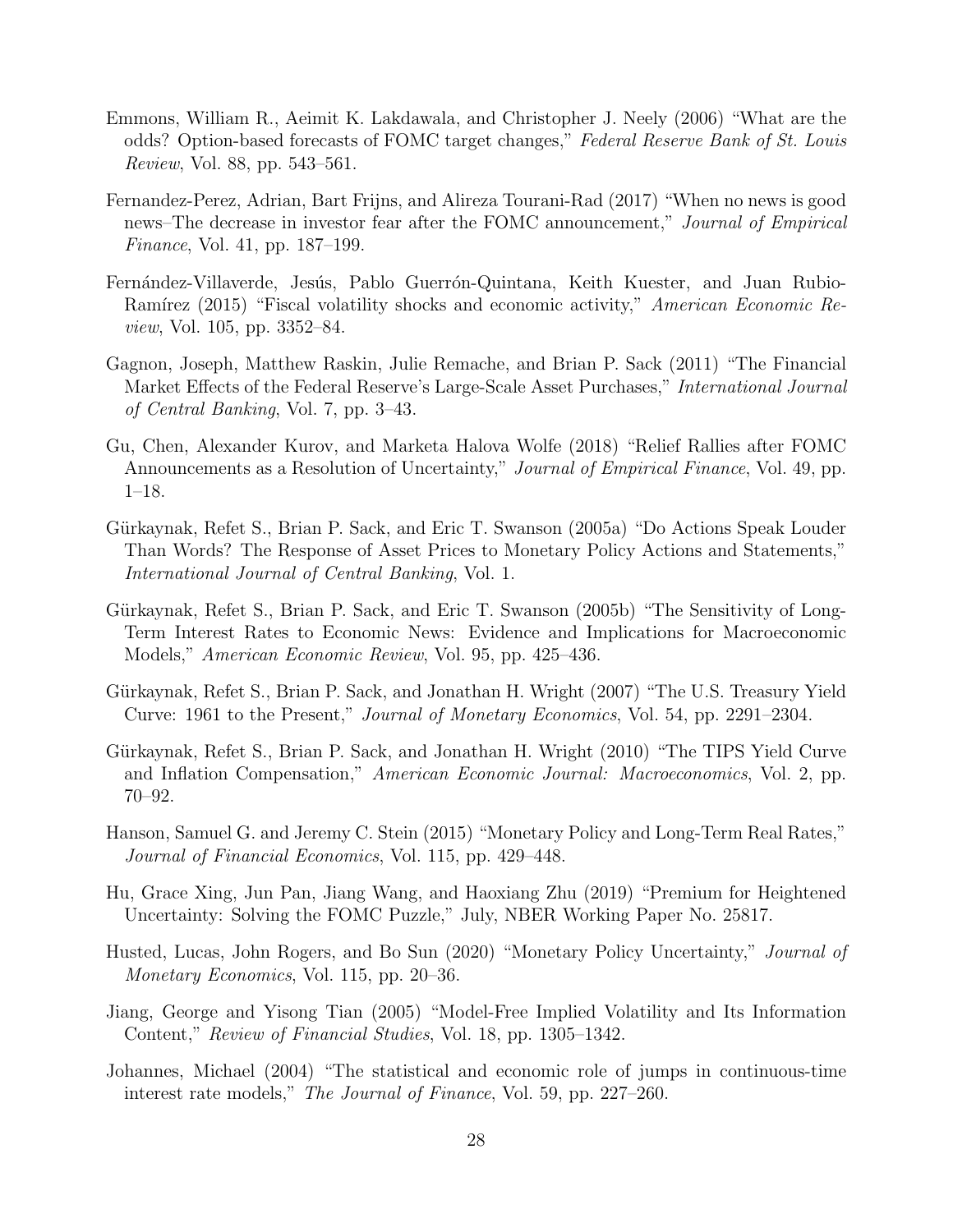- <span id="page-30-9"></span>Jurado, Kyle, Sidney C. Ludvigson, and Serena Ng (2015) "Measuring Uncertainty," American Economic Review, Vol. 105, pp. 1177–1216.
- <span id="page-30-14"></span>Kim, Don H. and Jonathan H. Wright (2005) "An Arbitrage-Free Three-Factor Term Structure Model and the Recent Behavior of Long-Term Yields and Distant-Horizon Forward Rates," Finance and Economics Discussion Series 2005-33, Board of Governors of the Federal Reserve System.
- <span id="page-30-10"></span>Kim, Don H. and Jonathan H. Wright (2014) "Jumps in bond yields at known times," Working Paper 20711, National Bureau of Economic Research.
- <span id="page-30-12"></span>Krishnamurthy, Arvind and Annette Vissing-Jorgensen (2011) "The Effects of Quantitative Easing on Interest Rates: Channels and Implications for Policy," Brookings Papers on Economic Activity, pp. 215–265.
- <span id="page-30-3"></span>Kroencke, Tim, Maik Schmeling, and Andreas Schrimpf (2019) "The FOMC Risk Shift," CEPR Discussion Papers 14037, C.E.P.R. Discussion Papers.
- <span id="page-30-0"></span>Kuttner, Kenneth N. (2001) "Monetary policy surprises and interest rates: Evidence from the Fed funds futures market," Journal of Monetary Economics, Vol. 47, pp. 523–544.
- <span id="page-30-13"></span>Kuttner, Kenneth N. (2018) "Outside the box: unconventional monetary policy in the Great Recession and beyond," Journal of Economic Perspectives, Vol. 32, pp. 121–46.
- <span id="page-30-2"></span>Lakdawala, Aeimit, Timothy Moreland, and Matthew Schaffer (2020) "The International Spillover Effects of US Monetary Policy Uncertainty," Working Paper, https://dx.doi.org/10.2139/ssrn.3580933.
- <span id="page-30-7"></span>Lakdawala, Aeimit and Matthew Schaffer (2019) "Federal Reserve Private Information and the Stock Market," Journal of Banking and Finance, Vol. 106, pp. 34–49.
- <span id="page-30-5"></span>Lucca, David O. and Emanuel Moench (2015) "The Pre-FOMC Announcement Drift," Journal of Finance, Vol. 70, pp. 329–371.
- <span id="page-30-8"></span>Lustig, Hanno, Nikolai Roussanov, and Adrien Verdelhan (2011) "Common Risk Factors in Currency Markets," Review of Financial Studies, Vol. 24, pp. 3731–3777.
- <span id="page-30-6"></span>Mueller, Philippe, Alireza Tahbaz-Salehi, and Andrea Vedolin (2017) "Exchange Rates and Monetary Policy Uncertainty," *Journal of Finance*, Vol. 72, pp. 1213–1252.
- <span id="page-30-11"></span>Muravyev, Dmitriy and Neil D. Pearson (2020) "Options trading costs are lower than you think," The Review of Financial Studies, Vol. 33, pp. 4973–5014.
- <span id="page-30-1"></span>Nakamura, Emi and Jón Steinsson (2018) "High-Frequency Identification of Monetary Non-Neutrality: The Information Effect," *Quarterly Journal of Economics*, Vol. 133, pp. 1283– 1330.
- <span id="page-30-4"></span>Neely, Christopher (2005) "Using Implied Volatility to Measure UncertaintyAbout Interest Rates," Federal Reserve Bank of St. Louis Review, Vol. 87(3), pp. 407–425.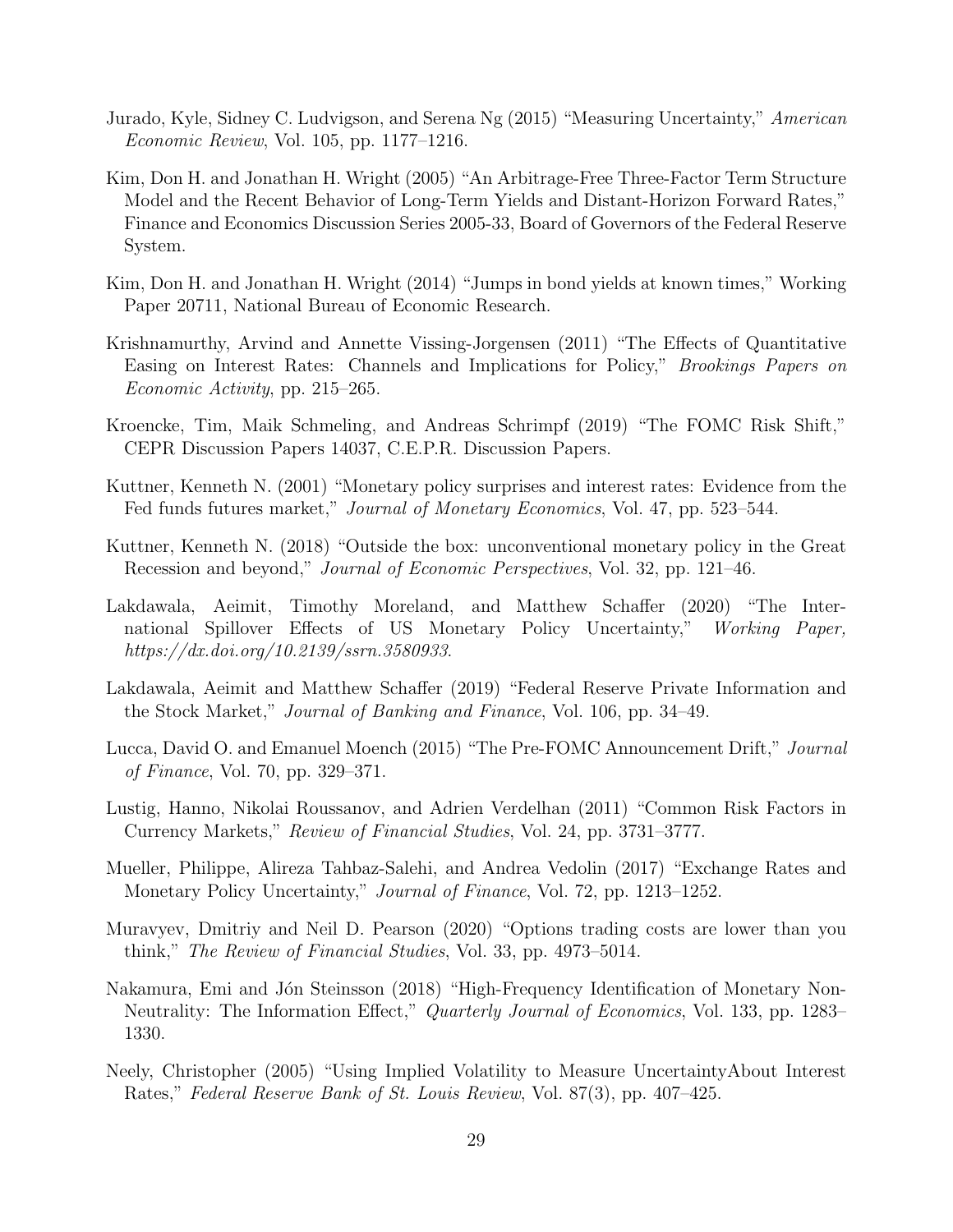- <span id="page-31-3"></span>Piazzesi, Monika (2001) "An econometric model of the yield curve with macroeconomic jump effects," Working Paper 8246, National Bureau of Economic Research.
- <span id="page-31-5"></span>Rogers, John H. and Jiawen Xu (2019) "How Well Does Economic Uncertainty Forecast Economic Activity?" FEDS Working Paper 2019-085, Federal Reserve Board of Governors.
- <span id="page-31-1"></span>Swanson, Eric T. (2006) "Have increases in Federal Reserve transparency improved private sector interest rate forecasts?" Journal of Money, Credit, and banking, Vol. 38, pp. 791–819.
- <span id="page-31-6"></span>Swanson, Eric T. (2020) "Measuring the effects of Federal Reserve forward guidance and asset purchases on financial markets," forthcoming, Journal of Monetary Economics.
- <span id="page-31-2"></span>Swanson, Eric T. and John C. Williams (2014) "Measuring the effect of the zero lower bound on medium-and longer-term interest rates," American Economic Review, Vol. 104, pp. 3154– 85.
- <span id="page-31-0"></span>Tillmann, Peter (2020) "Monetary Policy Uncertainty and the Response of the Yield Curve to Policy Shocks," Journal of Money, Credit and Banking, Vol. 52, pp. 803–833.
- <span id="page-31-4"></span>Trolle, Anders B. and Eduardo S. Schwartz (2014) "The Swaption Cube," Review of Financial Studies, Vol. 27, pp. 2307–2353.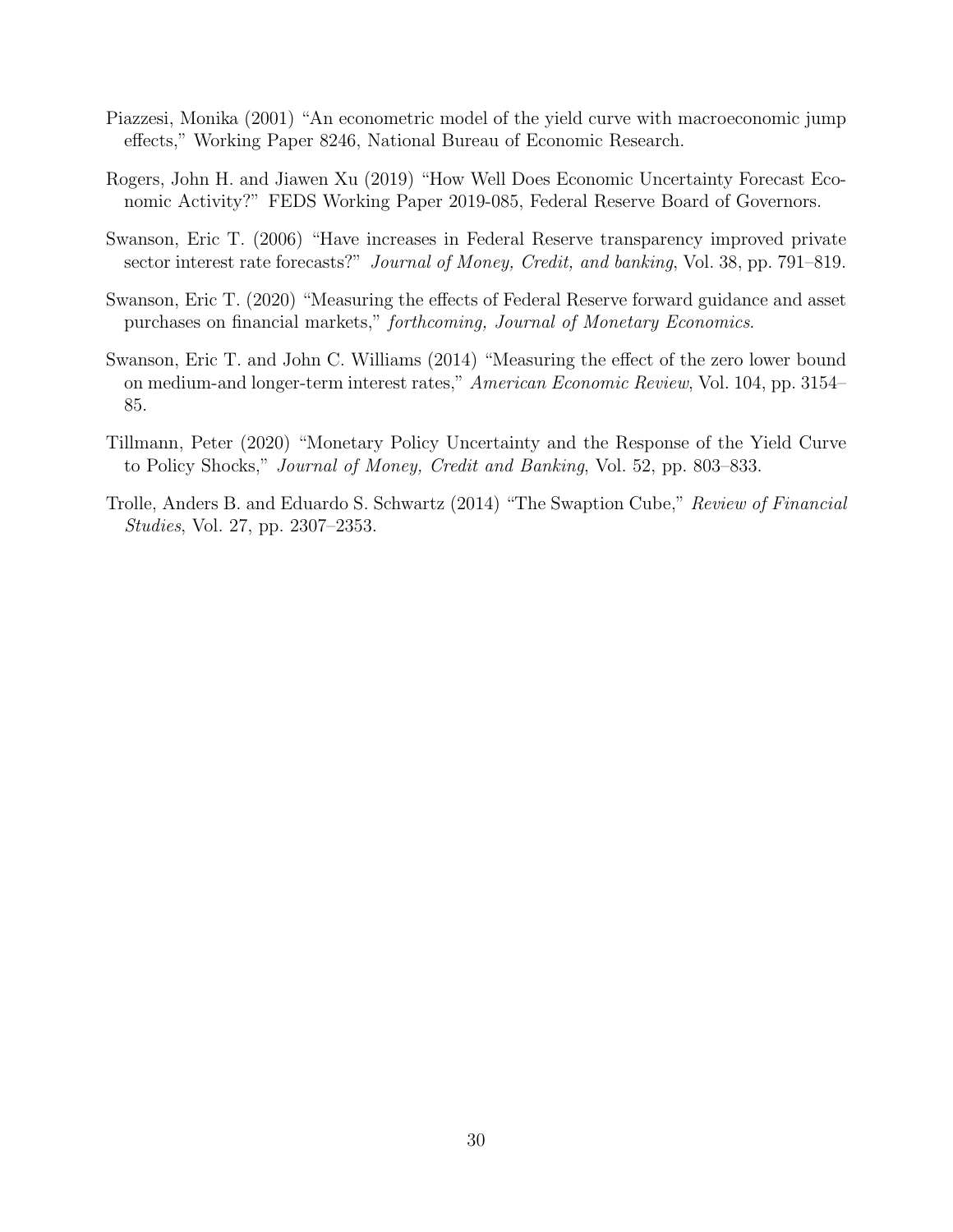# Online Appendix

## A Measuring short-rate uncertainty

#### <span id="page-32-0"></span>A.1 Details of SRU calculation

Denoting by  $F_{t,T}$  the time-t value of a Eurodollar futures contract expiring at T, the value at expiration is  $F_{TT} = 100 - L_T$ , where  $L_T$  is LIBOR in percent. Tied to each futures contract are option contracts, with payoff max $(F_{T,T} - K, 0)$  for call options and max $(K - F_{T,T}, 0)$  for put options, where  $K$  is the strike price. These Eurodollar options are effectively options on LIBOR. For a given trading date t and an expiration date  $T$ , one can use the prices of call options,  $c_{t,T}(K)$ , and put options,  $p_{t,T}(K)$  to calculate the market-based conditional variance of future LIBOR,  $Var_t(L_T)$ . This appendix derives an expression for  $Var_t(L_t)$  and then explains the semiparametric method we use to empirically implement this measure.

The option-implied variance  $Var_t(L_T)$  is taken under the so-called T-forward measure, under which a time- $T$  bond is the numeraire. To ease notation we omit a superscript such as  $\mathbb{Q}_T$  with the expectations and variance operators. Under this measure the price  $p_t$  of a future payoff  $x_T$  is  $p_t = P_{t,T} E_t(x_T)$ , where  $P_{t,T}$  is the price of a zero-coupon bond maturing at T. This measure is similar to the familiar "risk-neutral" measure, in that both reflect probabilities implied by market prices; under deterministic interest rates both measures would be identical, but the T-forward measure is more convenient for option pricing in the case of stochastic interest rates.

We now derive an expression relating conditional variance to market prices:

$$
Var_{t}(L_{T}) = Var_{t}(F_{T,T}) = E_{t}F_{T,T}^{2} - (E_{t}F_{T,T})^{2} = E_{t}F_{T,T}^{2} - F_{t,T}^{2}
$$
\n
$$
= \frac{2}{P_{t,T}} \int_{0}^{\infty} c_{t,T}(K)dK - F_{t,T}^{2}
$$
\n
$$
= \frac{2}{P_{t,T}} \left( \int_{0}^{F_{t,T}} p_{t,T}(K) + P_{t,T}(F_{t,T} - K)dK + \int_{F_{t,T}}^{\infty} c_{t,T}(K)dK \right) - F_{t,T}^{2}
$$
\n
$$
= \frac{2}{P_{t,T}} \left( \int_{0}^{F_{t,T}} p_{t,T}(K) + \int_{F_{t,T}}^{\infty} c_{t,T}(K)dK \right)
$$
\n
$$
= \frac{2}{P_{t,T}} \left( \int_{0}^{F_{t,T}} p_{t,T}(K) + \int_{F_{t,T}}^{\infty} c_{t,T}(K)dK \right)
$$
\n(A.2)

<span id="page-32-3"></span><span id="page-32-2"></span>
$$
=2\int_{0}^{\infty} \left[\frac{c_{t,T}(K)}{P_{t,T}} - \max(0, F_{t,T} - K)\right] dK.
$$
 (A.3)

The last equality in the first line follows from the fact that any forward price is a mar-tingale under the forward-T measure.<sup>[29](#page-32-1)</sup> To obtain the second line we use the fact that  $x^2 = 2 \int_0^\infty \max(0, x - K) dK$  for any  $x \ge 0$ , so that  $E_t F_{T,T}^2 = 2 \int_0^\infty E_t \max(0, F_{T,T} - K) dK =$ 2  $\frac{2}{P_{t,T}} \int_0^\infty c_{t,T}(K) dK$ . The third line uses put-call-parity  $c_{t,T}(K) - p_{t,T}(K) = P_{t,T}(F_{t,T} - K)$ . Expression [A.2](#page-32-2) shows that the conditional variance of future LIBOR can be written as a

<span id="page-32-1"></span><sup>&</sup>lt;sup>29</sup>Here we treat  $F_{t,T}$  as a forward price, although Eurodollar futures have daily settlement and  $F_{t,T}$  is a futures price (and thus a martingale only under the risk-neutral measure).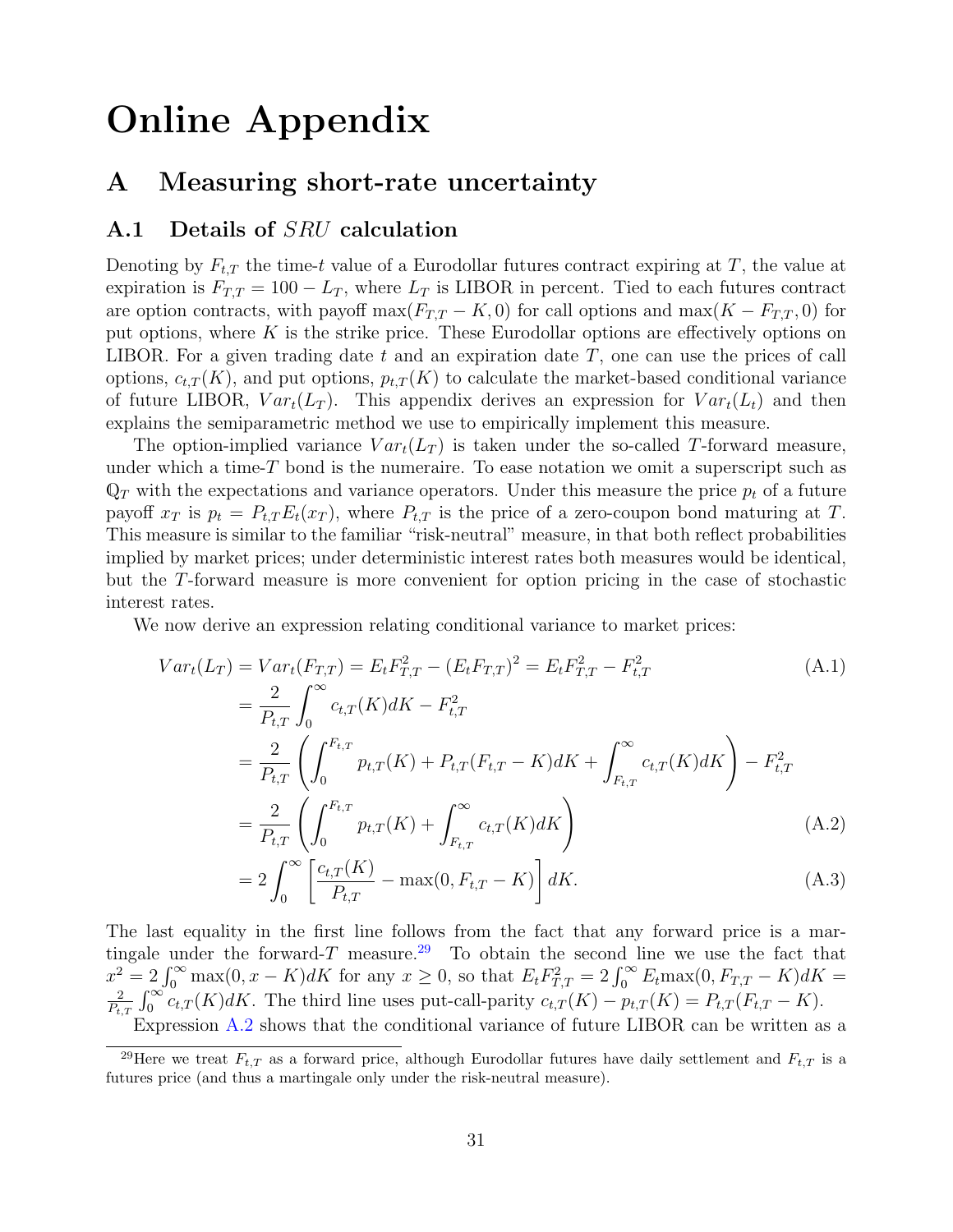portfolio of out-of-the-money Eurodollar puts and calls, and it is similar to the well-known formula for the fair strike of a variance swap (e.g., equation (6) in [Choi et al.,](#page-28-9) [2017\)](#page-28-9). Expression [A.3](#page-32-3) is useful for implementation, and it resembles the formula for model-free implied volatility of [Britten-Jones and Neuberger](#page-28-11) [\(2000\)](#page-28-11) and [Jiang and Tian](#page-29-11) [\(2005\)](#page-29-11). The difference with those existing results is that we focus on the variance of the level, whereas those formulas apply to the variance of logs/returns.[30](#page-33-1)

We abstract from the fact that Eurodollar options are American options on futures contracts, and not, as our derivations assume, European options on forward contracts. Existing results suggest that accounting for early exercise would lead to only minor adjustments; see [Bikbov and Chernov](#page-27-10) [\(2009\)](#page-27-10) and [Choi et al.](#page-28-9) [\(2017\)](#page-28-9). In addition, since we only use out-ofthe-money options any adjustment for early exercise would be minimal, since there are no dividends and the early-exercise premium increases with the moneyness of options.

We focus on quarterly contract expirations, with ED1 denoting the current-quarter contract, ED2 the contract for the following quarter, and so forth. For each trading date and expiration we first select out-of-the-money puts and calls with prices above the minimum tick size, and calculate the risk-free interest rate and  $P_{t,T}$  based on the zero-coupon yield curve of Gürkaynak et al.  $(2007)^{31}$  $(2007)^{31}$  $(2007)^{31}$  $(2007)^{31}$  To accurately approximate the integral in  $(A.3)$  we obtain a smooth call-price function  $\hat{c}(K)$  by translating observed option prices into [Black](#page-27-11) [\(1976\)](#page-27-11) implied volatilities (IVs), linearly interpolating the IVs, and translating the fitted IVs back into call prices. For strikes outside the range of observed option prices we use the IV at the bounds of the range. Note that we do not assume the validity of the Black model but just use it to fit a function in strike/IV space which is more reliable than fitting in strike/price space [\(Jiang](#page-29-11) [and Tian,](#page-29-11) [2005\)](#page-29-11). With the smooth function in hand we then calculate the integral in [A.3](#page-32-3) using the trapezoidal rule over a grid of 120 strikes in an interval of  $\pm 3$  around  $F_{t,T}$ .

The maturity of Eurodollar contracts follows a sea-saw pattern due to the fixed expiration dates. We use linear interpolation to construct constant maturities. Specifically, we linearly interpolate the conditional variances to obtain  $Var_t(L_{t+h})$  for contant h. For most of our analysis, we will focus on the one-year horizon, which is both sufficiently long to measure policy uncertainty beyond just the next one or two FOMC meetings, and is available for our whole sample period.

#### <span id="page-33-0"></span>A.2 LIBOR-OIS spread

First we note that derivates based on the Fed's policy rate, the federal funds rate, are available and could in principle be used for our purpose, eliminating concerns about spreads. But there are a number of practical reasons against using federal funds futures and options for our purpose, mainly that the liquidity and data availability of federal funds options is too limited. For these reasons most empirical work using money market options for analysis of monetary policy has focused on Eurodollar options [\(Neely,](#page-30-4) [2005;](#page-30-4) [Swanson,](#page-31-1) [2006;](#page-31-1) [De Pooter et al.,](#page-28-2) [2021;](#page-28-2) [Bundick et al.,](#page-28-1) [2017\)](#page-28-1).

<span id="page-33-2"></span><span id="page-33-1"></span><sup>&</sup>lt;sup>30</sup>Our result resembles the swaption-based conditional variance for swap rates in [Trolle and Schwartz](#page-31-4) [\(2014\)](#page-31-4).

<sup>&</sup>lt;sup>31</sup>Discounting with term LIBOR or OIS rates—the industry standard before and after the financial crisis, respectively—makes no practical difference for our results, but data on these rates are not easily available going back to the 1990s.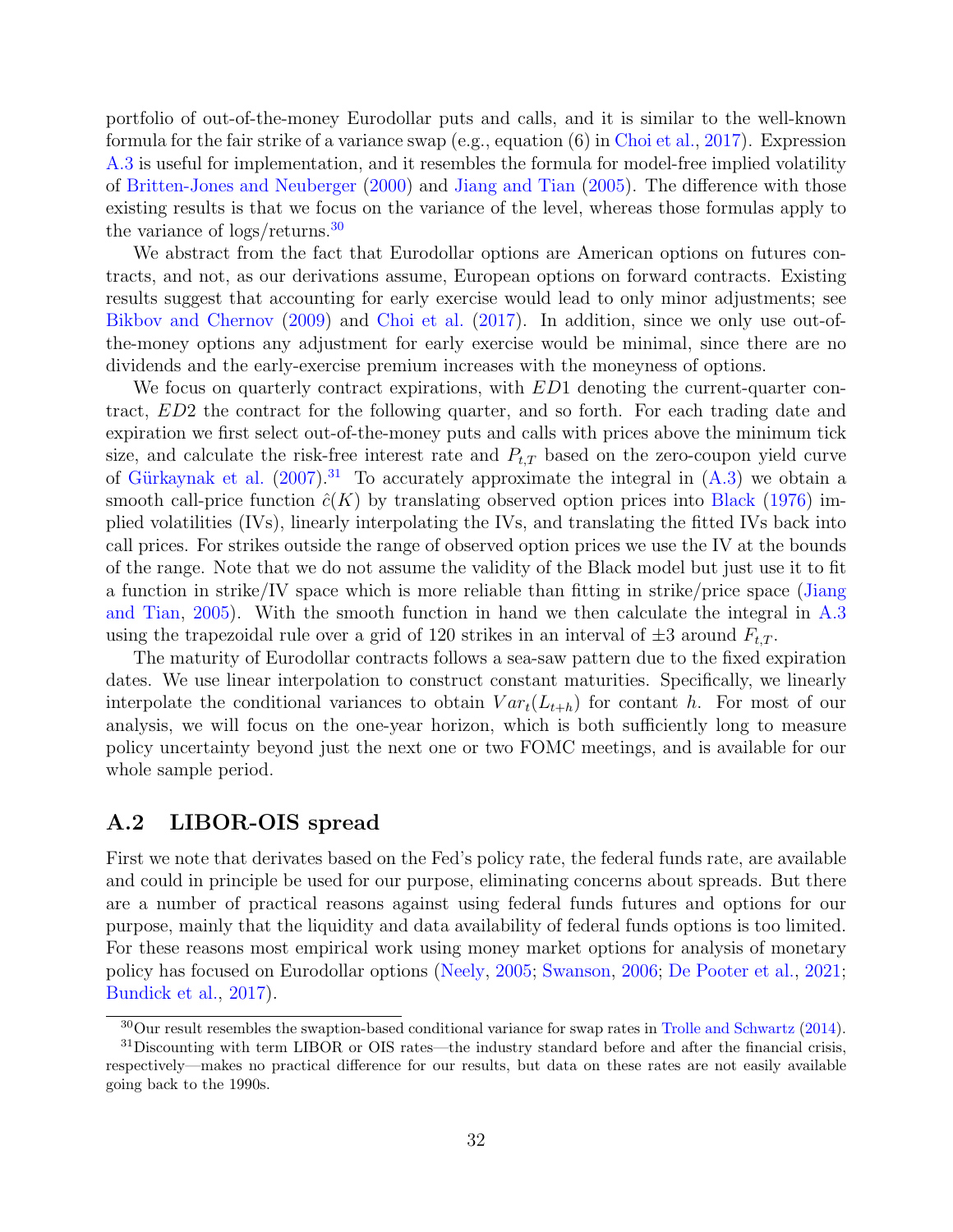Since our ultimate interest is in the uncertainty about the future fed funds rate, we have to contend with the fact that LIBOR trades at a spread over the funds rate, due to the inherent risk of a three-month interbank loan vis-a-vis an overnight loan, and that this spread varies over time. The difference between LIBOR and the funds rate is best measured by the LIBOR-OIS spread, which is calculated from rates with the same maturity and a widely used indicator of financial stress. Specifically, the LIBOR-OIS spread is the difference between three-month LIBOR and the three-month OIS rate, which is closely tied to the fed funds rate. The reason is that the fed funds rate measures the rate on overnight loans, hence it is not comparable to three-month LIBOR. Rates on "Overnight Indexed Swaps" (OIS) with a three-month tenor reflect the market's (risk-neutral) expectation for the fed funds rate over this period.

<span id="page-34-0"></span>

|                      | LIBOR-OIS SRU |     |      |
|----------------------|---------------|-----|------|
| Subsample            | Mean          | -SD | Mean |
| Jan-2002 to Jun-2007 | 11            |     | 102  |
| Jul-2007 to Jun-2009 | 89            | 59  | 82   |
| Jul-2009 to Oct-2019 | 20            | Q   | 85   |

Table A.1: Summary statistics for LIBOR-OIS and one-year SRU (in basis points)

Sample period: January 2002 to October 2019.

Figure [A.1](#page-35-0) plots three-month LIBOR and OIS rates in the top panel, and the spread between these rates in the bottom panel. The data for these series comes from Bloomberg, and due to limited availability of historical data for OIS rates we start this sample in January 2002. The shaded area corresponds to the period from July 2007 to June 2009, the episode of elevated financial stress and an abnormally large LIBOR-OIS spread which for the purpose of this paper we consider to be the financial crisis period. Table [A.1](#page-34-0) reports summary statistics for the LIBOR-OIS spread for the period before, during and after the financial crisis.<sup>[32](#page-34-1)</sup> Before the 2008 financial crisis, LIBOR was closely tied to the funds rate and other short rates, and LIBOR-OIS was low and stable. Over the period from January 2002 to June 2007 its standard deviation was 4 basis points (bps), while SRU averaged about one percent, meaning that essentially all of the measured uncertainty pertains to the funds rate. During the financial crisis LIBOR-OIS spiked up as worries about the health of the banking system translated into dramatically increased interbank borrowing rates, and SRU was thus less useful as a measure of uncertainty about the fed funds rate. By mid 2009, however, LIBOR-OIS returned to relatively low and stable levels, with only occasional and much less pronounced spikes. From July 2009 to the end of our sample, the variability of the spread was somewhat higher than in the pre-crisis period, but its standard deviation (9 bps) remained an order of magnitude smaller than the average level of market-based uncertainty  $(95 \text{ bps})$ .

<span id="page-34-1"></span><sup>&</sup>lt;sup>32</sup>The standard deviation of one-year changes in the LIBOR-OIS spread, arguably the statistic that is most closely comparable to our conditional one-year-ahead standard deviation of future LIBOR, was generally similar to the standard deviation of the level of the LIBOR-OIS spread.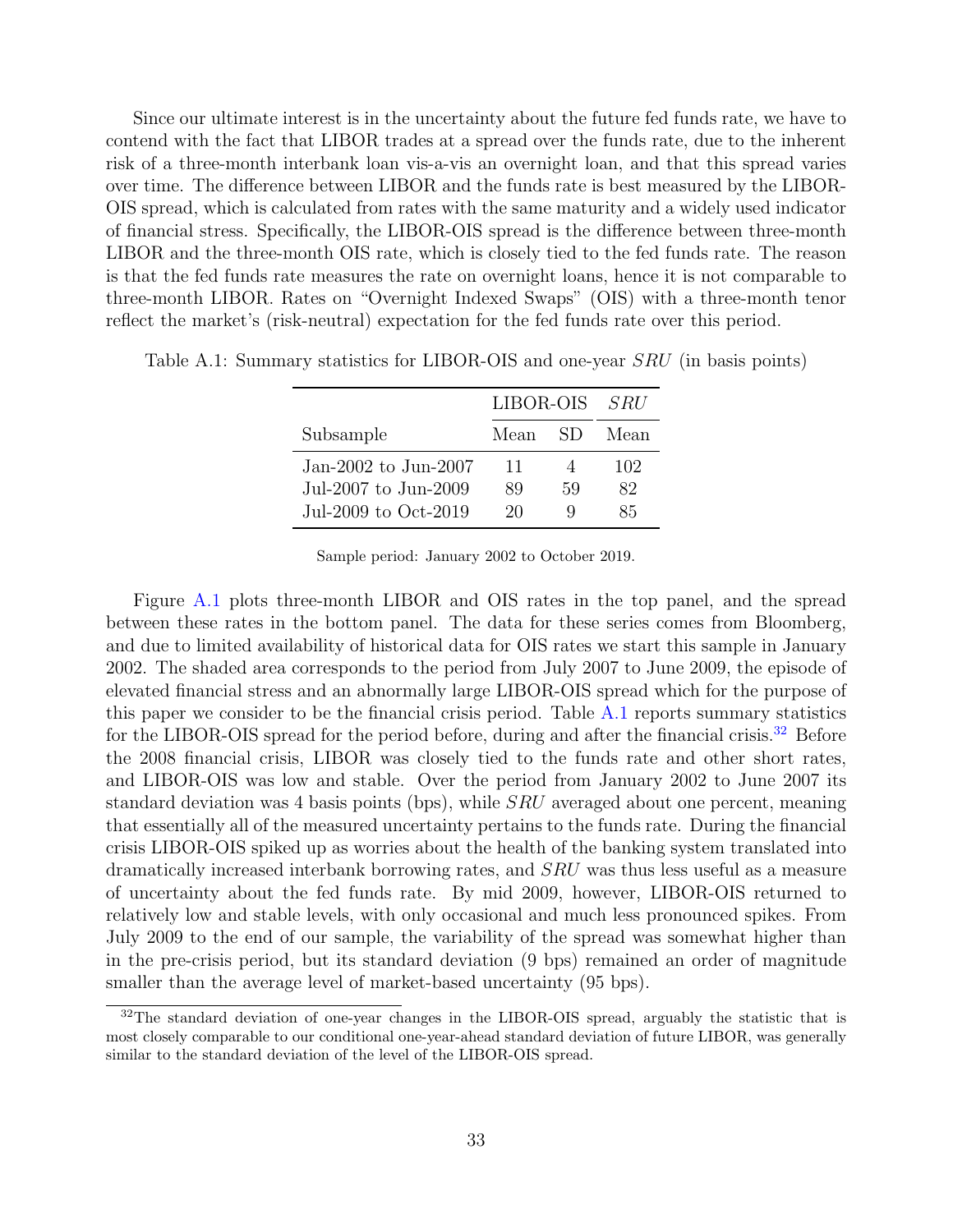

<span id="page-35-0"></span>Figure A.1: Three-month LIBOR and OIS rates

Shaded area: July 2007 to June 2009. Sample period: January 2002 to October 2019.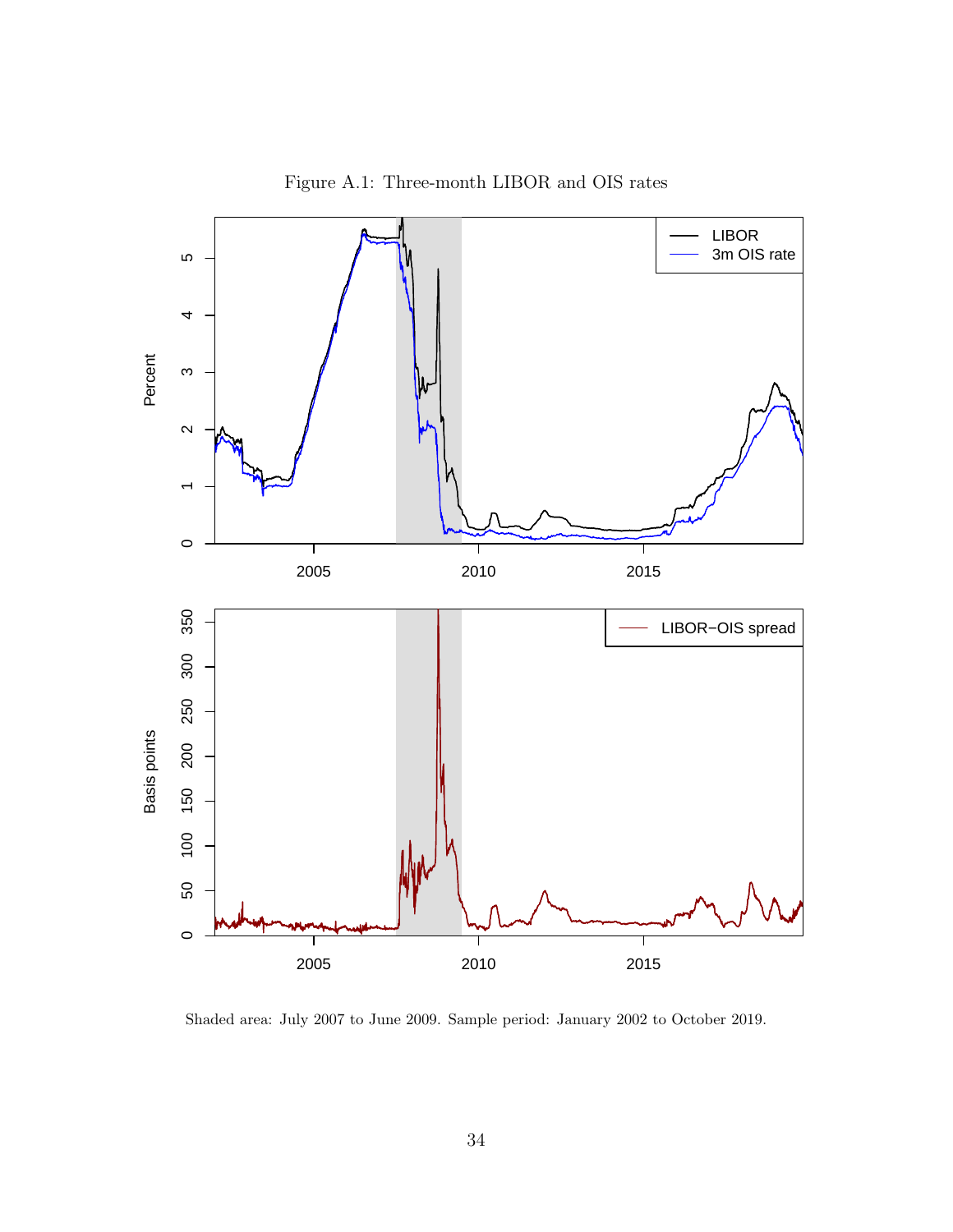#### <span id="page-36-0"></span>A.3 Comparison of uncertainty measures

We compare our model-free measure of short-rate uncertainty, SRU, with the following alternative market-based measures of short-term interest uncertainty:

- Basis point volatility (BP vol) is the product of Black IV with the futures price. It is based on the assumption of log-normal prices and uses only ATM option prices in the IV calculation. As for SRU, we linearly interpolate this measure to a constant oneyear horizon as well (by interpolating variances). BP vol is also known as "normalized" volatility and empirically almost identical to "normal volatility" which is based on the Bachelier model, that is, on the assumption of a normally distributed price. Because these two measures are almost identical, we only report results for BP vol.
- [Bundick et al.](#page-28-1) [\(2017\)](#page-28-1) calculate a model-free IV by means of the well-known VIX formula, applied to Eurodollar futures prices. This yields the IV for futures returns, which however is close to the IV for changes in LIBOR, since percent changes and absolute changes are similar for Eurodollar futures prices (which tend to be close to 100). Similarly to our approach, the Bundick measure is also model-free, uses a range of prices across strikes, and, since it uses the VIX, is based on variance swap theory. For our comparison, we use their measure for the four-quarters-ahead Eurodollar contract.
- [Swanson](#page-31-1) [\(2006\)](#page-31-1) and [Swanson and Williams](#page-31-2) [\(2014\)](#page-31-2) also calculate a model-free uncertainty measure from Eurodollar option prices, but using a very different approach from ours. They approximate the entire risk-neutral distribution with a flexible non-parametric function, and then measure uncertainty as the interquintile range, i.e., the difference between the 80th and the 20th percentile of this distribution. We use their measure for the four-quarters-ahead Eurodollar contract.

In addition, our comparison in Section [2](#page-6-0) also includes common market-based measures of uncertainty about medium- and long-term rates (e.g., 1y/10y swap rates and long-term Treasury yields).

Figure [A.2](#page-37-1) visually compares our SRU measure with the Bundick and Swanson measures, over the period from 1994 to 2008 where all three measures are available to us. We do not include BP vol in the figure because of its close similarity with SRU (while the levels are similar, daily changes show notable differences, as reported in Table [1\)](#page-10-0). The Bundick measure is quite close to ours, but shows a seesaw pattern due to the changing horizon of the fourquarters-ahead Eurodollar contract. The Swanson measure also has such a seesaw pattern since it also uses a fixed contract, but in addition it is also much more volatile, likely because of the difficulty to approximate the tails of the risk-neutral distribution from the option prices. Measures like ours and the VIX have the benefit that they put weights on option prices that decline with the distance of the strike price from the futures price, and as a result these measures are less affected by measurement error in the tails.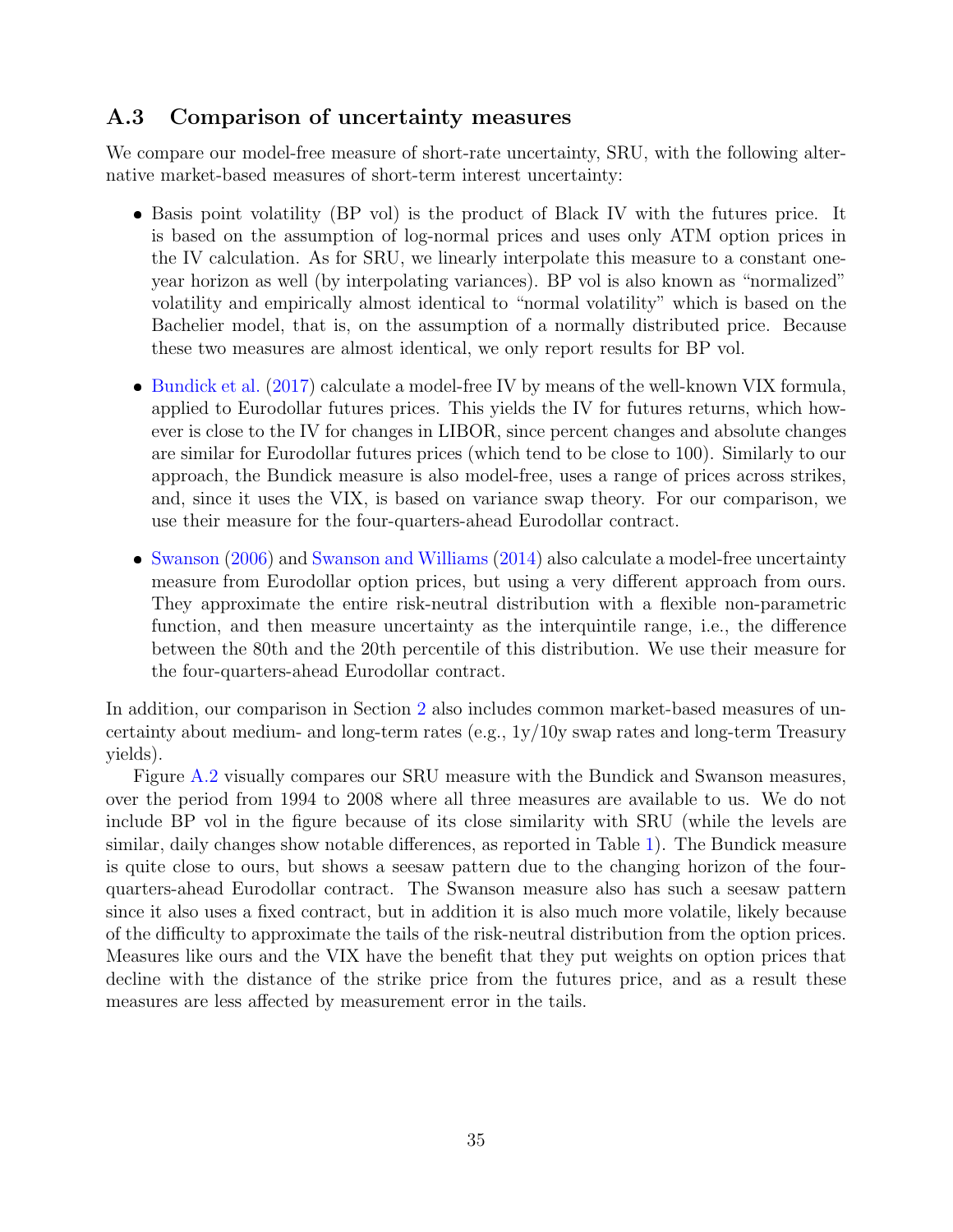

<span id="page-37-1"></span>Figure A.2: Alternative option-based uncertainty measures for future 3-month LIBOR

Three daily option-based uncertainty measures for future 3-month LIBOR. SRU: the risk-neutral standard deviation ay a one-year horizon. [Bundick](#page-28-1): the model-free IV measure for Eurodollar options from Bundick [et al.](#page-28-1) [\(2017\)](#page-28-1), approximately measuring uncertainty at a four-quarter horizon. Swanson: uncertainty measure of [Swanson and Williams](#page-31-2) [\(2014\)](#page-31-2) for a four-quarter horizon. Sample period: January 3, 1994, to December 31, 2008.

# <span id="page-37-0"></span>B Monetary policy vs. macroeconomic uncertainty

Uncertainty about future short-term interest rates reflects uncertainty about both the macroeconomic outlook and the conduct of monetary policy. Here we present some reduced-form analysis of the relationship between macro uncertainty and our short-rate uncertainty measure, as well as a discussion, based on a simple structural model, of the difficulties of obtaining a meaningful decomposition into these two fundamental sources of uncertainty.

A wide variety of measures has been used in the literature to study macroeconomic uncertainty; for an excellent survey see [Cascaldi-Garcia et al.](#page-28-12) [\(2020\)](#page-28-12). One particularly influential approach was proposed by [Jurado et al.](#page-30-9) [\(2015\)](#page-30-9) (JLN), who calculate an econometric measure of macro uncertainty based on the volatility of forecast errors for a wide variety of economic time series. An important advantage of this method is that—in contrast to other widely used uncertainty measures based on volatility or text analysis—it removes predictable variation in the data, and is thus consistent with a definition of uncertainty as the extent to which the future is unpredictable. Recently, a real-time version of this uncertainty measure was proposed by [Rogers and Xu](#page-31-5) [\(2019\)](#page-31-5), who observe that ex-post and real-time estimates of uncertainty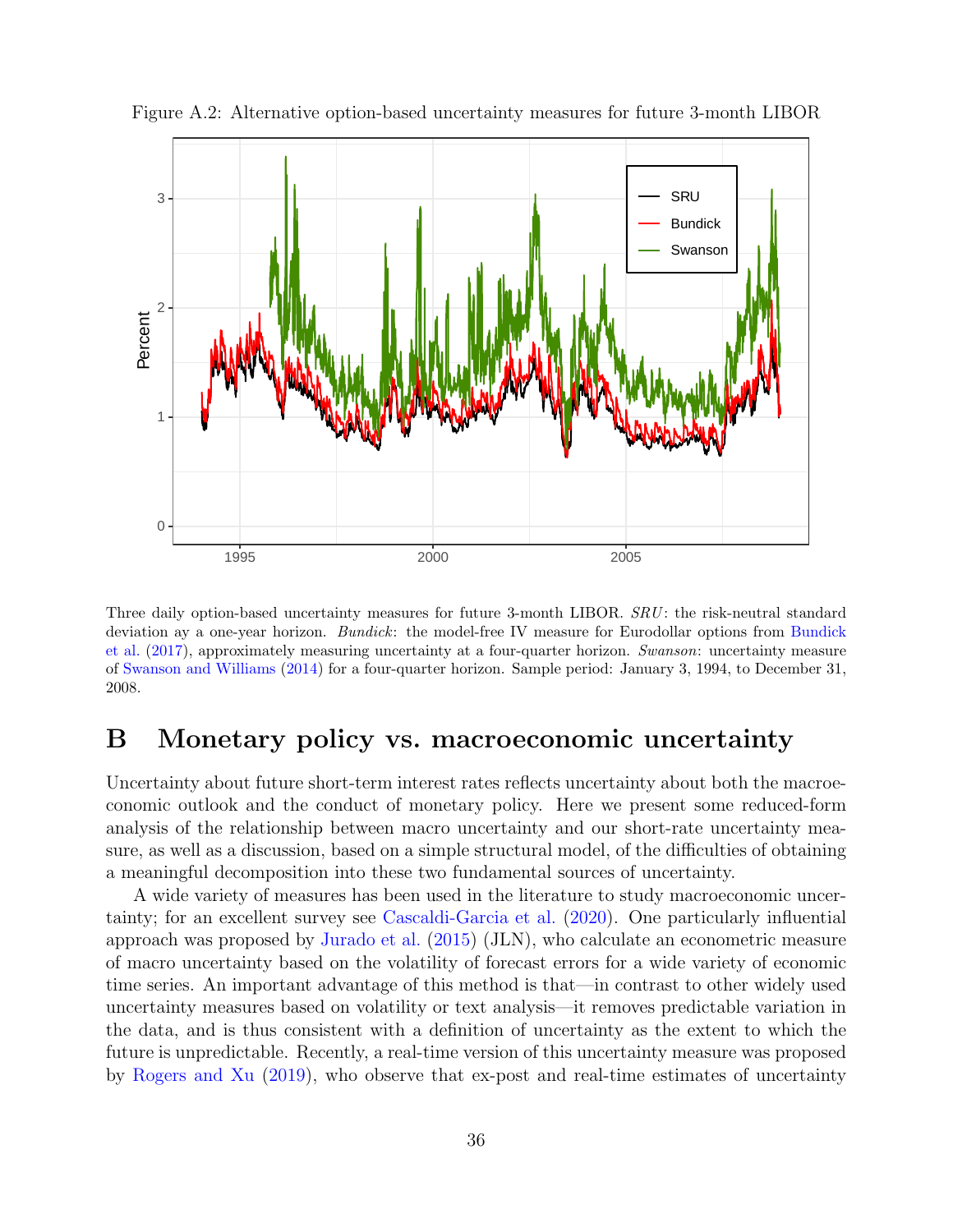using this method can differ quite a bit.

Table [B.1](#page-38-0) shows regressions of monthly averages of SRU on these macro uncertainty proxies. Over the full sample period from January 1990 to June 2020, the JLN measure is essentially uncorrelated with SRU. The Rogers-Xu measure however, which is only available from September 1999 to October 2018, is significantly positively related to  $SRU$ , with an  $R^2$  of 0.36. For comparability, we also estimate the regression for the JLN measure over a sample period starting in 1999, which yields a significantly positive relationship and an  $R<sup>2</sup>$  of 0.31.

|              | <b>JLN</b>      | <b>JLN</b>      | Rogers-Xu       | <b>SPF PGDP</b> |
|--------------|-----------------|-----------------|-----------------|-----------------|
| Intercept    | $-0.35$         | $-2.35$         | $-0.55$         | 0.47            |
|              | [0.20]          | [1.77]          | [1.37]          | [2.78]          |
| Slope        | 1.40            | 3.46            | 14.07           | 0.64            |
|              | [0.76]          | [2.41]          | [3.98]          | [2.94]          |
| $R^2$        | 0.04            | 0.31            | 0.36            | 0.16            |
| Observations | 366             | 258             | 230             | 123             |
| Sample       | Monthly         | Monthly         | Monthly         | Quarterly       |
|              | 1990:M1-2020:M6 | 1999:M1-2020:M6 | 1999:M9-2018:10 | 1990:Q1-2020:Q1 |

<span id="page-38-0"></span>Table B.1: Regressions of *SRU* on macro uncertainty measures

Regressions of SRU on different measures of macroeconomic uncertainty: the 12-month-ahead macro uncertainty measure of [Jurado et al.](#page-30-9) [\(2015\)](#page-30-9)(JLN), the corresponding real-time uncertainty estimate from [Rogers](#page-31-5) [and Xu](#page-31-5) [\(2019\)](#page-31-5), and the dispersion in the four-quarter-ahead forecasts for the GDP price index in the Survey of Professional Forecasters (SPF). t-statistics in squared brackets are based on Newey-West standard errors with automatic lag selection.

We also consider wide variety of survey-based uncertainty proxies, using forecast dispersion in the quarterly Survey of Professional Forecasters for various macro variables and forecast horizons. The only measure that we found to have a significantly positive relationship with (quarterly averages of)  $SRU$  is the dispersion about the GDP price index.<sup>[33](#page-38-1)</sup> This measure has an  $R^2$  of 0.16.

These results suggest that some modest amount of the low-frequency variation in SRU could be driven by changes in macroeconomic uncertainty. But because the correlations are generally small, we have found that the residual short-rate uncertainty from these regressions generally still tends to exhibits the cyclical and trend behavior that is evident in Figure [1](#page-7-0) of the paper. In any event, our main analysis generally focuses on uncertainty changes around FOMC announcements and not on these low-frequency patterns.

It is worth noting, however, that these reduced-form estimates may well overstate the importance of macroeconomic uncertainty for variation in short-rate uncertainty, for at least two reasons. First, the most popular macro uncertainty proxies, such as the one by JLN, are based on a wide range of macro time series that also include financial variables including

<span id="page-38-1"></span> $33$ All other measures we considered were not significantly correlated with  $SRU$ , with the only exception being the dispersion about the near-term forecasts for the level of nominal GDP, which were significantly negatively correlated with SRU.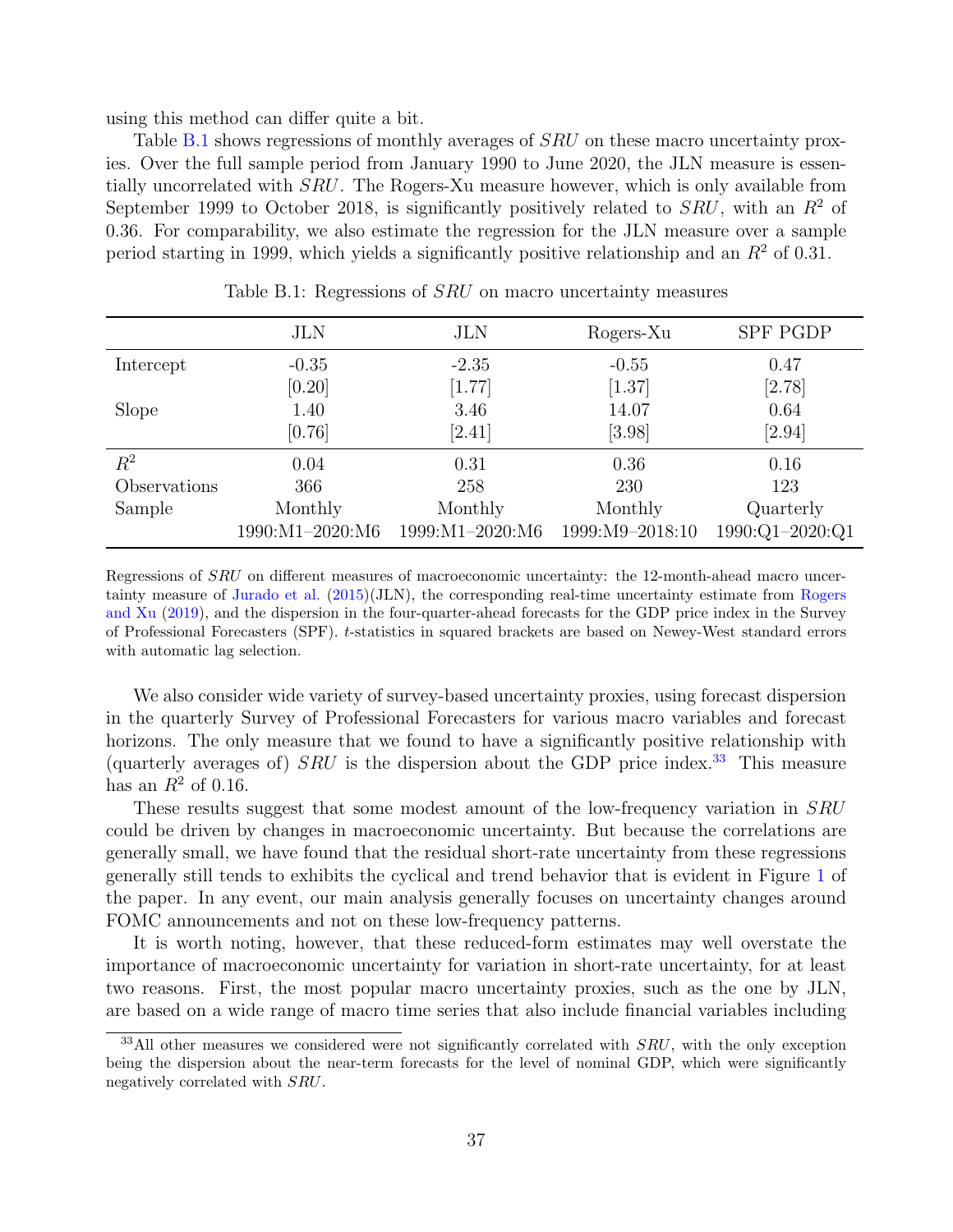interest rates. Because of this overlap, the correlation of "pure" macro uncertainty (i.e., uncertainty only about non-financial macroeconomic variables) is likely smaller than what we estimate. Second, there is also a causation running from monetary policy uncertainty to macroeconomic uncertainty, because uncertainty around the economic outlook is in turn affected by the actions and reactions of monetary policy. In other words, how unpredictable the future course of the macroeconomy is depends also on how unpredictable the central bank is. This is another reason why the strength of the statistical relationship between proxies for macro and short-rate uncertainty documented in Table [B.1](#page-38-0) likely overstates the true causal importance of macroeconomic uncertainty for SRU.

We can make these issues more concrete in the context of a simple structural model, the canonical three-equation New Keynesian model. The Phillips curve, IS curve and a monetary policy rule are:

$$
\pi_t = \beta E_t \pi_{t+1} + \kappa y_t + u_t \tag{B.1}
$$

$$
y_t = E_t y_{t+1} + \gamma (i_t - E_t \pi_{t+1}) + g_t
$$
 (B.2)

<span id="page-39-2"></span><span id="page-39-1"></span>
$$
i_t = \alpha \pi_t + \beta y_t + \varepsilon_t,\tag{B.3}
$$

where  $\pi_t$  is inflation,  $y_t$  is the output gap,  $i_t$  is the short-term nominal interest rate,  $u_t$  is a supply or cost-push shock,  $g_t$  is a demand shock, and  $\varepsilon_t$  is a monetary policy shock. In this simple model, monetary policy uncertainty comes from  $\varepsilon_t$  while macro uncertainty comes from  $u_t$  and  $g_t$ . For simplicity, we are ignoring other potential sources of monetary policy uncertainty which could come from changes in the policy rule. The conditional variance of the short rate is

$$
Var_t[i_{t+h}] = \alpha^2 Var_t[\pi_{t+h}] + \beta^2 Var_t[y_{t+h}] + Var_t[\varepsilon_{t+h}] + \text{covariance terms} \tag{B.4}
$$

Clearly, short-rate uncertainty is driven by monetary policy uncertainty, but also by uncertainty about inflation and the output gap. This is the main reason why the time series of SRU cannot be interpreted as being driven only by monetary policy uncertainty. A more subtle issue is that macroeconomic variables are endogenous to monetary policy, and thus  $Var_t[\pi_{t+h}]$ and  $Var_t[y_{t+h}]$  are also affected by monetary policy uncertainty.<sup>[34](#page-39-0)</sup> The consequence is that a decomposition of SRU into monetary policy and macro uncertainty could not be accomplished with a reduced-form analysis that uses empirical proxies for  $Var_t[\pi_{t+h}]$  and  $Var_t[y_{t+h}]$  to directly estimate equation [\(B.4\)](#page-39-1). Such a decomposition, similar in principle to the regressions in Table [B.1,](#page-38-0) would tend to overstate to important of macroeconomic uncertainty for shortrate uncertainty. An accurate decomposition using different uncertainty proxies would require estimation of a structural model. We view this as a promising avenue for future research.

An alternative approach for measuring policy uncertainty that has been used successfully in the literature is to estimate a policy rule such as equation [\(B.3\)](#page-39-2) as a stochastic volatility model [\(Creal and Wu,](#page-28-7) [2017;](#page-28-7) Fernández-Villaverde et al., [2015\)](#page-29-6). The estimated volatility series of the residual can then serve as a proxy for monetary policy uncertainty. This is a fundamentally

<span id="page-39-0"></span><sup>&</sup>lt;sup>34</sup>To see this more formally, gather the three variables into  $Z_t \equiv (\pi_t, y_t, i_t)$  and the three shocks into  $E_t \equiv (u_t, g_t, \varepsilon_t)$ , the solution to this model can be written as  $Z_t = \Psi Z_{t-1} + \Gamma E_t$ . Thus  $\pi_t$  and  $y_t$  will explicitly depend on  $\varepsilon_t$  which will make  $Var_t[\pi_{t+h}]$  and  $Var_t[y_{t+h}]$  depend on  $Var_t[\varepsilon_{t+h}]$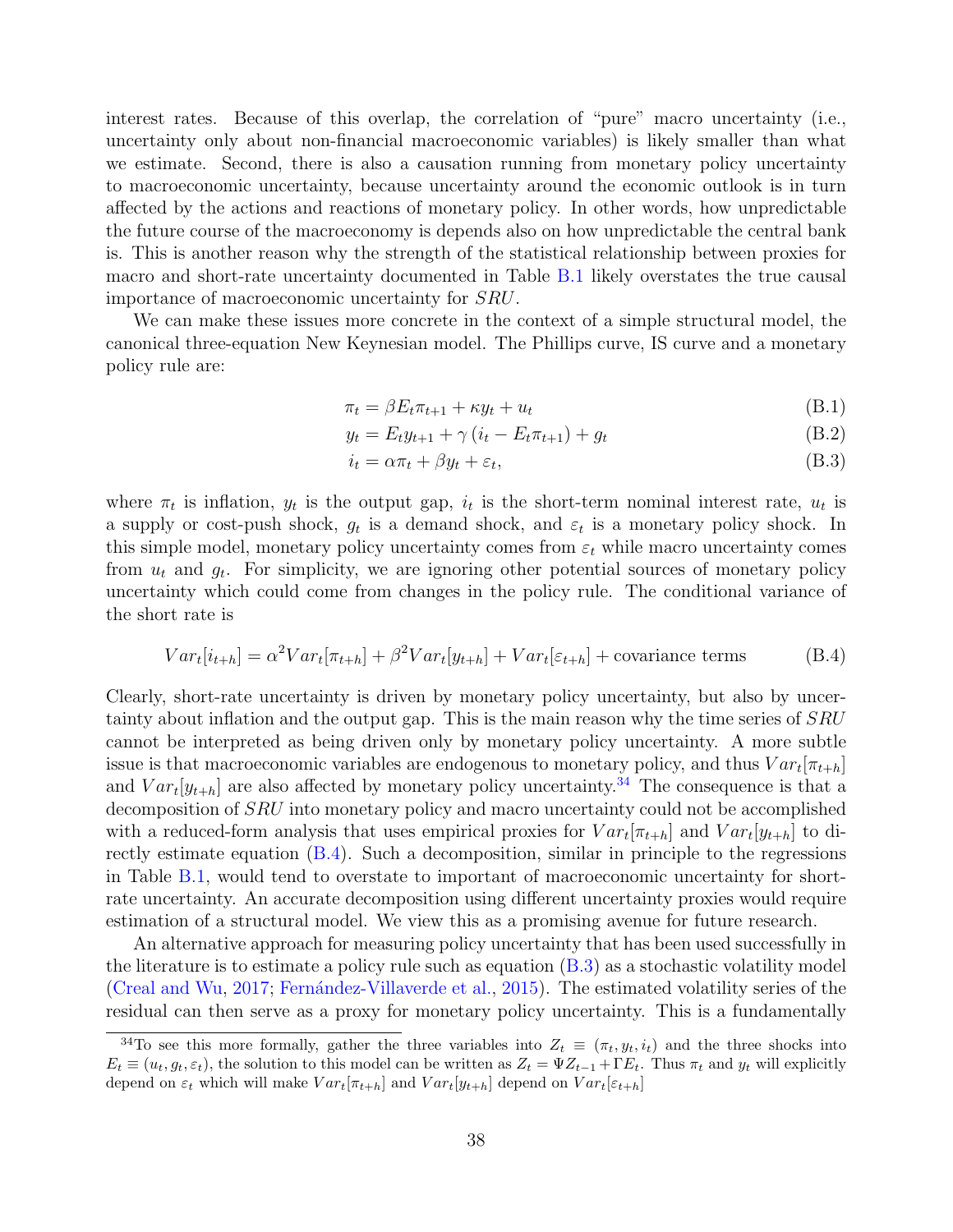different route than using market-based measures (or other observable proxies) of uncertainty about the policy instrument, as we do in our paper.

A separate issue is that both approachs—either using uncertainty proxies and an estimated structural model, or estimating equation [\(B.3\)](#page-39-2) using stochastic volatility methods—require data that is generally available only at monthly or lower frequencies. Therefore, they are of little use for the purpose of our paper, which is to investigate high-frequency changes in monetary policy uncertainty around FOMC announcements and their role for the transmission of policy actions to financial markets.

# <span id="page-40-0"></span>C A simple model of FOMC jumps

We specify a simple model of short-term interest rates that treats FOMC announcements as short-rate jumps occuring at deterministic times, as in [Piazzesi](#page-31-3) [\(2001\)](#page-31-3). Our model is essentially the classic Bachelier model, in which asset price changes are normally distributed, augmented with deterministic jumps. We specify the model for the LIBOR rate  $L_t$  which follows the stochastic differential equation

<span id="page-40-2"></span>
$$
dL_t = \sigma dW_t + dJ_t, \quad J_t = \sum_{j=1}^{N_t} Z_j,
$$
\n(C.1)

where  $W_t \sim N(0, t)$  is a standard Brownian motion and  $J_t$  is a jump process with deterministic jump times on FOMC days  $\tau_j$ . The jumps  $Z_j$  are normally distributed with mean zero and variance  $\sigma_j^2$ , and  $N_t$  is the (known) number of jumps up to time  $t^{0.35}$  $t^{0.35}$  $t^{0.35}$ . The market-based variance of FOMC jumps is  $\sigma_j^2$ . The solution to [\(C.1\)](#page-40-2) is  $L_t = L_0 + \sigma W_t + \sum_{j=1}^{N_t} Z_j$ , and the conditional variance of the future short rate is

$$
Var_t L_T = (T - t)\sigma^2 + \sum_{j:t < \tau_j \le T} \sigma_j^2
$$

where the sum is over all jumps occurring after time t up to and including  $T$ . This expression shows us what our option-based variance measure captures, according to this simple model: the (scaled) diffusion variance plus the sum of all the jump variances for all FOMC meetings until the contract's expiration date.

The model has strong implications for changes around FOMC meetings. If t is the day of FOMC meeting j (so that  $t = \tau_j$ ) we have

$$
\Delta Var_t L_T = Var_t L_T - Var_{t-\delta} L_T = -\delta \sigma^2 - \sigma_j^2 < 0,
$$

where  $\delta$  is one trading day measured in years (about 1/250). For days without FOMC meetings the change in the variance is just  $-\delta\sigma^2$ . That is, the model predicts that the conditional variance should decline more on FOMC days than on other days. For changes in  $SRU_{t,T}$ , the

<span id="page-40-1"></span><sup>35</sup>All distributions are specified under a market-based/risk-neutral probability measure.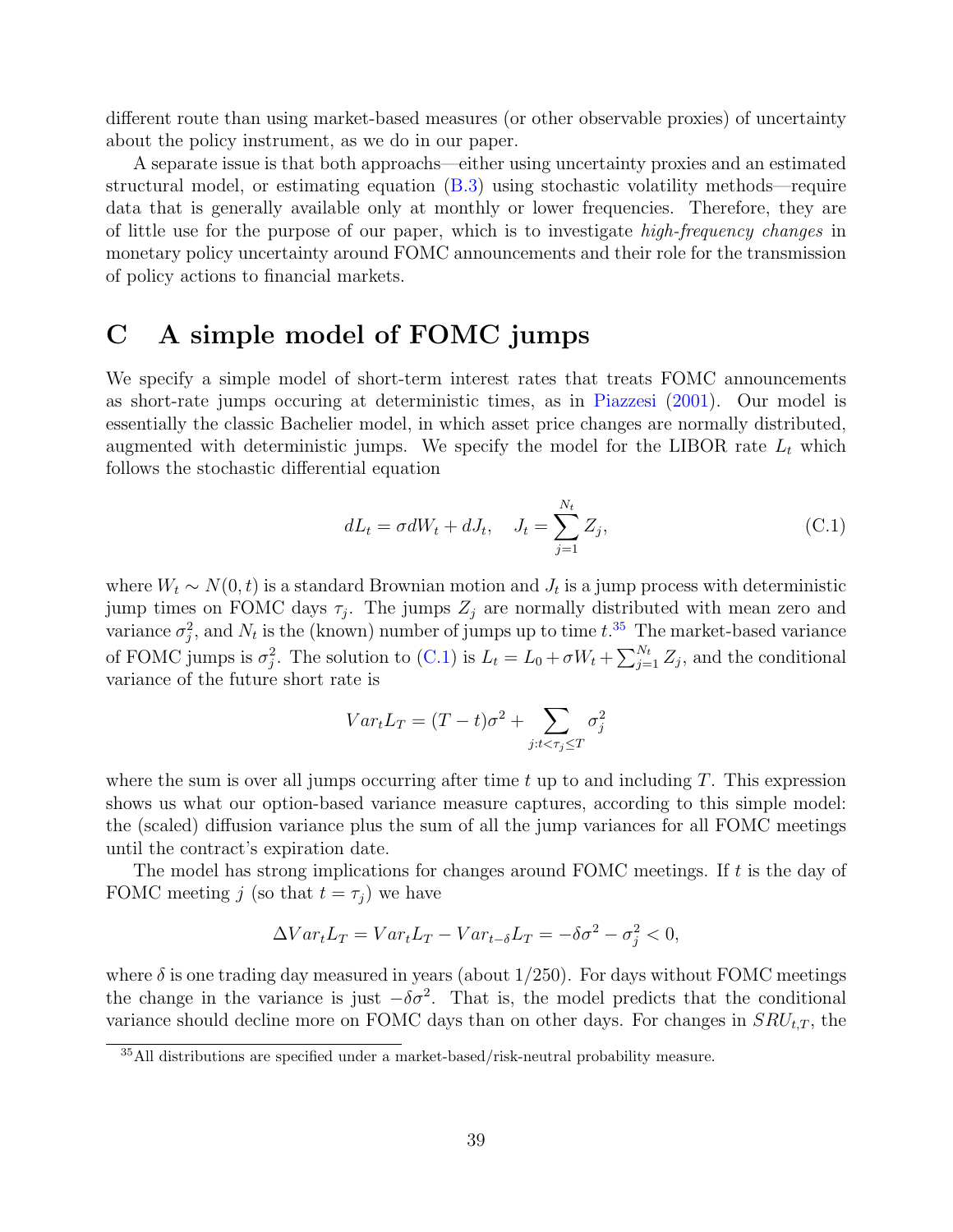<span id="page-41-0"></span>

|                    | ED1                             | ED2       | ED3       | ED4       | ED5      | ED6      |  |  |
|--------------------|---------------------------------|-----------|-----------|-----------|----------|----------|--|--|
|                    | Changes in conditional variance |           |           |           |          |          |  |  |
| Mean               | $-0.009$                        | $-0.017$  | $-0.026$  | $-0.033$  | $-0.037$ | $-0.041$ |  |  |
| $t$ -statistic     | $-8.861$                        | $-9.602$  | $-8.745$  | $-8.286$  | $-7.743$ | $-8.054$ |  |  |
| Median             | $-0.004$                        | $-0.008$  | $-0.015$  | $-0.016$  | $-0.020$ | $-0.024$ |  |  |
| Standard deviation | 0.013                           | 0.025     | 0.042     | 0.056     | 0.068    | 0.072    |  |  |
| Changes in SRU     |                                 |           |           |           |          |          |  |  |
| Mean               | $-0.019$                        | $-0.018$  | $-0.019$  | $-0.018$  | $-0.017$ | $-0.017$ |  |  |
| t-statistic        | $-11.791$                       | $-12.434$ | $-10.916$ | $-10.126$ | $-9.130$ | $-9.003$ |  |  |
| Median             | $-0.013$                        | $-0.013$  | $-0.015$  | $-0.013$  | $-0.013$ | $-0.013$ |  |  |
| Standard deviation | 0.021                           | 0.020     | 0.024     | 0.025     | 0.027    | 0.026    |  |  |
| Observations       | 177                             | 197       | 197       | 197       | 197      | 194      |  |  |
| Fraction negative  | 0.09                            | 0.12      | 0.19      | 0.15      | 0.19     | 0.19     |  |  |

Table C.1: Summary statistics for changes around FOMC announcements across contracts

Summary statistics for daily changes around FOMC announcements in variance  $(\Delta Var_{t,T}L_T,$  top panel) and uncertainty  $(\Delta SRU_{t,T})$ , bottom panel). t-statistics are calculated using White heteroskedasticity-robust standard errors. Sample: 197 scheduled FOMC meetings between January 1994 and September 2020, excluding the period from July 2007 to June 2009 containing the Global Financial Crisis (some observations are missing for contracts ED1 and ED6 due to option data availability).

square root of the conditional variance, around the day of FOMC meeting  $j$  we have

$$
\Delta SRU_{t,T} = SRU_{t,T} - SRU_{t-\delta,T} = \sqrt{(T-t)\sigma^2 + \sum_i \sigma_i^2} - \sqrt{(T-t+\delta)\sigma^2 + \sigma_j^2 + \sum_i \sigma_i^2} < 0,
$$

where the  $\sigma_i^2$ 's are the variances for the remaining FOMC jumps after date  $\tau_j$  until T. Note that our baseline measure of SRU shown in Figure [1](#page-7-0) and [2](#page-12-0) is a constant-horizon measure calculated by interpolating multiple contracts while the equation above is for a fixed contract expiration.

#### C.1 Evidence for FOMC jumps and resolution of uncertainty

Table [C.1](#page-41-0) reports evidence for changes around FOMC announcements in the variance and uncertainty for each individual Eurodollar contract ED1 to ED6. The top panel shows summary statistics for changes in the variance,  $\Delta Var_t L_T$ , and the bottom panel for changes in uncertainty,  $\Delta SRU_{t,T}$ . The means are all negative and strongly significant. The medians are higher because of the fat left tails. The average decline in *SRU* is between 1.5 and 1.9 bps, in line with the results in Section [3](#page-11-2) for the one-year measure.

Through the lens of our simple model, uncertainty decreases every day due to a shortening of the horizon, but it decreases by more around FOMC meetings. Thus, for understanding the importance of FOMC jumps we need to compare days with FOMC meetings to other days. Table [C.2](#page-42-0) shows results for regressions of changes in variance and *SRU* on a dummy variable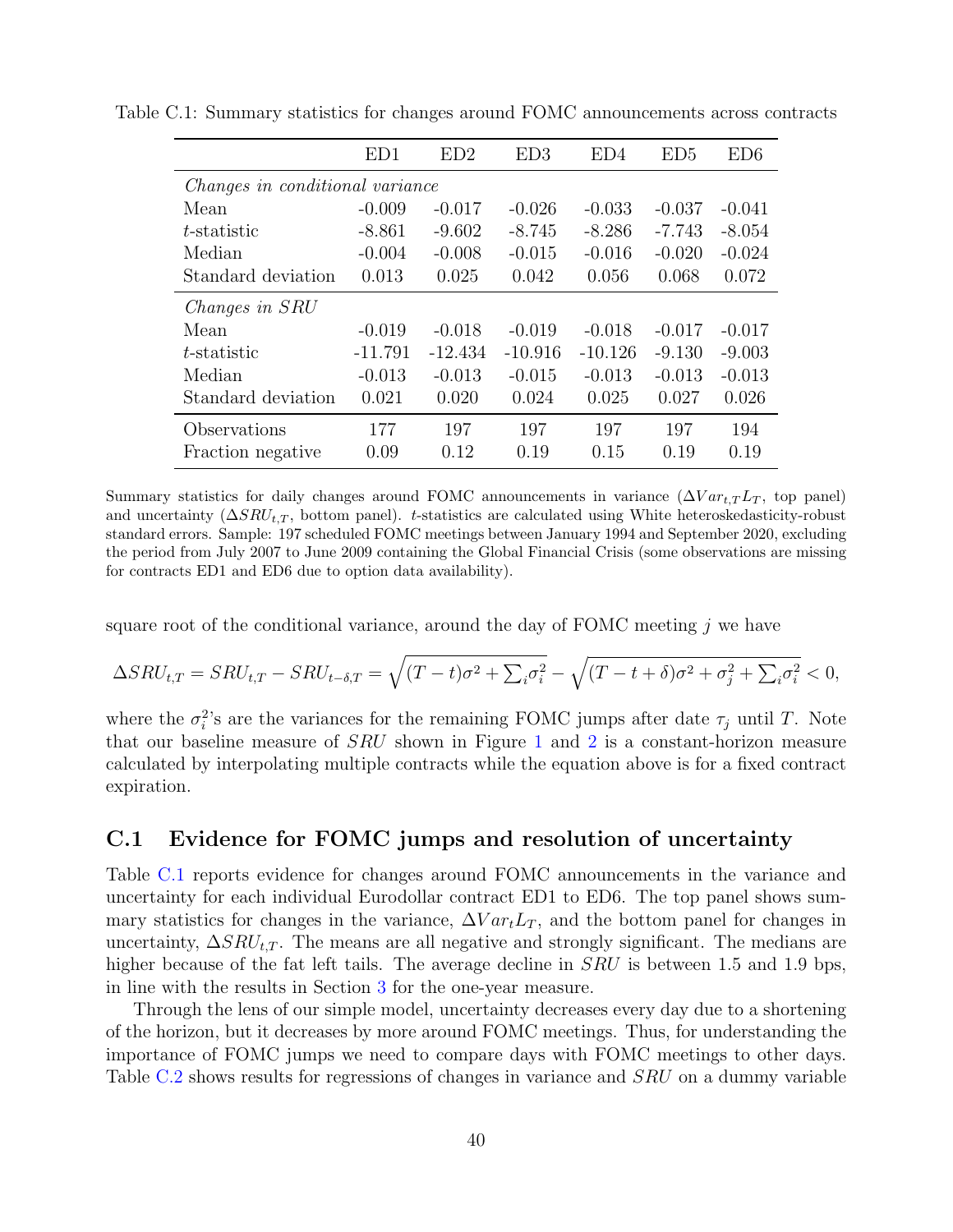|                                        | ED1        | ED2        | ED3        | ED4        | ED5       | ED6       |  |  |
|----------------------------------------|------------|------------|------------|------------|-----------|-----------|--|--|
| <i>Changes in conditional variance</i> |            |            |            |            |           |           |  |  |
| Constant                               | $-0.001$   | $-0.002$   | $-0.003$   | $-0.004$   | $-0.005$  | $-0.005$  |  |  |
|                                        | $[-11.85]$ | $[-10.97]$ | $[-9.54]$  | $[-8.64]$  | $[-7.50]$ | $[-6.15]$ |  |  |
| FOMC dummy                             | $-0.007$   | $-0.015$   | $-0.023$   | $-0.028$   | $-0.032$  | $-0.037$  |  |  |
|                                        | $[-7.40]$  | $[-8.18]$  | $[-7.51]$  | $[-7.09]$  | $[-6.67]$ | $[-7.05]$ |  |  |
| $R^2$                                  | 0.028      | 0.022      | 0.019      | 0.015      | 0.013     | 0.012     |  |  |
| <i>Memo</i> : estimated jump vol.      | 0.084      | 0.122      | 0.152      | 0.167      | 0.179     | 0.192     |  |  |
| Changes in SRU                         |            |            |            |            |           |           |  |  |
| Constant                               | $-0.003$   | $-0.003$   | $-0.003$   | $-0.003$   | $-0.002$  | $-0.002$  |  |  |
|                                        | $[-15.88]$ | $[-13.07]$ | $[-11.37]$ | $[-10.47]$ | $[-9.21]$ | $[-7.76]$ |  |  |
| FOMC dummy                             | $-0.015$   | $-0.015$   | $-0.016$   | $-0.016$   | $-0.015$  | $-0.014$  |  |  |
|                                        | $[-9.60]$  | $[-10.37]$ | $[-9.22]$  | $[-8.53]$  | $[-7.74]$ | $[-7.75]$ |  |  |
| $R^2$                                  | 0.038      | 0.025      | 0.022      | 0.019      | 0.016     | 0.014     |  |  |
| Observations                           | 4922       | 6228       | 6230       | 6230       | 6230      | 6176      |  |  |

<span id="page-42-0"></span>Table C.2: FOMC days vs. non-FOMC days across contracts

Regressions of changes in variance  $(\Delta Var_{t,T}L_T$ , top panel) and uncertainty  $(\Delta SRU_{t,T})$ , bottom panel) on a dummy variable for days with FOMC announcements. t-statistics in squared brackets are calculated using White heteroskedasticity-robust standard errors. Sample period: January 1994 and September 2020, excluding the period from July 2007 to June 2009 covering the Global Financial Crisis (some observations are missing for contracts ED1, ED2 and ED6 due to option data availability).

for days with FOMC announcements. The estimated intercepts show that the average change in uncertainty on non-FOMC days is negative, in line with the prediction of the model. (This contrasts with the results in Table [2](#page-13-0) which do not show an average decline for non-FOMC days, since those results are based on our one-year uncertainty measure.) The dummy coefficients implz that the decline around FOMC meetings is much larger than on other days, and that the difference has very high statistical significance, consistent with Table [2.](#page-13-0) For changes in conditional variance, in the top panel, these coefficients estimate the average of the negative jump variances,  $-\sigma_j^2$ , and the table also reports the implied average jump volatility, which range from 8 to 19 bps. These numbers are substantially larger than the average decline in SRU due to FOMC announcements ("resolution of uncertainty") which is around 1.5 bps. The reason is that these measure something quite different, namely the changes in the market-based standard deviation for the future short rate, as opposed to the jump volatility of a typical FOMC meeting. The jump model is helpful in interpreting these quantities. Overall, the sizeable positive jump variances and systematic decline in uncertainty around FOMC days are consistent with the presence of substantial FOMC jumps.<sup>[36](#page-42-1)</sup>

<span id="page-42-1"></span> $36$ This analysis gives us "ex post estimates" of the FOMC jump variance, a term originating from [Dubinsky](#page-28-13) [et al.](#page-28-13) [\(2018\)](#page-28-13) who consider deterministic jumps in stock prices around earnings announcements. They also suggest an ex ante estimate of jump variances, but this estimate is difficult to implement in our setting, since it requires that two successive futures contracts span the same FOMC meetings and we focus on contracts with quarterly expirations; contracts with monthly expirations are distinctly less liquid and have less historical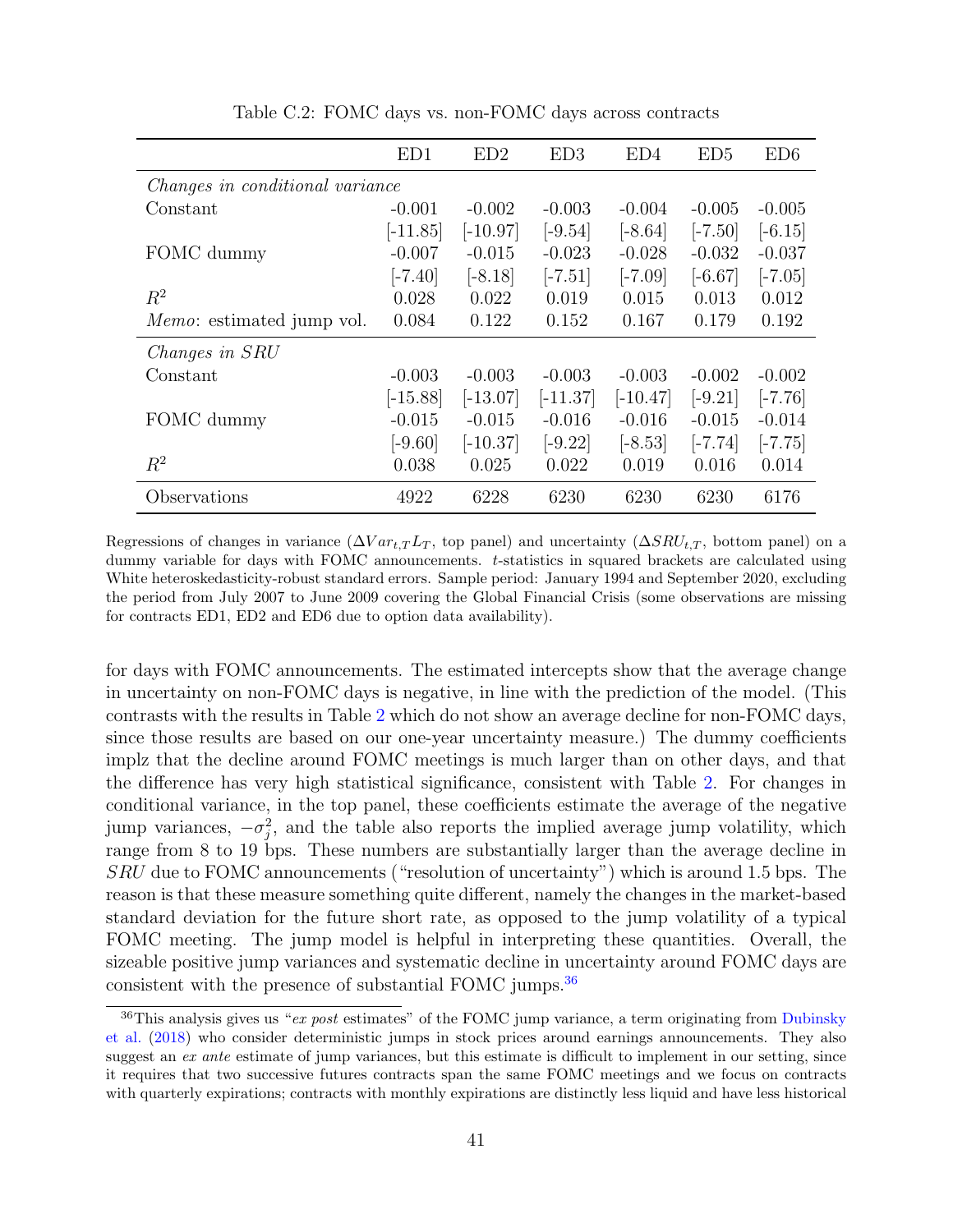According to our model non-FOMC days only experience diffusion variance  $\delta \sigma^2$ , but more generally these days also exhibit jumps in interest rates, mainly due to macro announcements such as the release of the employment report by the Bureau of Labor Statistics [\(Johannes,](#page-29-12) [2004;](#page-29-12) [Kim and Wright,](#page-30-10) [2014\)](#page-30-10). The estimates in Table [C.2](#page-42-0) indicate that FOMC jumps lead to much larger changes in market-based variance than on other days, even though many of these other days also include some other types of jumps.

#### C.2 Extending the model: beliefs about jump variances

Taken literally, the model implies that (i) market-based variance should always decline around FOMC meetings, (ii) variation in the declines over time are only due to differences in the jump variances  $\sigma_j^2$ , and (iii) all contracts should exhibit identical declines. However, (i) uncertainty sometimes increases around FOMC announcements (for about 10-20% of the announcements), (ii) the variability of changes in conditional variance appears larger than can plausibly be explained by differences in jump variances  $\sigma_j^2$ , and (iii) different Eurodollar contracts do not deliver identical jump variance estimates. Regarding the last point: The means in Table [C.1](#page-41-0) differ notably across contracts, and the first principal component explains only 87% of the variation of daily changes in conditional variance. The empirical deviations from the model's implications seem larger than what could be attributed to market noise or measurement error.

A simple extension of the model can reconcile these observations: While the jump variances were so far assumed to be fixed and known, a more realistic assumption is that market participants form beliefs about future jump variances,  $E_t Z_j^2$ , and update these beliefs based on new information. In this case changes in  $Var<sub>t</sub>L<sub>T</sub>$  not only reflect the mechanical "droppingout" of the most recent FOMC jump, but also changes to the jump variance beliefs due to the current policy announcement. With this generalization, we have

$$
\Delta Var_t L_T = -\delta \sigma^2 - \sigma_j^2 + \sum_{i:t < \tau_i \le T} (E_t - E_{t-\delta}) Z_i^2.
$$
 (C.2)

(Here,  $\sigma_j^2$  is the most recent belief of the jump variance, i.e.,  $\sigma_j^2 = E_{t-\delta} Z_j$ . Note that  $t = \tau_j$ .) If future jump variance beliefs increase sufficiently as a result of an FOMC announcement, market-based uncertainty can increase. More generally, changes in beliefs contribute additional variation to market-based variance and SRU, both over time and across contracts. The FOMC dummy regressions still yield valid estimates of (the negative) average jump variances to the extent that the belief updates average to about zero. While the presence of jumps provides an explanation for the tendency of SRU to decline around FOMC announcements, changes in the beliefs about jump variances can explain why there is substantial variation in uncertainty changes around FOMC announcements, including a fair number of days with increases in uncertainty. This slight generalization of the model is therefore a more plausible description of FOMC jumps and interest rate uncertainty.<sup>[37](#page-43-0)</sup>

data.

<span id="page-43-0"></span><sup>&</sup>lt;sup>37</sup>Another possible but more complicated extension would be to allow for stochastic volatility of the diffusion term, as in [Dubinsky et al.](#page-28-13) [\(2018\)](#page-28-13).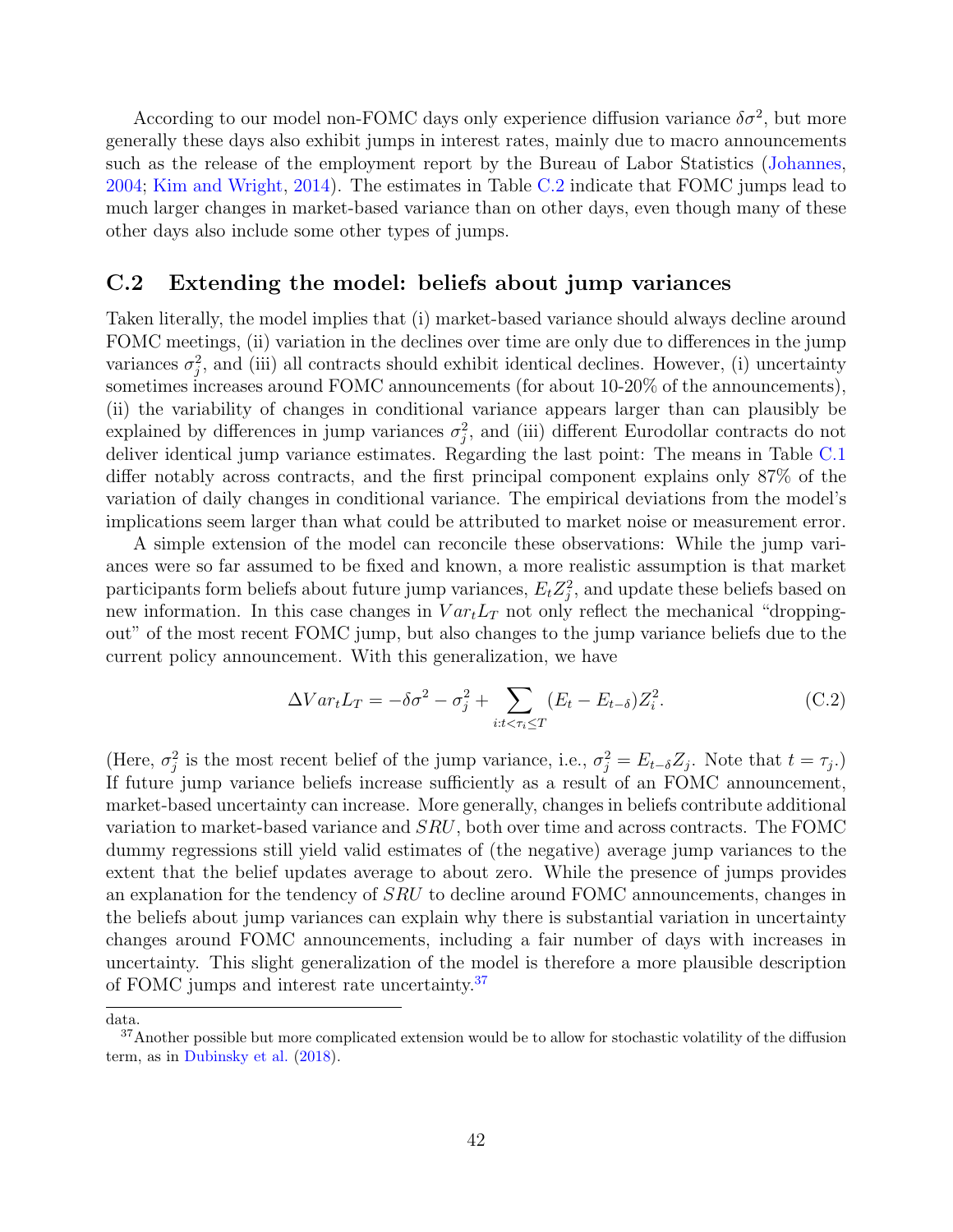#### C.3 Jump risk premia

A question that naturally arises from our analysis of FOMC jumps is whether there are jump risk premia. If market-based estimates of jump variances differ from actual, real-world variance of FOMC jumps, this would suggest that investors require compensation for bearing jump risk that drives a wedge between the two.

It turns out that market-based volatility around FOMC announcements is indeed substantially larger than historical volatility, suggesting the likely presence of jump risk premia. The negative of the mean change in conditional variance around FOMC meetings reported in Table [C.1](#page-41-0) corresponds to volatilities between 9 and 20 bps. Here we want to include not only the jumps but also the diffusion part, which is why we use the mean changes in market-based variances in Table [C.1](#page-41-0) (the average of  $-\delta\sigma^2 - \sigma_j^2$ ), instead of the dummy coefficients in Table [C.2](#page-42-0) (the average of  $-\sigma_j^2$ ). By contrast, the standard deviations of daily changes in three-month LIBOR around FOMC announcements is only 1.5 bps; including the crisis period and all unscheduled FOMC announcements increases this volatility but only to 1.9 bps. The fact that historical volatilities are so much smaller than market-based volatilities is quite striking. Given the pronounced interest rate risk investors are exposed to around FOMC announcements, it seems plausible that jump risk premia play a role in accounting for this difference.

In a similar comparison of option-based and historical jump volatilities for stock returns around earning announcements, [Dubinsky et al.](#page-28-13) [\(2018\)](#page-28-13) find that return volatility under the market-based measure is 8.2% and thus slightly higher than the return volatility under the phyiscal measure of 7.4%. Our relative differences in volatility are an order of magnitude larger, suggesting that jump risk premia are quantitatively much more important for interest rate movements around FOMC announcements than they are for stock returns around company earnings announcements.

To obtain sharper evidence on the presence of jump risk premia we ask whether investors can profitably exploit the pattern we have documented using an option-trading strategy. If the market-based jump volatilities are truly larger than historical jump volatilities, then writing straddles with Eurodollar options should be a profitable strategy, similar to the case of earnings announcements in [Dubinsky et al.](#page-28-13) [\(2018\)](#page-28-13). We calculate returns on straddle positions around scheduled FOMC announcements, that is, on a position including both a call and a put contract with the same, at-the-money strike price.  $38$  Table [C.3](#page-45-0) reports summary statistics for both relative returns and absolute returns for this option strategy. Average returns are significantly negative, with mean relative returns ranging from about -2 to -9 percent across contracts (with larger negative returns at short horizons, due to smaller straddle prices), and mean absolute returns around -1.4 bps. There is some skewness, with median returns slightly above mean returns, and high excess kurtosis as often observed in daily financial market returns. The key statistic is the Sharpe ratio, which we calculate for a short straddle strategy turns. The key statistic is the sharpe ratio, which we calculate for a short stradule strategy<br>and annualize in the same way as [Lucca and Moench](#page-30-5) [\(2015\)](#page-30-5) using  $\sqrt{8}$  times the per-meeting Sharpe ratio, since there are typically eight scheduled FOMC meetings per year. The Sharpe

<span id="page-44-0"></span><sup>38</sup>Such a position has a small but non-zero exposure to movements in the underlying price. It is possible but in our case not necessary to construct delta-neutral straddle portfolios, meaning that they are unaffected by marginal movements in the underlying price, see [Ederington and Lee](#page-28-3) [\(1996\)](#page-28-3).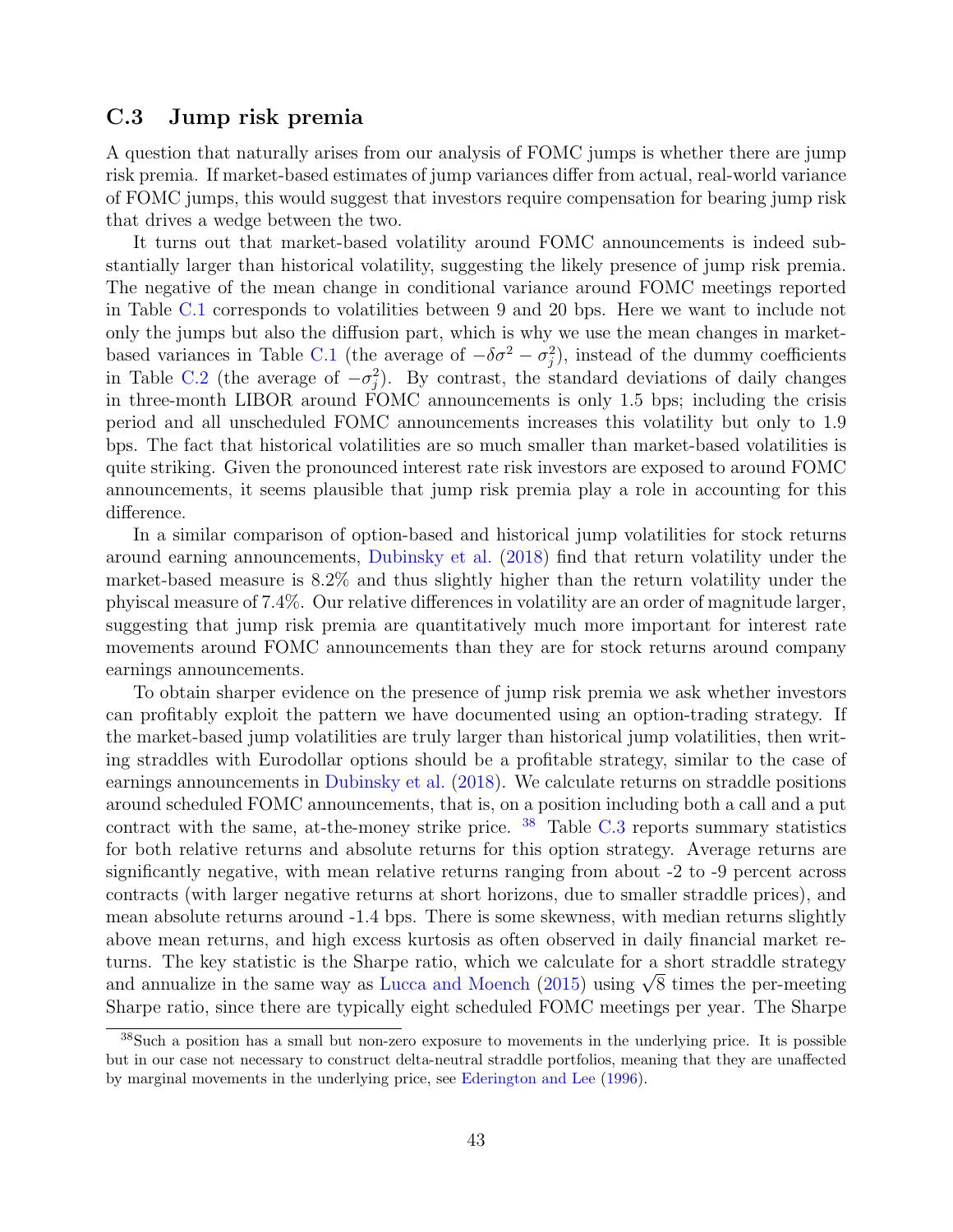<span id="page-45-0"></span>

|                         | ED1                     | ED2     | ED3    | ED4    | ED5    | ED6    |  |  |  |
|-------------------------|-------------------------|---------|--------|--------|--------|--------|--|--|--|
|                         | <i>Relative returns</i> |         |        |        |        |        |  |  |  |
| Mean                    | $-9.1$                  | $-4.5$  | $-3.0$ | $-2.3$ | $-2.1$ | $-1.6$ |  |  |  |
| Median                  | $-8.3$                  | $-4.2$  | $-2.8$ | $-2.2$ | $-1.7$ | $-1.4$ |  |  |  |
| SD                      | 11.9                    | 6.1     | 4.5    | 4.1    | 3.7    | 3.3    |  |  |  |
| Skewness                | $-0.3$                  | $-0.6$  | 0.1    | $-0.5$ | $-3.2$ | $-0.9$ |  |  |  |
| Kurtosis                | 5.5                     | 7.6     | 7.4    | 19.4   | 23.5   | 14.7   |  |  |  |
| t-statistic             | $-10.8$                 | $-10.5$ | $-9.2$ | -7.8   | -8     | $-6.8$ |  |  |  |
| Sharpe ratio            | 2.2                     | 2.1     | 1.8    | 1.6    | 1.6    | 1.4    |  |  |  |
| <i>Absolute returns</i> |                         |         |        |        |        |        |  |  |  |
| Mean                    | $-1.3$                  | $-1.3$  | $-1.4$ | $-1.4$ | $-1.4$ | $-1.3$ |  |  |  |
| Median                  | $-1$                    | $-1$    | $-1$   | $-1$   | $-1$   | $-1$   |  |  |  |
| SD                      | 1.8                     | 1.9     | 2.2    | 2.2    | 2.4    | 2.4    |  |  |  |
| Skewness                | $-0.8$                  | $-0.7$  | $-0.6$ | $-1.1$ | $-1.4$ | $-0.8$ |  |  |  |
| Kurtosis                | 6.3                     | 6.7     | 5.6    | 6.7    | 8      | 6.7    |  |  |  |
| t-statistic             | $-10.2$                 | $-10$   | -8.6   | $-8.7$ | $-8.5$ | -7.9   |  |  |  |
| Sharpe ratio            | 2.1                     | 2       | 1.7    | 1.7    | 1.7    | 1.6    |  |  |  |
| Observations            | 197                     | 197     | 197    | 197    | 197    | 194    |  |  |  |

Table C.3: Returns on Eurodollar option straddles around FOMC announcements

Summary statistics for returns on option straddles with at-the-money contracts around scheduled FOMC meetings. The top panel reports relative returns in percent, and the bottom panel reports absolute returns in basis points. The holding period is one day, from the close on the day before the meeting to the close on the day of the meeting. The Sharpe ratios are calculated for short straddles and are annualized by multiplying day of the meeting. The sharpe ratios are calculated for short stradules and are annualized by multiplying by  $\sqrt{8}$  because there are about eight FOMC meetings per year, as in [Lucca and Moench](#page-30-5) [\(2015\)](#page-30-5). ED1 is the Eurodollar contract expiring at the end of the current quarter, ED2 expires at the end of the next quarter, and so forth. Sample period: Jan-1994 to Sep-2020, excluding the period from Jul-2007 to Jun-2009 covering the Global Financial Crisis.

ratios are large, ranging from about 1.4 at longer contracts to 2.2 at shorter contracts, suggest-ing high risk-adjusted average returns to short straddle positions around FOMC meetings.<sup>[39](#page-45-1)</sup> By comparison, the pre-FOMC announcement returns in [Lucca and Moench](#page-30-5) [\(2015\)](#page-30-5) have annualized Sharpe ratios around 1.1. These results suggest that investors might potentially be able to profitably exploit the systematic declines in interest-rate uncertainty round FOMC announcements, consistent with the presence of FOMC jump risk premia.

Like [Dubinsky et al.](#page-28-13) [\(2018\)](#page-28-13), we do not systematically account for transaction costs in our calculation, as our data includes daily settlement prices but not bid/ask prices. At-the-money option contracts for near-term expirations—those where short straddles are most profitable tend to be very liquid. While bid-ask spreads are typically on the order of 0.5 to 1.0 basis points and would seem to eat up most of the returns, trading costs in liquid option markets tend to be much lower than quoted bid-ask spreads [\(Muravyev and Pearson,](#page-30-11) [2020\)](#page-30-11). We leave

<span id="page-45-1"></span><sup>39</sup>In additional, unreported results we have found very similar results for separate pre- and post-crisis samples (with slightly larger Sharpe ratios before than after the crisis).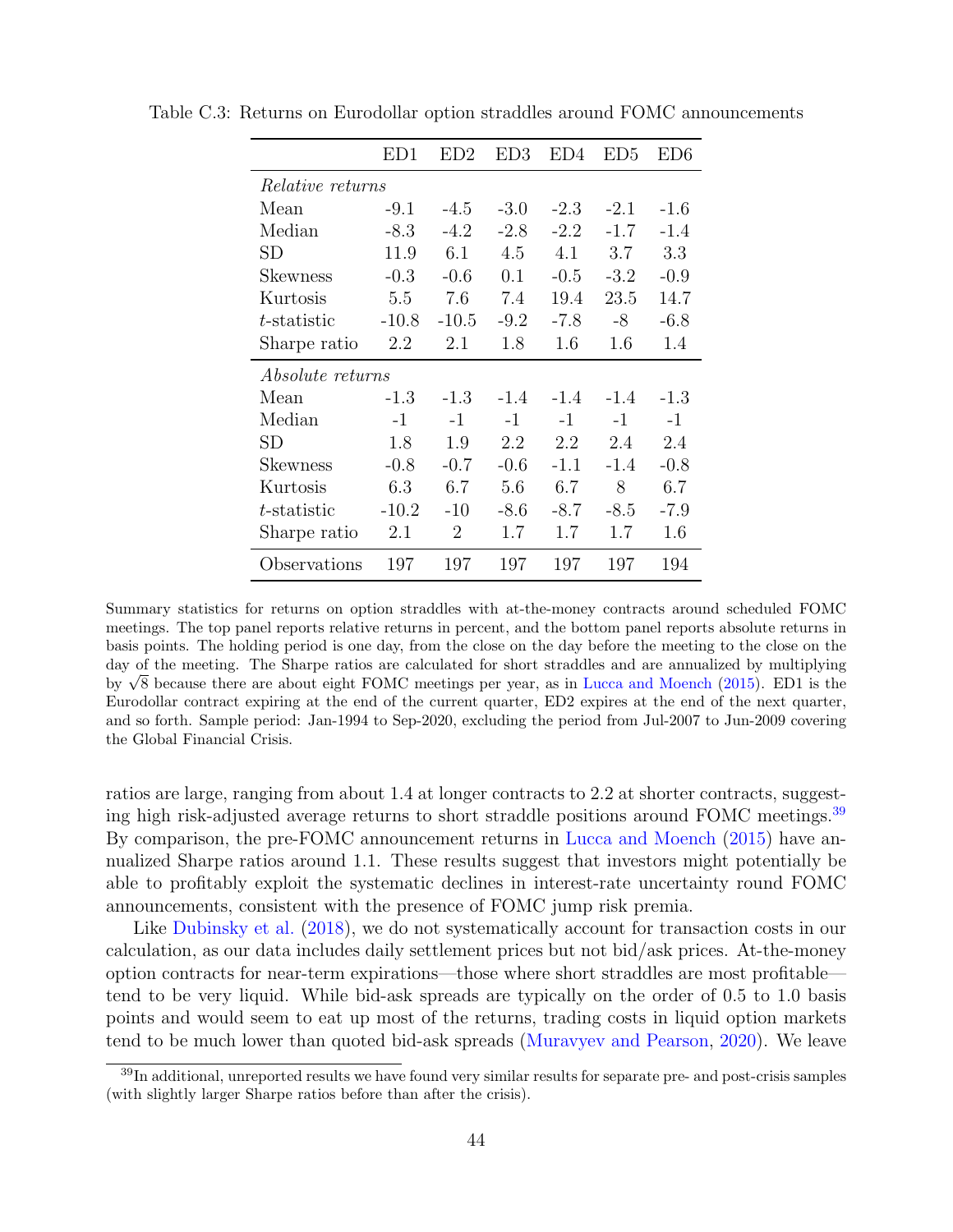<span id="page-46-1"></span>

|                |              | Feb-1994 to Dec-2017 Feb-1994 to Mar-2011 |
|----------------|--------------|-------------------------------------------|
|                | excl. crisis | incl. crisis                              |
|                |              |                                           |
| pre-FOMC drift | $-0.004$     | $-0.006$                                  |
|                | $[-1.61]$    | $[-3.66]$                                 |
| Constant       | $-0.016$     | $-0.020$                                  |
|                | $[-7.37]$    | $[-7.93]$                                 |
| $R^2$          | 0.010        | 0.058                                     |
| Observations   | 176          | 138                                       |

Table D.1: Change in monetary policy uncertainty and pre-FOMC drift

Regression of change in monetary policy uncertainty on the pre-FOMC drift in the stock market on scheduled FOMC days. The pre-FOMC drift is measured as the cumulative change in the S&P 500 futures index in a 24 hour window leading up to the announcement time (typically 2:15pm). The first column covers a sample from January 1994 to December 2017, excluding the period from July 2007 to June 2009 covering the global financial crisis. The second column shows results for the sample of [Lucca and Moench](#page-30-5) [\(2015\)](#page-30-5), from January 1994 to March 2011. In brackets are t-statistics calculated using White heteroskedasticity-robust standard errors.

a more detailed analysis of the profitability of our proposed trading strategy to practitioners and future research.

## D Additional empirical results for Section 3

#### <span id="page-46-0"></span>D.1 Resolution of uncertainty and FOMC pre-announcement drift

The following evidence speaks to the question of whether short-rate uncertainty gets resolved before or after the actual FOMC announcement. We show that  $MPU$  is only weakly correlated with the pre-FOMC drift in the stock market documented by [Lucca and Moench](#page-30-5) [\(2015\)](#page-30-5). [Hu](#page-29-7) [et al.](#page-29-7) [\(2019\)](#page-29-7) document a tight link between drop in the VIX and the pre-FOMC stock market drift, in line with the finding that the VIX falls before the announcement. By contrast, there is only a very weak link between  $MPU$  and the pre-FOMC drift, as shown in Table [D.1.](#page-46-1) For the [Lucca and Moench](#page-30-5) [\(2015\)](#page-30-5) sample, the coefficient is statistically significant, but for the period from 1994 to 2017 the coefficient is insignificant. In both sample periods, the  $R^2$  is very low, and for the 1994-2017 period it is only 0.01. In addition to the weak correlation, the size of the effect is also small: For the 1994-2017 period a pre-FOMC drift of around 50bps is associated with a drop in  $MPU$  of only 0.3 bps. Recall that the average fall in  $MPU$  is 1.6 bps and the standard deviation is 2.5 bps. We have also rerun our main results orthogonalizing  $MPU$ measure with respect to the pre-FOMC stock market drift and found essentially identical results. Thus overall, most of the variation in  $MPU$  appears to be unrelated to the preannouncement drift in the stock market, consistent with the view that policy uncertainty changes after the release of the statement.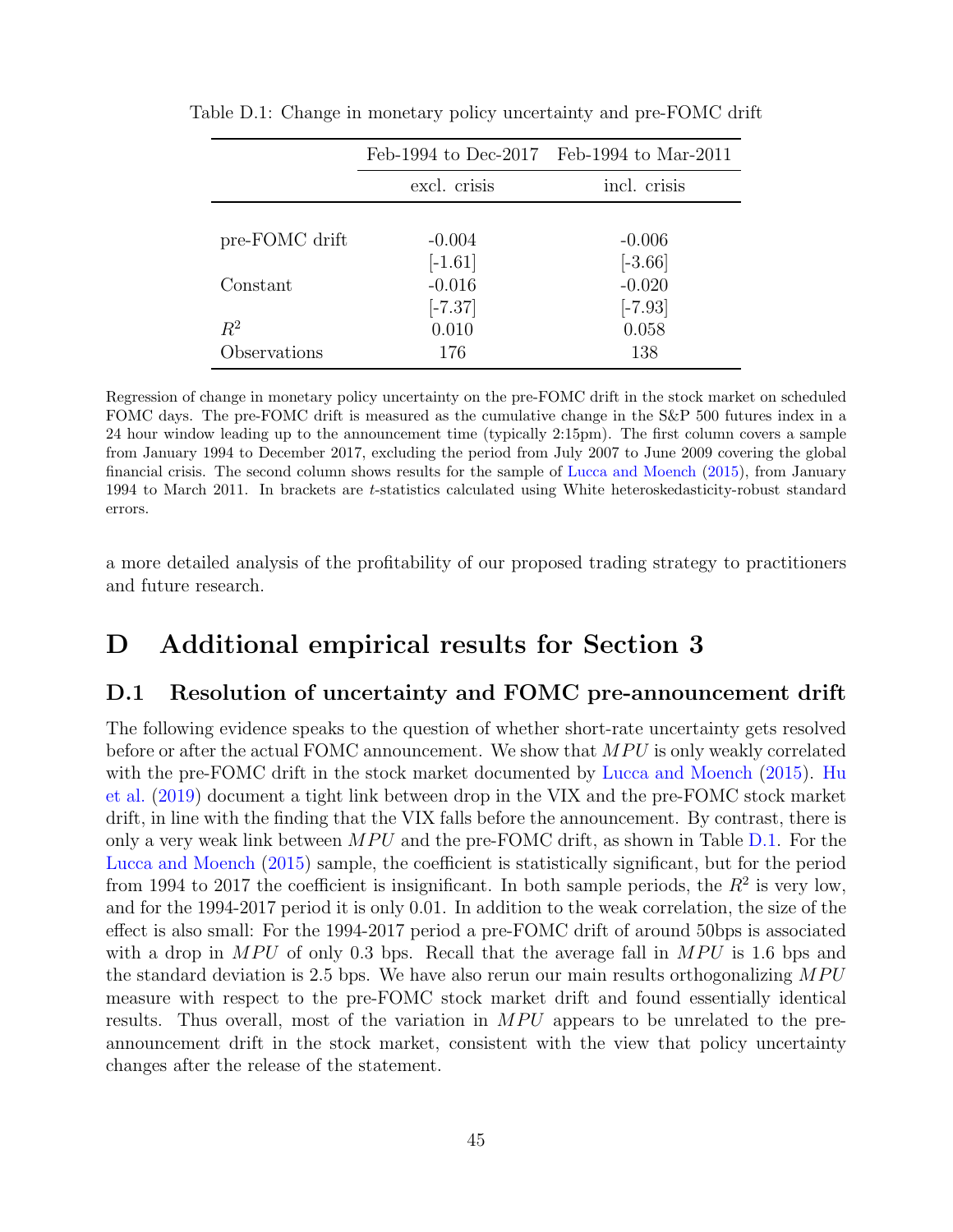

<span id="page-47-1"></span>Figure D.1: Monetary policy surprises and changes in uncertainty

Scatter plot of the daily change in monetary policy uncertainty against the policy surprise on FOMC announcement days. The full sample consists of FOMC announcements from January 1994 to September 2020, the baseline sample excludes unscheduled announcements and also excludes the period from July 2007 to June 2009 containing the Global Financial Crisis. The black line shows the fit from the regression of change in uncertainty on policy surprise for the baseline sample.

#### <span id="page-47-0"></span>D.2 FOMC first moment surprises and policy uncertainty

The scatter plot in Figure [D.1](#page-47-1) plots changes in policy uncertainty around FOMC meetings  $(MPU)$  against our baseline measure of first moment monetary policy shocks  $(MPS)$ . The figure shows a clear positive correlation, consistent with the positive correlation between changes in futures rates and uncertainty reported in Section [2.](#page-6-0) We report the coefficients from regressing  $MPU$  on  $MPS$  in the first column of Table [D.2,](#page-48-0) and the slope coefficient is very strongly statistically significant.

The literature has also used other event-study measures of FOMC policy surprises. The second column of Table [2](#page-13-0) reports estimates of regressions of  $MPU$  on the target and path factors of the monetary surprise from Gürkaynak et al.  $(2005a)$ . Both are significantly positively related to changes in uncertainty, but the association is much stronger for the path factor. The third column of Table [D.2](#page-48-0) shows results for regressions on the target factor and the delphic and odyssean forward guidance factors of [Andrade and Ferroni](#page-27-12) [\(2020\)](#page-27-12), which are identified based on their correlation with changes in TIPS breakeven inflation rates. Both forward guidance factors are similarly strongly related to changes in uncertainty.

The positive correlation between  $MPS$  and  $MPU$  raises the question of whether the average decline in uncertainty around FOMC announcements is simply due to the prevalence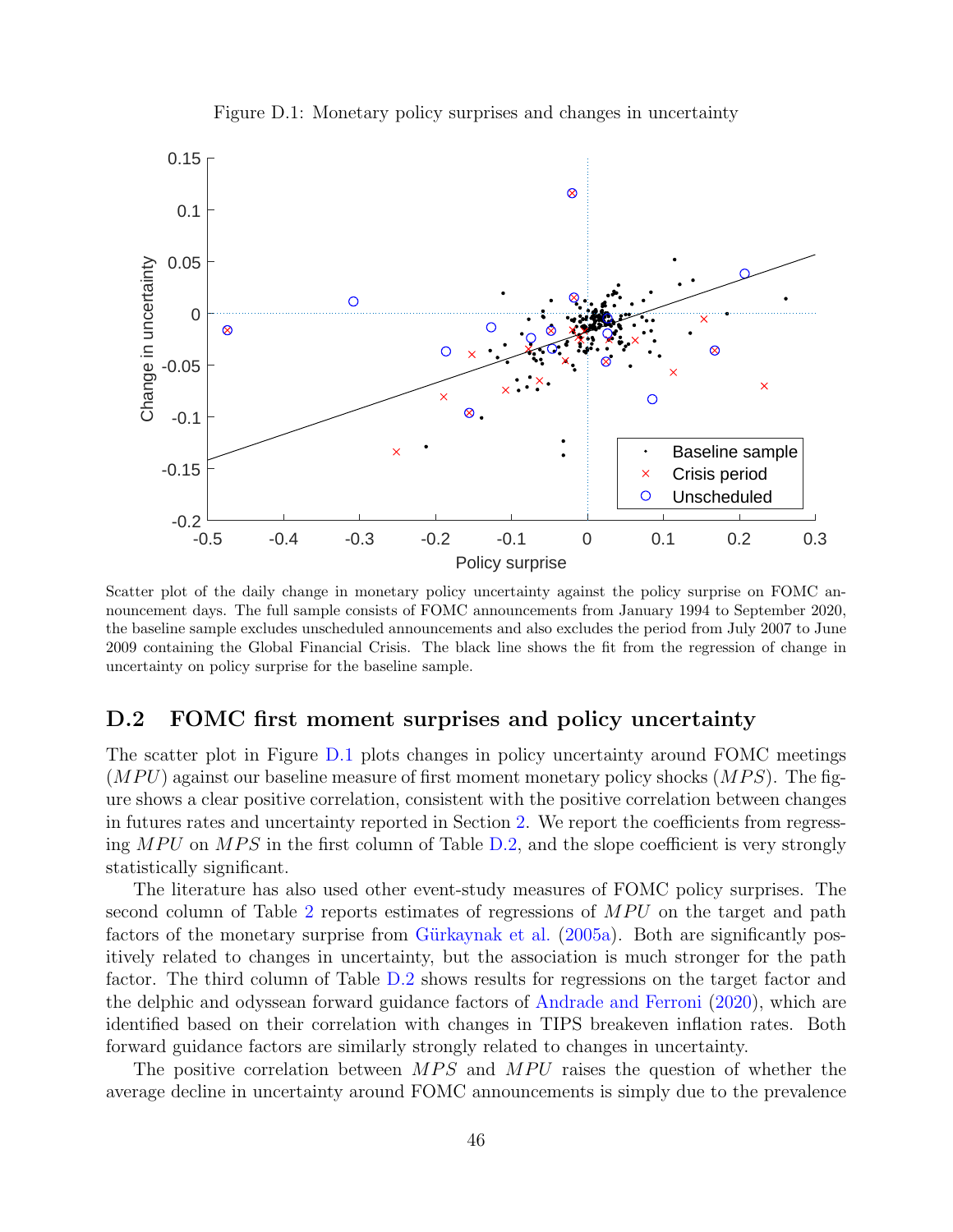|              |                        | $1/94$ to $9/20$ 1/94 to $9/20$ 2/99 to $9/20$ |                       |
|--------------|------------------------|------------------------------------------------|-----------------------|
| MPS          | 0.197<br>$[5.67]$      |                                                |                       |
| GSS Target   |                        | 0.061                                          |                       |
| GSS Path     |                        | [2.11]<br>0.224                                |                       |
|              |                        | [6.32]                                         |                       |
| AF Target    |                        |                                                | 0.135<br>[3.34]       |
| AF Delphic   |                        |                                                | 0.146                 |
| AF Odyssean  |                        |                                                | $[2.89]$<br>0.151     |
|              |                        |                                                | [2.15]                |
| Constant     | $-0.016$<br>$[-10.03]$ | $-0.016$<br>$[-10.74]$                         | $-0.014$<br>$[-8.81]$ |
| Observations | 197                    | 197                                            | 157                   |
| R-squared    | 0.27                   | 0.31                                           | 0.17                  |

<span id="page-48-0"></span>Table D.2: Monetary policy surprises and uncertainty

Regression of the daily change in monetary policy uncertainty on first moment policy surprises on FOMC announcement days. The first column ("MPS") uses our baseline monetary surprise measure, the second column ("GSS") shows the regression when we use the Gürkaynak et al.  $(2005a)$  target and path factors and the third column ("AF") shows the results when we use the [Andrade and Ferroni](#page-27-12) [\(2020\)](#page-27-12) target, delphic and odyssean factors. The sample consists of scheduled FOMC announcements from January 1994 to September 2020, excluding the period from July 2007 to June 2009 containing the Global Financial Crisis. The sample for the third column starts from February 1999 due to availability of breakeven inflation data. In brackets are t-statistics based on White hetreoskedasticity-robust standard errors.

of dovish policy surprises. Since  $MPS$  is the first principal component and therefore has a zero mean by construction, we answer this question by calculating an alternative surprise measure that is not demeaned. This surprise series, which is scaled in the same way as  $MPS$ has a sample mean of  $-0.011$ , reflecting the well known fact that the FOMC's policy surprises have been dovish on average. The intercept of a regression of  $MPU$  on this surprise measure shows whether the resolution of uncertainty is driven by this pattern. The estimated intercept is -0.014 with a t-statistic of -9.6, which is very similar in terms of magnitude and statistical significance to the sample mean of  $MPU$  reported in Table [2](#page-13-0) of the paper. This is also true in individual regressions of  $MPU$  on rate changes for each futures contract that constitutes the MPS surprise measure—The intercept remains roughly the same size and strongly statistically significant. To conclude, the resolution of uncertainty that we have emphasized is not driven by any mechanical correlation with the first moment surprise.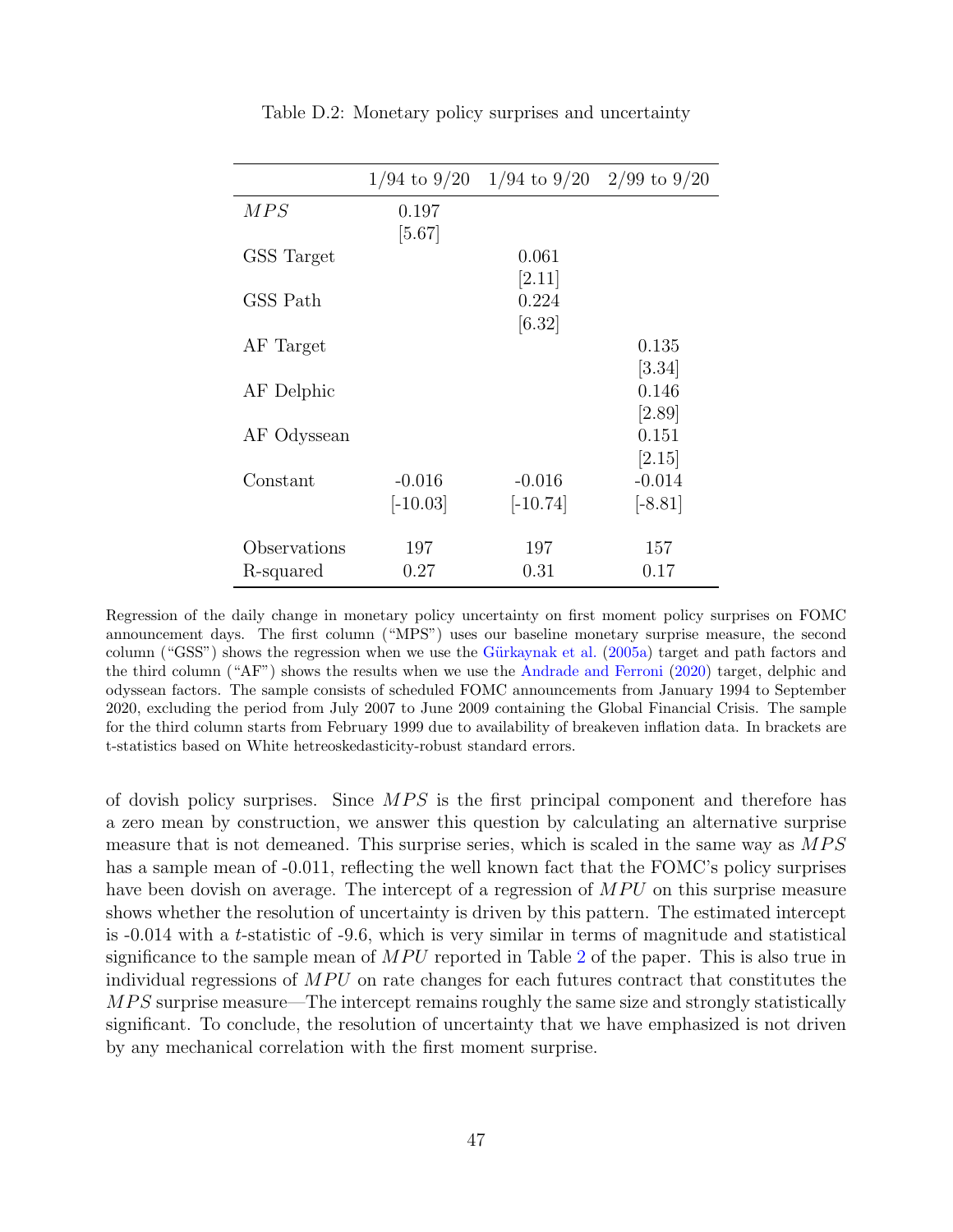#### <span id="page-49-0"></span>D.3 Macroeconomic data releases and uncertainty

Here we show the impact of macroeconomic data releases on uncertainty, and compare them to FOMC announcements. Table [D.3](#page-55-0) reports in the first column the results of a regression of daily changes in SRU on dummies for days with six major macro news releases, as well as for scheduled FOMC announcements. Some macro releases also lead to a significant decline in uncertainty, but of smaller magnitude than scheduled FOMC announcements. Among the macro releases, the employment report is associated with the largest decline of 0.8 bps, which is strongly significant. However, this is still only about half as large as the decline due to scheduled FOMC meetings of 1.6 bps. No macro release leads to a similarly large resolution of uncertainty as FOMC announcements.

This result is also confirmed by regressions when we include the actual surprise component of the news release interacted with the dummies. The news surprise for macro announcements are the standardized differences between the data release and the consensus expectations.<sup>[40](#page-49-3)</sup> The second column shows that after controlling for the average change in SRU on news days, the surprise itself does not have big effects on uncertainty. The third column replaces the surprise with the absolute value of the surprise. Larger surprises on FOMC days reduce uncertainty, but there is no systematic relationship between large macroeconomic news surprises and changes in uncertainty. Overall, this evidence shows that FOMC announcements are far more important for short-rate uncertainty than macroeconomic news.

#### <span id="page-49-1"></span>D.4 Fed speeches and policy uncertainty

Another possibility is that speeches given by Fed policy makers could be creating uncertainty about future short rates. To explore this, in Table [D.4](#page-56-0) below we show the summary statistics for changes in SRU on days when these speeches were made. The first column considers a speech given by all FOMC members, including governors and presidents. The last three columns focus on the last three Fed chair speech days. As is clear from the table, the mean change in SRU on days with speeches is negligible and statistically insignificant. This rules out the possibility that the uncertainty that is resolved with FOMC announcements is being created on speech days.

#### <span id="page-49-2"></span>D.5 FOMC uncertainty cycle

Here we investigate in more detail the FOMC uncertainty cycle documented in Figure [3](#page-16-0) of the paper. While the evidence for the decline around the FOMC meeting is generally quite sharp and can be explained based on FOMC jumps—see also Appendix [C—](#page-40-0)it is much less clear why uncertainty ramps up over the first two weeks of the intermeeting cycle.

Part of the reason for the FOMC uncertainty cycle documented in the paper is somewhat mechanical: As evident from our simple model, more distant derivative contracts generally contain more uncertainty than shorter contracts, mainly because they cover more FOMC meetings, and also because of general uncertainty (diffusion variance). The one-year SRU measure

<span id="page-49-3"></span><sup>&</sup>lt;sup>40</sup>The consensus expectations are available from the widely used survey by Action Economics, the successor to Money Market Services.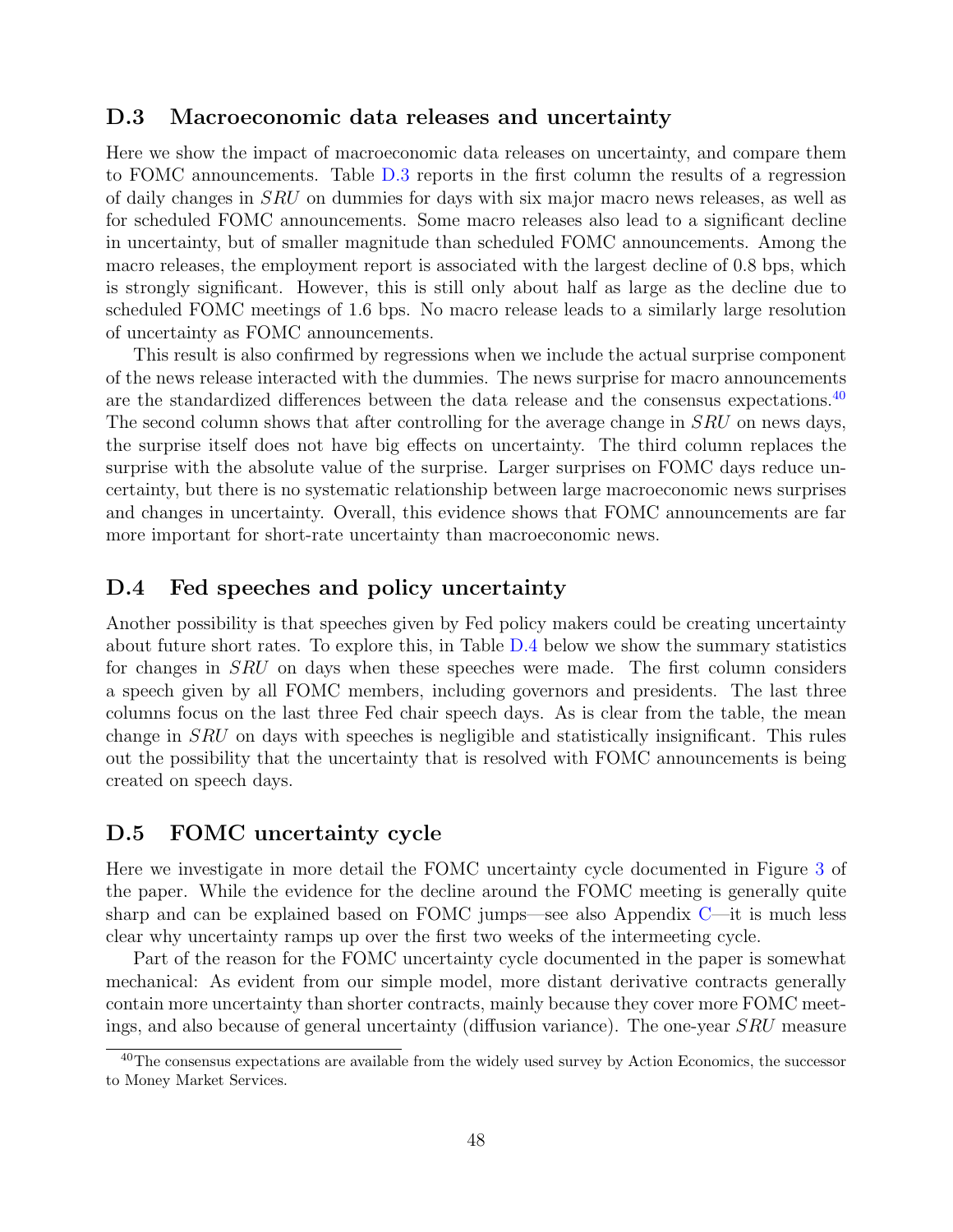interpolates between two contract expirations, so it contains the uncertainty from the shorter contract plus a share of the additional uncertainty in the longer contract. After an FOMC announcement, uncertainty is lower than usual as there are less than average FOMC meetings within the one-year horizon. Over the intermeeting cycle, the number of announcements priced in the one-year uncertainty, and with it the measured uncertainty, therefore tends to gradually increase.

But the graphical evidence in Figure [3](#page-16-0) suggests that the increase in uncertainty appears stronger over the first two weeks after the meeting than over the rest of the cycle. To provide additional evidence on this issue, we consider the dynamics of the change in uncertainty derived from fixed-expiration Eurodollar contracts. We regress these daily changes on dummy variables for the number of days since the last FOMC announcements: whether an announcement happened on the same day, 1-5 trading days before, 6-10 days before, etc., up to 25 days. Table [D.5](#page-56-1) shows the regression results. The negative constant captures the average decline in uncertainty due to the passage of time, that we should expect from these fixed-expiration measures (see also Table [C.2\)](#page-42-0). The negative coefficient on the FOMC dummy reflects the resolution of uncertainty. The coefficients on the weekly dummies estimate how the average change in uncertainty during the weeks after the FOMC announcement differs from the average (the negative intercept). For the first two weeks, the coefficients are significantly positive (with the exception of the shortest contract, ED1), which implies that this is when uncertainty primarily ramps up after the decline around the FOMC announcement. In sum, perceived uncertainty and/or jump risk premia decline below "normal" right after an announcement, possibly due to guidance from the FOMC and a shifting focus of investors, before reverting back within the first two weeks of the intermeeting cycle.

It is also interesting to compare changes in *SRU* over the FOMC meeting cycle to changes in the VIX. Figure [D.2](#page-51-1) plots changes in SRU (top panel) and the VIX (bottom panel) over the FOMC cycle, normalized in each case by the full-sample standard deviation of daily changes. The VIX tends to fall on FOMC days, as documented in [Fernandez-Perez et al.](#page-29-3) [\(2017\)](#page-29-3), [Amengual and Xiu](#page-27-2) [\(2018\)](#page-27-2) and [Gu et al.](#page-29-4) [\(2018\)](#page-29-4). However, the decline in short-rate uncertainty is substantially larger. The average one-day decline in the VIX is about 0.4 standard deviations, while SRU falls on average by about 0.8 standard deviations after FOMC announcements. The VIX also does not show a pronounced ramp-up pattern—the VIX has a very modest increase in the days leading up to the FOMC meeting, consistent with the results documented in [Hu et al.](#page-29-7) [\(2019\)](#page-29-7). Overall, the uncertainty cycle—the drop around FOMC meetings and the subsequent ramp-up in uncertainty—is much more dramatic for *SRU* than for the VIX. A plausible explanation for the much larger decline and clear ramp-up pattern in SRU is that it more directly measures the uncertainty about monetary policy, whereas there are many drivers of uncertainty in the stock market, including not only uncertainty about interest rates/discount rates but also about future cash flows/earnings, as well as shifts in investor sentiment. The FOMC directly controls short-term interest rates, whereas its effects on the stock market are much less immediate. This is a possible explanation for why the systematic pattern of *SRU* over the FOMC meeting cycle is much more pronounced than for the VIX.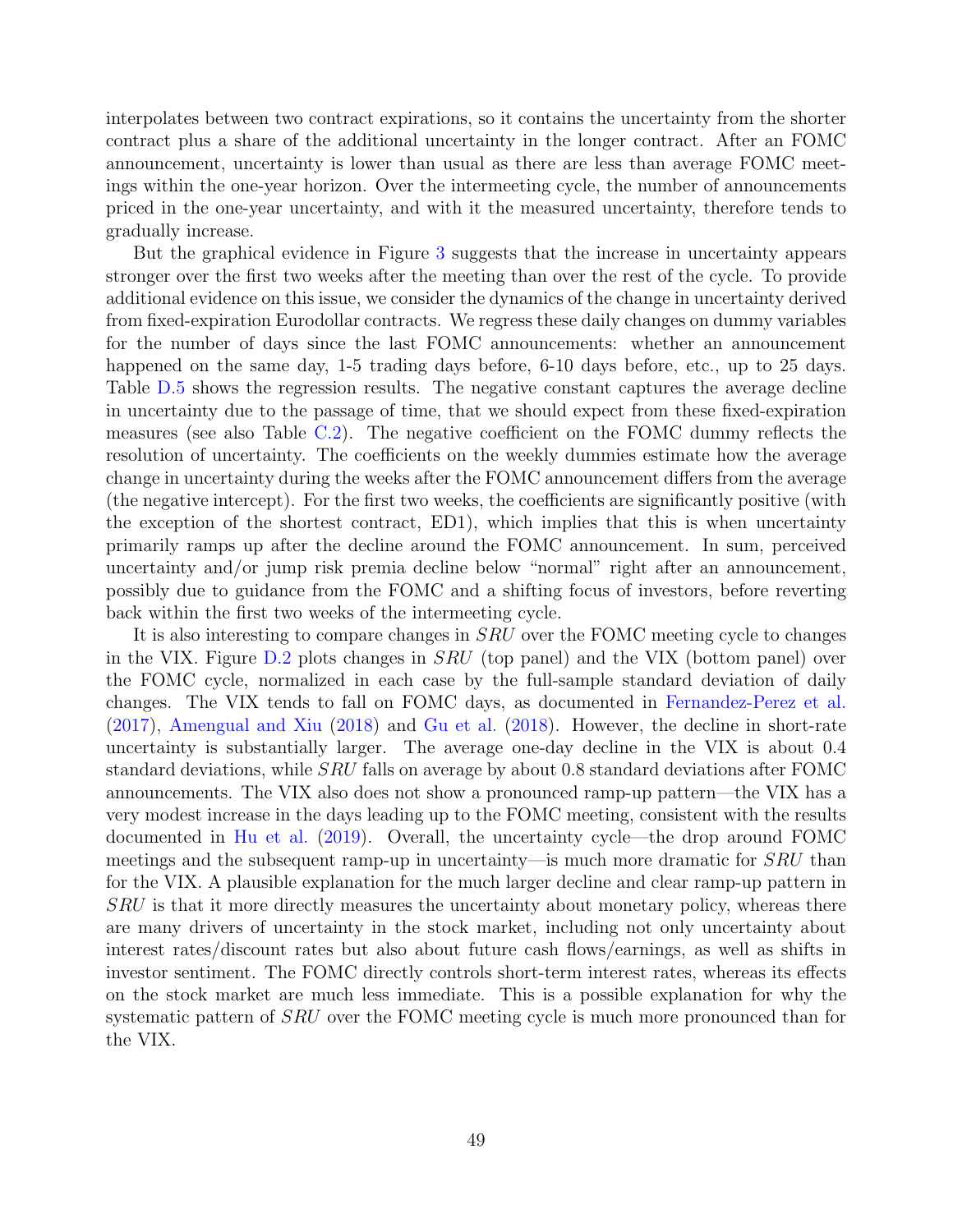<span id="page-51-1"></span>

Figure D.2: Changes in short-rate uncertainty and VIX over the FOMC meeting cycle

The figure shows the average change in SRU (top panel) and VIX (bottom panel) on trading days around the FOMC announcement, relative to the day before the FOMC announcement day (shown with dashed red line). Both series are normalized to show changes relative to the standard deviation of the daily change of the corresponding series on all days. The shaded gray region shows 95% confidence intervals constructed using White heteroscedasticity-robust standard errors. The sample includes 197 scheduled FOMC announcements from January 1994 to September 2020.

# <span id="page-51-0"></span>E Additional results for Section 4

Tables [E.1](#page-57-0) and [E.2](#page-57-1) present additional results for the transmission of monetary policy uncertainty to financial markets. The first table shows the transmission of  $MPU$  to Treasury forwards (both nominal and real) following the specification of [Hanson and Stein](#page-29-1) [\(2015\)](#page-29-1), which uses a two-day window around the FOMC announcement and uses the 2-year rate as the measure of monetary policy surprise. Our results continue to show an important role for monetary policy uncertainty consistent with our baseline specification. The second table shows the transmission of uncertainty to yields, stock and foreign exchange market controlling for broader measures of monetary policy surprise, specifically the target and path factors of Gürkaynak et al. [\(2005a\)](#page-29-0). Again, the importance of  $MPU$  for transmission of monetary policy actions to financial markets remains both economically and statistically significant.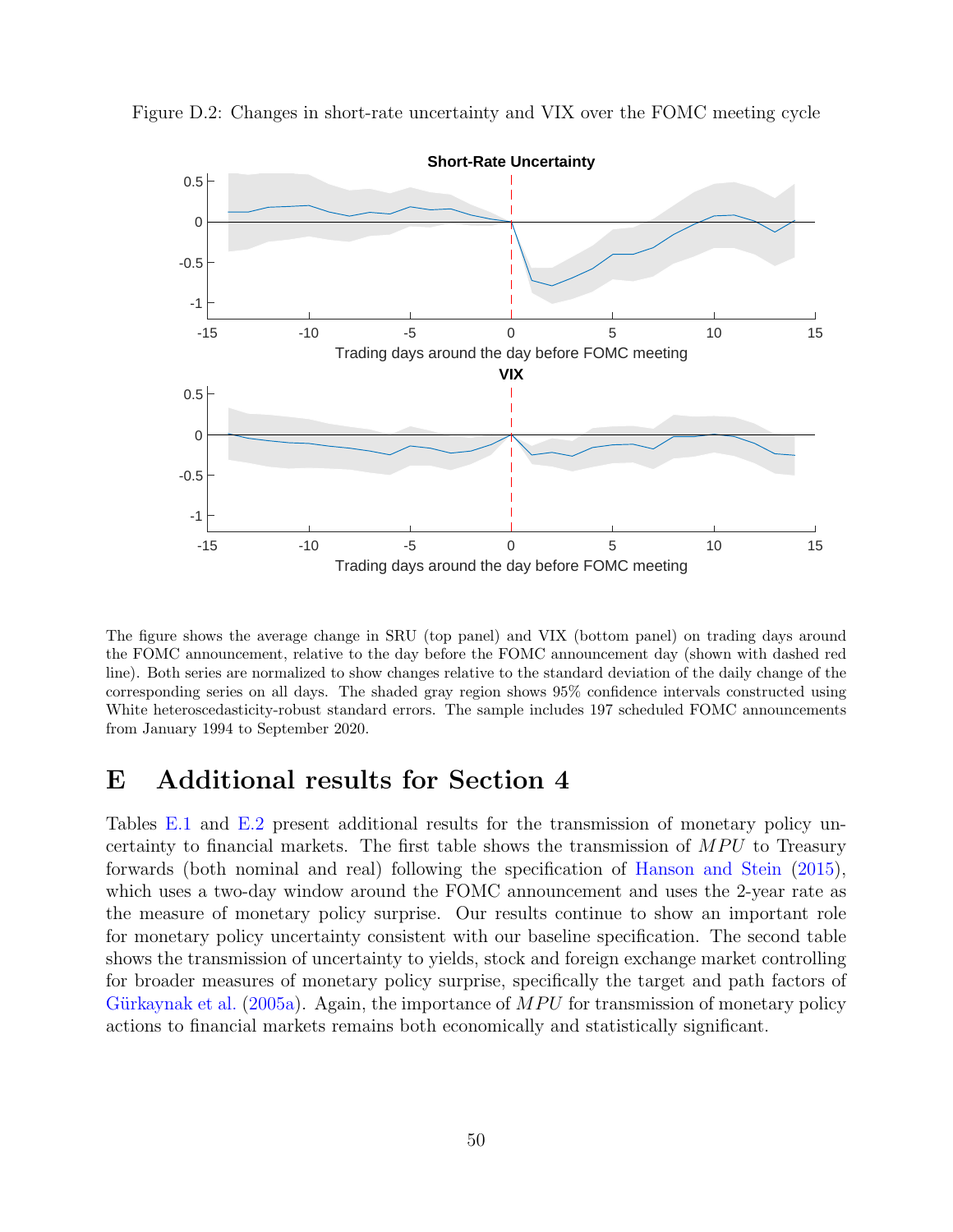### <span id="page-52-0"></span>F Unconventional monetary policy announcements

The results presented in this section excluded the Global Financial Crisis period. Of course, this was an episode where the FOMC started unconventional policies like quantitative easing (QE) and relied more on other unconventional policies like forward guidance (FG). To understand the role of changes in monetary policy uncertainty for the financial market effects of unconventional monetary policies, we carry out an event study of major FOMC announcements, following a large and growing literature including, among many others, [Gagnon et al.](#page-29-13) [\(2011\)](#page-29-13), [Krishnamurthy and Vissing-Jorgensen](#page-30-12) [\(2011\)](#page-30-12) and [Bauer and Rudebusch](#page-27-9) [\(2014\)](#page-27-9). We choose key events for QE1, QE2, the maturity extension program (MEP), and QE3 among those identified in the existing literature (in particular [Bauer and Neely](#page-27-13) [\(2014\)](#page-27-13) and [Kuttner](#page-30-13) [\(2018\)](#page-30-13)) plus two key dates from the Federal Reserve's response to the pandemic. For the FG events we follow [Swanson](#page-31-6) [\(2020\)](#page-31-6).

The event-study estimates in Table [F.1](#page-58-0) show that changes in policy uncertainty are a highly relevant second dimension of the Fed's recent unconventional policy announcements, including both QE and FG. The announcements of QE1 in late 2008 and early 2009 had substantial effects on asset prices, as has been extensively documented in the literature. The large declines in *mps* suggest that an important reason for these effects was that the expected path of the future policy rate was revised downward due to implicit and explicit signaling effects in these announcements [\(Bauer and Rudebusch,](#page-27-9) [2014\)](#page-27-9). These announcements also lowered the uncertainty around the expected policy path very substantially, as  $MPU$  fell by about 3-4 standard deviations, including the decline of about 13 bps on December 16, 2008, which is the second largest drop in our sample. Thus, signaling worked not only through first but also through second moments of the perceived distribution of future policy rates, which may help explain the very large effects on other asset prices.<sup>[41](#page-52-1)</sup> Another major FOMC policy action was the introduction of calendar-based FG on August 9, 2011, which caused a modest dovish policy surprise but a dramatic decline in policy uncertainty, indeed the largest decline in  $MPU$  in our sample. Treasury yields plummeted, the stock market jumped, with a historically large decline in the VIX of 13 percentage/index points, and the dollar depreciated 1.5 percent against other major currencies. These large and significant asset price responses to the Fed's explicit FG language can be explained by the dramatic shift in the second moment of the perceived distribution of the future policy rate: The policy rate was already at the zero lower bound and thus changes in the second moment caused by the FOMC announcement became particularly important. Similarly, other FG announcements also generally reduced policy uncertainty and supported financial market conditions. On the flipside, the "taper tantrum"—the episode in mid-2013 of increased speculation about the timing of the end of QE, caused by public remarks of Chairman Bernanke about the tapering of asset purchases increased uncertainty and tightened financial conditions. Around the FOMC announcement and press conference on June 19, 2013  $MPU$  increased, Treasury yields jumped and stock prices dropped. The SEP releases coinciding with the FOMC announcements in March and September 2015, discussed in more detail in [Swanson](#page-31-6) [\(2020\)](#page-31-6), featured dovish interest rate

<span id="page-52-1"></span> $^{41}$ A caveat to this interpretation is that the decline in  $MPU$  reflects not only changes in uncertainty about the fed funds rate but also about the future LIBOR-OIS spread, which undoubtedly played a role during this heightened financial stress episode.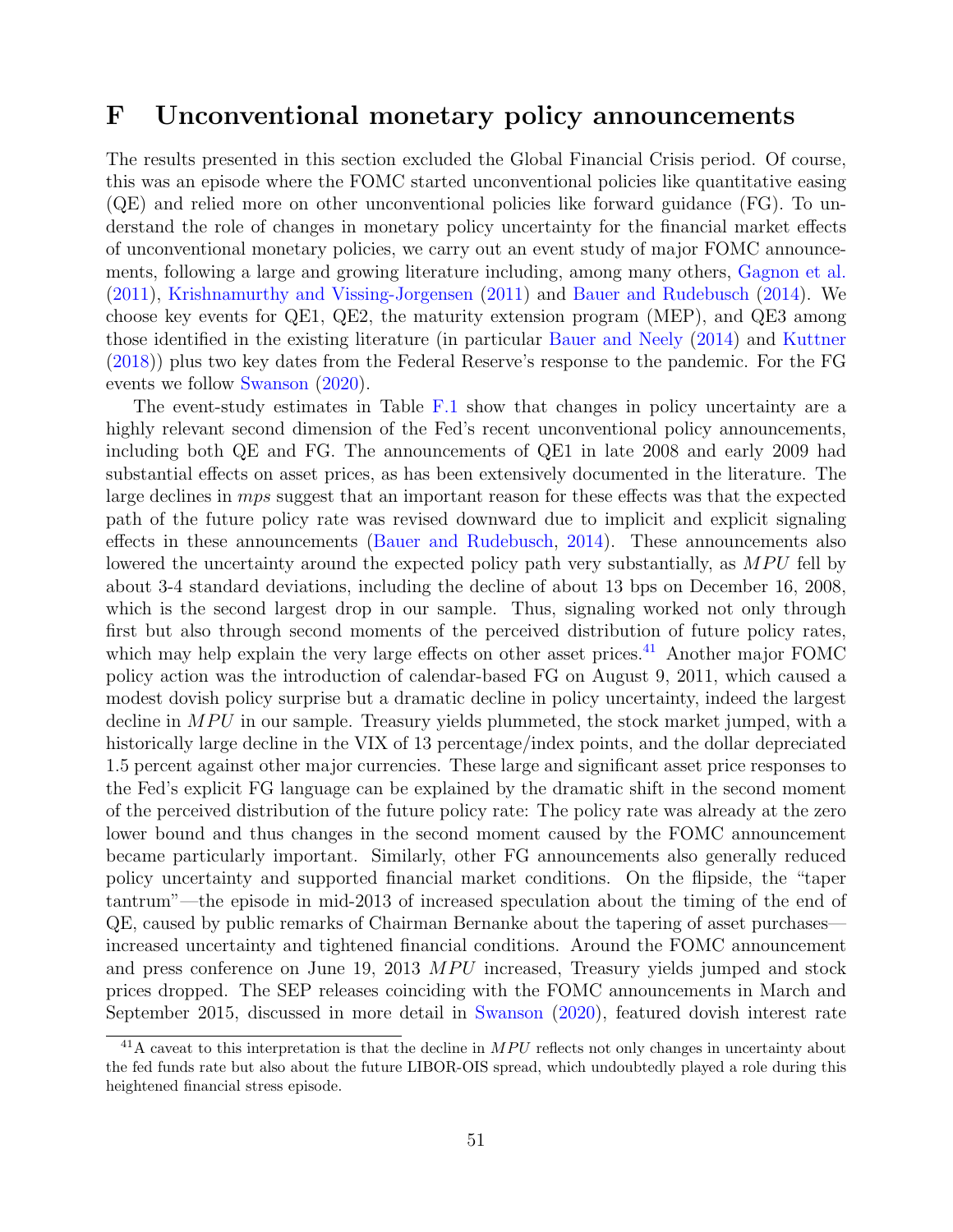projections relative to market expectations, and lowered both the expected path as well as the uncertainty around this path. Long-term Treasury yields fell significantly in response, a final example of the impact of forward guidance on asset prices—this time in the form of the SEP dot plot—through changes in the second moments of the distribution of future policy rates.

Finally, the table also shows two dates from 2020. The March meeting where FOMC lowered the rate to zero and September meeting which gave specific guidance about staying at the zero lower bound. Both meetings lowered uncertainty and moved financial markets, with the March meeting having a susbstantially bigger effect.  $42$ 

## <span id="page-53-0"></span>G Signal extraction model

Here we provide a simple signal extraction model for news about asset prices. The goal is to explain the importance of the level of uncertainty for the magnitude of the asset price response to monetary policy surprises—the interaction effects—that we documented in Section [4.](#page-20-0)

Consider that market's prior belief (before the FOMC announcement) about an asset's (unobservable) payoff y given by

$$
y \sim N(\mu_y, \sigma_y^2) \tag{G.1}
$$

The FOMC meeting announcement is represented by a public signal  $x$ 

$$
x = y + \eta, \quad \text{with } \eta \sim N(0, \sigma_{\eta}^2) \tag{G.2}
$$

After observing the public signal, the market's updated expectation about the payoff is

$$
E(y|x) = \frac{\sigma_{\eta}^2}{\sigma_y^2 + \sigma_{\eta}^2} \mu_y + \frac{\sigma_y^2}{\sigma_y^2 + \sigma_{\eta}^2} x \tag{G.3}
$$

The market's expectation is a weighted average of their prior information and the public signal with the weights depending on the informativeness of the two sources of information. The dependent variable in our regression analysis is the change in the asset price on FOMC announcement days. This is captured by the update in the expectation for the asset payoff after observing the public signal given by

$$
E(y|x) - E(y) = \frac{\sigma_y^2}{\sigma_y^2 + \sigma_\eta^2} (x - \mu_y)
$$
 (G.4)

where  $x - \mu_y$  is surprise component of the public signal (i.e. monetary policy surprise). The regression with interaction coefficients measures how the response of asset prices to monetary policy surprise depends on the variance of the public signal (i.e. monetary policy uncertainty). Denoting  $s_x = x - \mu_y$  and  $s_y = E(y|x) - E(y)$ , it is straightforward to show that this interaction

<span id="page-53-1"></span><sup>&</sup>lt;sup>42</sup>The announcement in September 2020, with substantially revised forward guidance language as a result of the new policy framework, affected policy expectations and uncertainty at longer horizons, due to the nature of the guidance. As a result, our one-year uncertainty measure changed only little, and the two-year yield was unchanged. However, additional unreported results show a pronounced decline in longer-term expectations and uncertainty, as measured by Eurodollar futures rates and option-based uncertainty.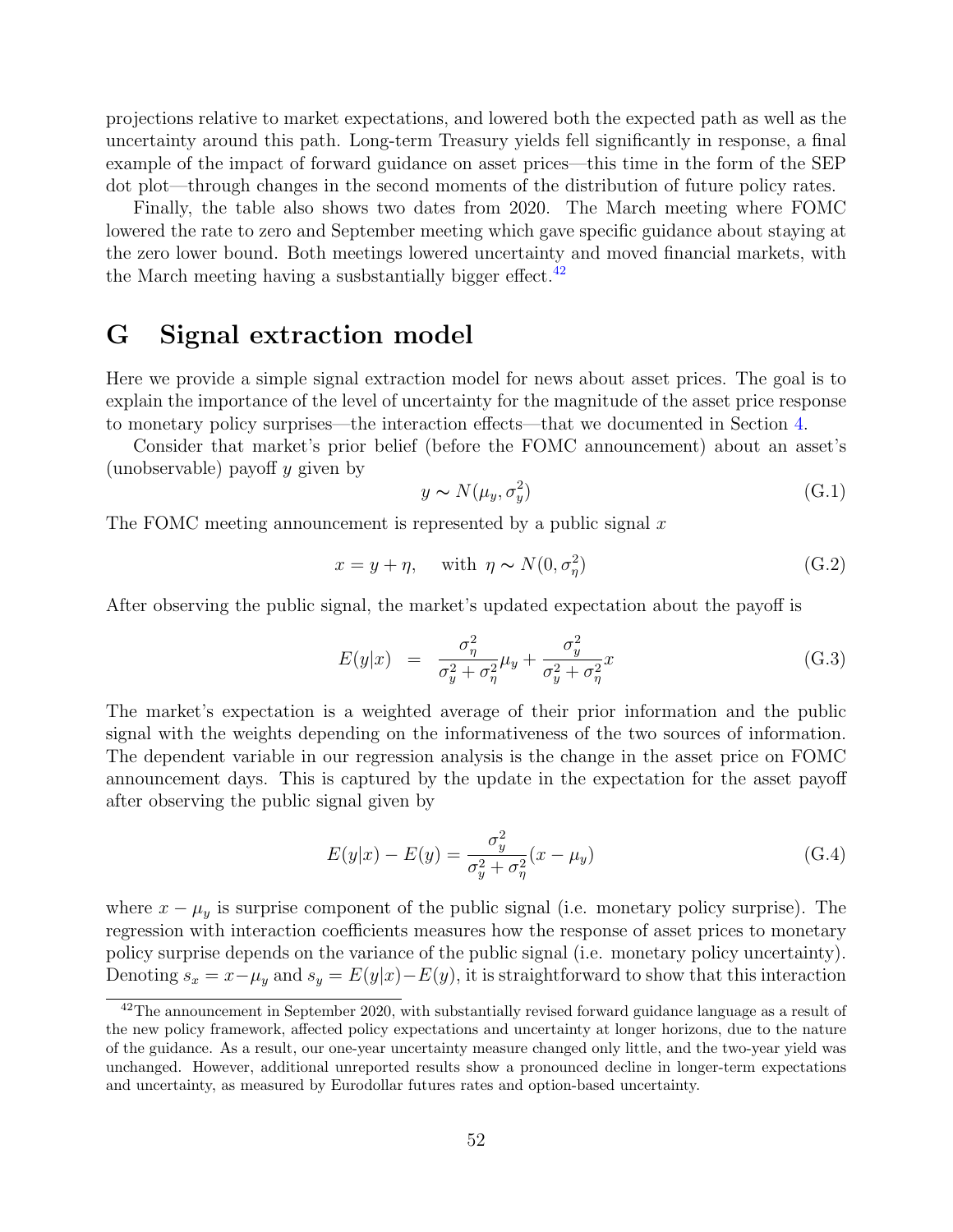coefficient is negative.

$$
\frac{\partial^2 s_y}{\partial s_x \partial \sigma_\eta^2} = \frac{-\sigma_y^2}{\left(\sigma_y^2 + \sigma_\eta^2\right)^2} < 0 \tag{G.5}
$$

In other words, asset prices respond less to the information in the monetary policy surprise when the monetary policy uncertainty is high.

It is helpful to compare our findings and explanation to recent work by [Benamar et al.](#page-27-3) [\(2020\)](#page-27-3), which documents that asset prices respond more strongly to macroeconomic news when uncertainty is high. While this results would seem to stand in contrast with our findings, it is based on a fundamentally different uncertainty measure, related to investors' information demand and their private signals, rather than the variance of a public signal. In fact, the theoretical framework in [Benamar et al.](#page-27-3) [\(2020\)](#page-27-3) is consistent with the implication that asset prices respond more strongly to news when the public signal is more informative. This implication is the one we focus on.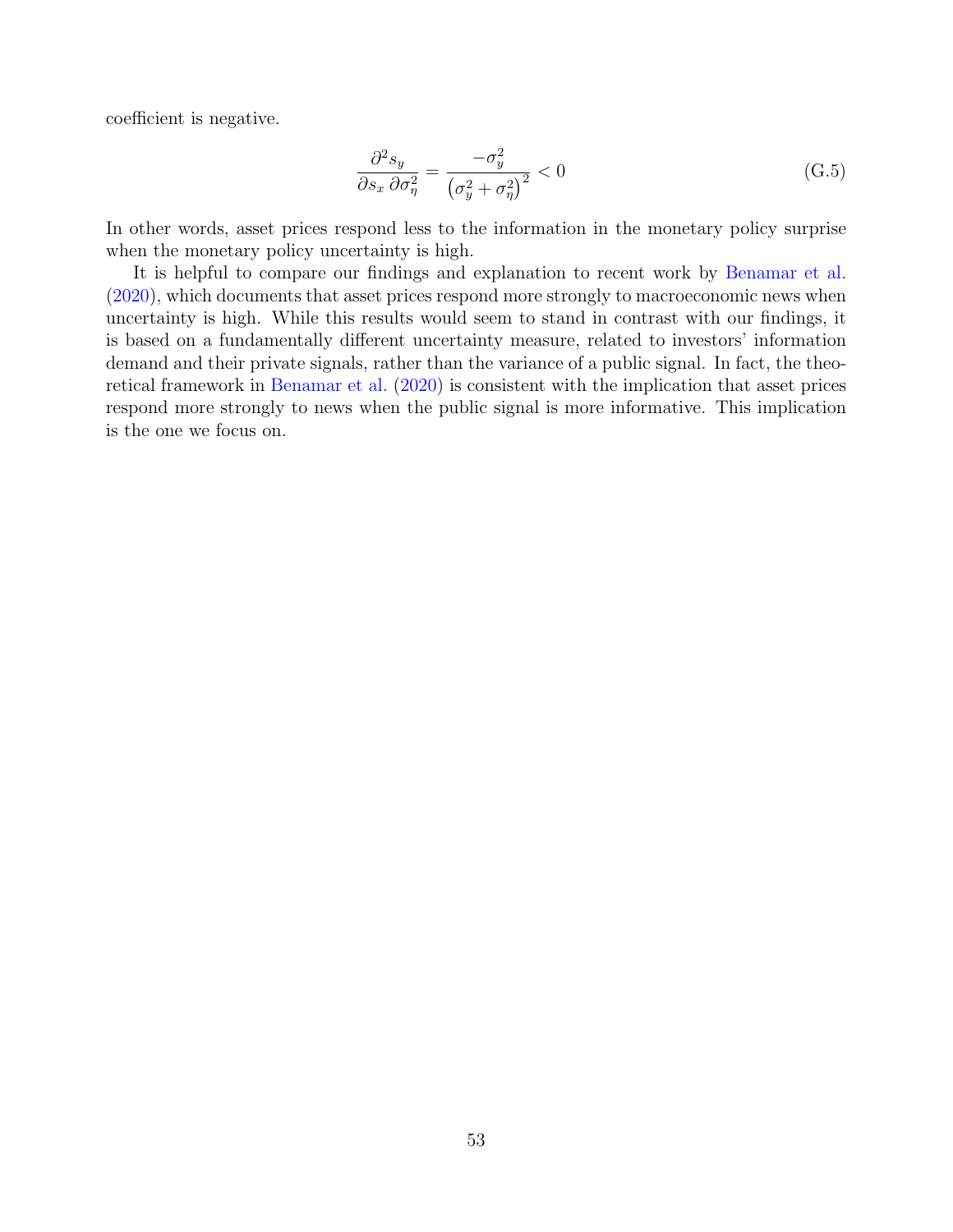<span id="page-55-0"></span>

|                   | Dummy     | Surprise  | Abs. surprise |
|-------------------|-----------|-----------|---------------|
| <b>FOMC</b>       | $-0.018$  | 0.012     | $-0.009$      |
|                   | $[-8.77]$ | $[5.00]$  | $[-1.89]$     |
| Employment        | $-0.008$  | 0.013     | 0.008         |
|                   | $[-3.97]$ | [3.46]    | $[1.21]$      |
| CPI               | $-0.002$  | 0.002     | 0.003         |
|                   | $[-1.25]$ | $[1.16]$  | $[1.30]$      |
| PPI               | $-0.003$  | 0.003     | 0.001         |
|                   | $[-2.78]$ | [2.48]    | [0.40]        |
| Retail Sales      | $-0.001$  | 0.002     | 0.001         |
|                   | $[-0.88]$ | [1.91]    | [0.98]        |
| GDP               | 0.001     | $-0.001$  | 0.006         |
|                   | [0.39]    | $[-0.41]$ | [1.48]        |
| ISM               | 0.006     | 0.003     | 0.001         |
|                   | [3.76]    | [2.10]    | [0.36]        |
| $\text{Constant}$ | 0.001     | 0.001     | 0.001         |
|                   | [2.71]    | [2.76]    | [2.73]        |
| Obs               | 5541      | 5541      | 5541          |
| $R^2$             | 0.035     | 0.066     | 0.042         |

Table D.3: The response of uncertainty to news releases

Regression of change in SRU on news release days. The first column reports results for a regression with dummy indicators for each news release. For the second column, we add the surprise components of the news release as regressors, and report the coefficients on the surprise component (the coefficients on the dummies are omitted). For "FOMC" the surprise is the first principal component of changes in futures rates, as explained in Section [3.](#page-11-2) For the macro releases, the surprise is the standardized difference between the released number and the consensus forecast from Action Economics/Money Market Services. For the employment report, we use non-farm payrolls, for CPI and PPI we use headline inflation, retail sales are the total sales including automobiles, "GDP" is the advance GDP release, and "ISM" is the Institute for Supply Management manufacturing survey. The third column reports results for a regression which uses absolute values of surprises instead of the actual surprises. The sample period is January 1994 to December 2017, excluding the period from July 2007 to June 2009 covering the Global Financial Crisis, with 5541 daily observations. In brackets are t-statistics calculated using White heteroskedasticity-robust standard errors.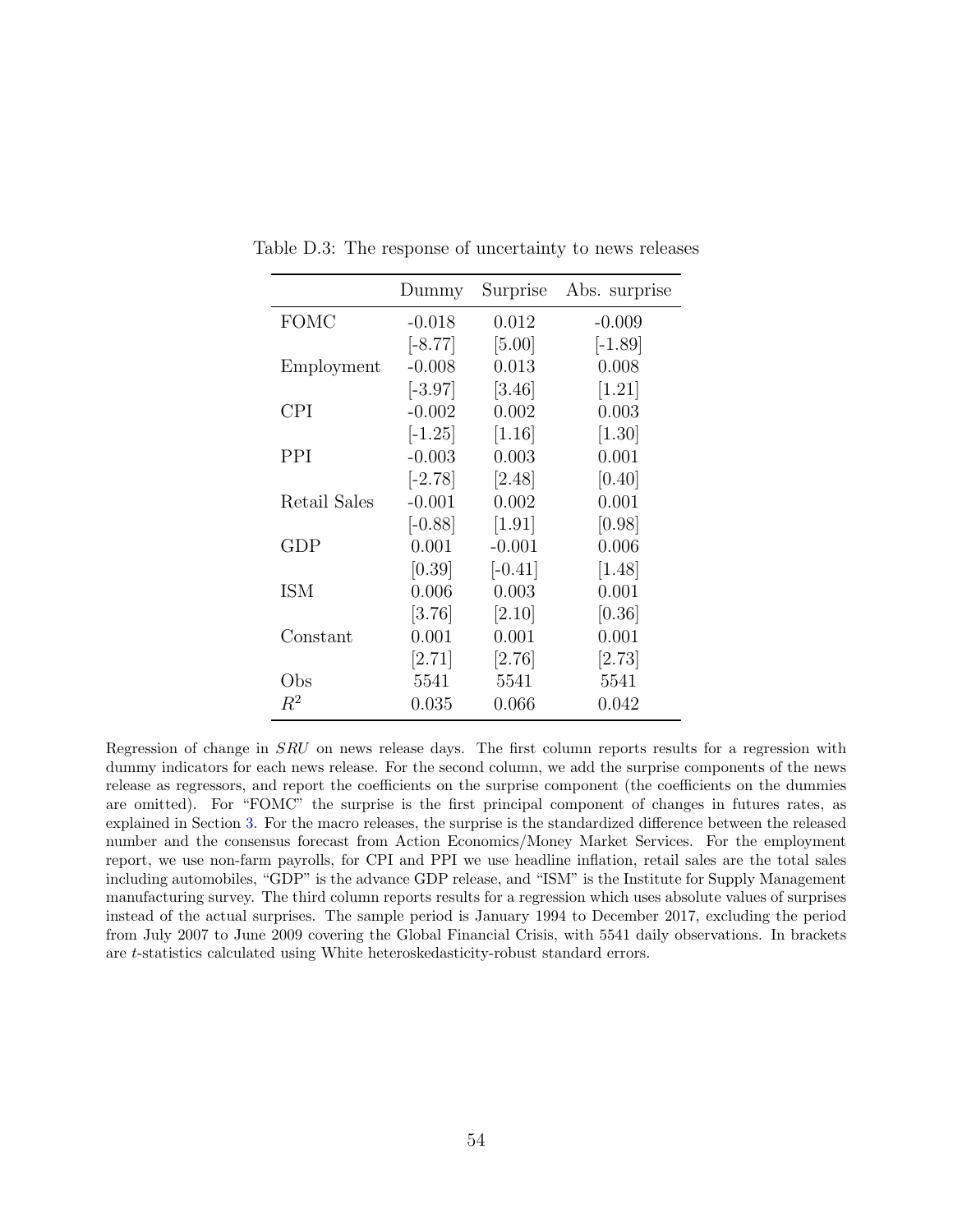<span id="page-56-0"></span>

|                    | All speeches Greenspan Bernanke |         |      | Yellen  |
|--------------------|---------------------------------|---------|------|---------|
| Observations       | 2137                            | 120     | 156  | 60      |
| Mean               | 0.00                            | $-0.00$ | 0.00 | $-0.00$ |
| $t$ -stat (mean)   | 0.71                            | $-1.58$ | 0.63 | $-1.22$ |
| Standard deviation | 0.02                            | 0.02    | 0.03 | 0.01    |
| Cumulative change  | 0.74                            | $-0.29$ | 0.24 | $-0.13$ |

Table D.4: Summary statistics for days with speeches by FOMC members

Summary statistics for the change in short-rate uncertainty (SRU) on Fed speech days. The first column considers a speech given by any member of the FOMC. The last three columns focus on the speech days of the previous three Fed chairs. The sample period is from January 1994 to December 2017.

|              | ED1       | ED2       | ED3       | ED4       | ED5       | ED6       |
|--------------|-----------|-----------|-----------|-----------|-----------|-----------|
| Constant     | $-0.30$   | $-0.33$   | $-0.35$   | $-0.38$   | $-0.34$   | $-0.36$   |
|              | $[-6.09]$ | $[-6.88]$ | $[-6.66]$ | $[-6.56]$ | $[-5.71]$ | $[-5.43]$ |
| FOMC         | $-1.58$   | $-1.46$   | $-1.54$   | $-1.47$   | $-1.42$   | $-1.08$   |
|              | $[-9.45]$ | $[-9.62]$ | $[-8.58]$ | $[-7.81]$ | $[-7.24]$ | $[-5.40]$ |
| W1           | 0.03      | 0.18      | 0.22      | 0.26      | 0.21      | 0.22      |
|              | [0.43]    | $[2.62]$  | [2.88]    | [3.12]    | [2.49]    | $[2.33]$  |
| W2           | 0.07      | 0.18      | 0.23      | 0.29      | 0.29      | 0.32      |
|              | [0.99]    | [2.43]    | [2.83]    | [3.38]    | $[3.29]$  | [3.37]    |
| W3           | $-0.12$   | $-0.04$   | $-0.03$   | 0.02      | $-0.06$   | 0.06      |
|              | $[-1.70]$ | $[-0.56]$ | $[-0.33]$ | [0.21]    | $[-0.63]$ | [0.60]    |
| W4           | $-0.11$   | 0.02      | 0.04      | 0.03      | 0.05      | 0.09      |
|              | $[-1.61]$ | [0.26]    | [0.52]    | [0.40]    | [0.64]    | [0.98]    |
| W5           | $-0.08$   | 0.01      | 0.03      | 0.08      | 0.10      | 0.14      |
|              | $[-1.11]$ | 0.15      | [0.38]    | [0.99]    | [1.13]    | [1.51]    |
| $R^2$        | 0.041     | 0.028     | 0.026     | 0.023     | 0.020     | 0.013     |
| Observations | 4872      | 6178      | 6180      | 6180      | 6180      | 5364      |

<span id="page-56-1"></span>Table D.5: Changes in uncertainty after FOMC meetings

Regressions of changes in uncertainty  $(\Delta SRU_{t,T})$  from fixed-expiration Eurodollar contracts, multiplied by 100, on dummy variables for days with FOMC announcements (FOMC), with an FOMC meeting 1-5 trading days ago (W1), 6-10 days ago (W2), etc.  $t$ -statistics in squared brackets are calculated using White heteroskedasticity-robust standard errors. Sample period: January 1994 and September 2020, excluding the period from July 2007 to June 2009 covering the Global Financial Crisis (some observations are missing for contracts ED1, ED2 and ED6 due to option data availability).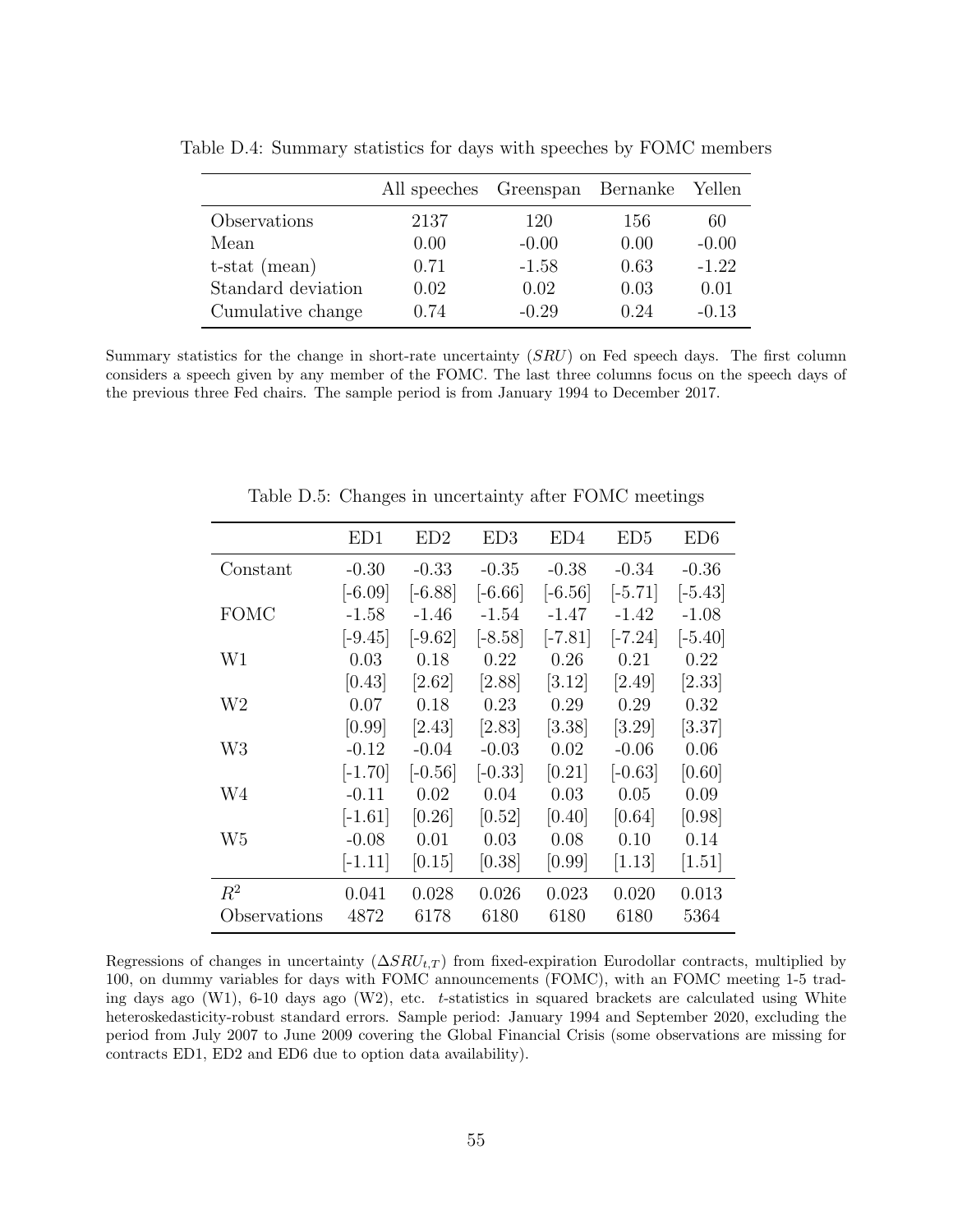|                       |         | Nominal   |           |        | Real     |           |           |           |  |
|-----------------------|---------|-----------|-----------|--------|----------|-----------|-----------|-----------|--|
|                       | 5 year  |           | $10$ year |        | 5 year   |           | $10$ year |           |  |
| MPS                   | 1.03    | 1.52      | 0.57      | 0.45   | 1.05     | 2.58      | 0.41      | 0.36      |  |
|                       | [11.80] | $[5.08]$  | [7.74]    | [1.90] | $[5.82]$ | [5.36]    | [2.34]    | [0.60]    |  |
| MPU                   |         | 0.87      |           | 0.51   |          | 1.06      |           | 0.50      |  |
|                       |         | [3.41]    |           | [1.96] |          | [4.14]    |           | [1.66]    |  |
| $MPS \times SRU_{-1}$ |         | $-0.68$   |           | 0.01   |          | $-2.03$   |           | $-0.07$   |  |
|                       |         | $[-2.26]$ |           | [0.02] |          | $[-2.95]$ |           | $[-0.11]$ |  |
| $R^2$                 | 0.43    | 0.50      | 0.17      | 0.19   | 0.30     | 0.44      | 0.08      | 0.10      |  |

<span id="page-57-0"></span>Table E.1: [Hanson and Stein](#page-29-1) [\(2015\)](#page-29-1) regressions for Treasury forward rates

Event study regressions for forward rates on FOMC announcement days, using the variable definitions of [Hanson and Stein](#page-29-1) [\(2015\)](#page-29-1). Regressions of two-day changes in Treasury forward rates on (i) the monetary policy surprise  $MPS$  (measured as the two-day change in the two-year Treasury yield), (ii) the two-day change in monetary policy uncertainty  $(MPU)$ , and (iii)  $MPU$  interacted with the level of short-rate uncertainty on the day before the FOMC meeting  $(SRU_{-1})$ . In the second specification we also include  $SRU_{-1}$  but don't report its coefficient to economize on space (as for all estimated constants). In brackets are t-statistics based on White heteroscedasticity-robust standard errors. The sample for nominal forwards contains 197 scheduled FOMC announcements from February 1994 to September 2020 while the sample for the real forwards contains 157 observations from February 1999 to September 2020, Both exclude the period from July 2007 to June 2009 containing the Global Financial Crisis.

Table E.2: Response of asset prices to uncertainty, controlling for target and path factor

<span id="page-57-1"></span>

|                     | 5 year yield | 10 year yield | Stock     | VIX       | Dollar    |
|---------------------|--------------|---------------|-----------|-----------|-----------|
| Target Factor       | $-0.17$      | $-0.22$       | $-7.64$   | 13.35     | 1.54      |
|                     | $[-0.82]$    | $[-0.83]$     | $[-1.19]$ | $[1.31]$  | [0.31]    |
| Path Factor         | 1.37         | 0.82          | $-10.62$  | 15.85     | 13.29     |
|                     | [9.24]       | $[4.60]$      | $[-2.82]$ | [2.66]    | [6.42]    |
| <i>MPU</i>          | 0.59         | 0.69          | $-11.06$  | 27.57     | 5.52      |
|                     | $[3.20]$     | [3.00]        | $[-2.15]$ | [1.99]    | [3.90]    |
| Target x $SRU_{-1}$ | 0.14         | 0.15          | 5.71      | $-11.07$  | $-1.46$   |
|                     | [0.97]       | [0.69]        | [1.21]    | $[-1.51]$ | $[-0.40]$ |
| Path x $SRU_{-1}$   | $-0.60$      | $-0.32$       | 8.46      | $-15.50$  | $-10.12$  |
|                     | $[-4.57]$    | $[-1.81]$     | [2.42]    | $[-2.46]$ | $[-5.94]$ |
| $R^2$               | 0.67         | 0.44          | 0.13      | 0.21      | 0.34      |

Regressions of daily changes in various asset prices on the target and path factor from Gürkaynak et al.  $(2005a)$ , the change in uncertainty  $(MPU)$ , and the target and path factors interacted with the ex-ante level (measured on day before announcement) of uncertainty  $(SRU_{-1})$  on scheduled FOMC announcement days. We also include  $SRU_{-1}$  but don't report its coefficient to economize on space (as for all estimated constants). In brackets are t-statistics based on White heteroscedasticity-robust standard errors. The sample contains 197 scheduled FOMC announcements from January 1994 to September 2020, excluding the period from July 2007 to June 2009 covering the Global Financial Crisis. The dollar index sample (176 announcements) ends in December 2017.